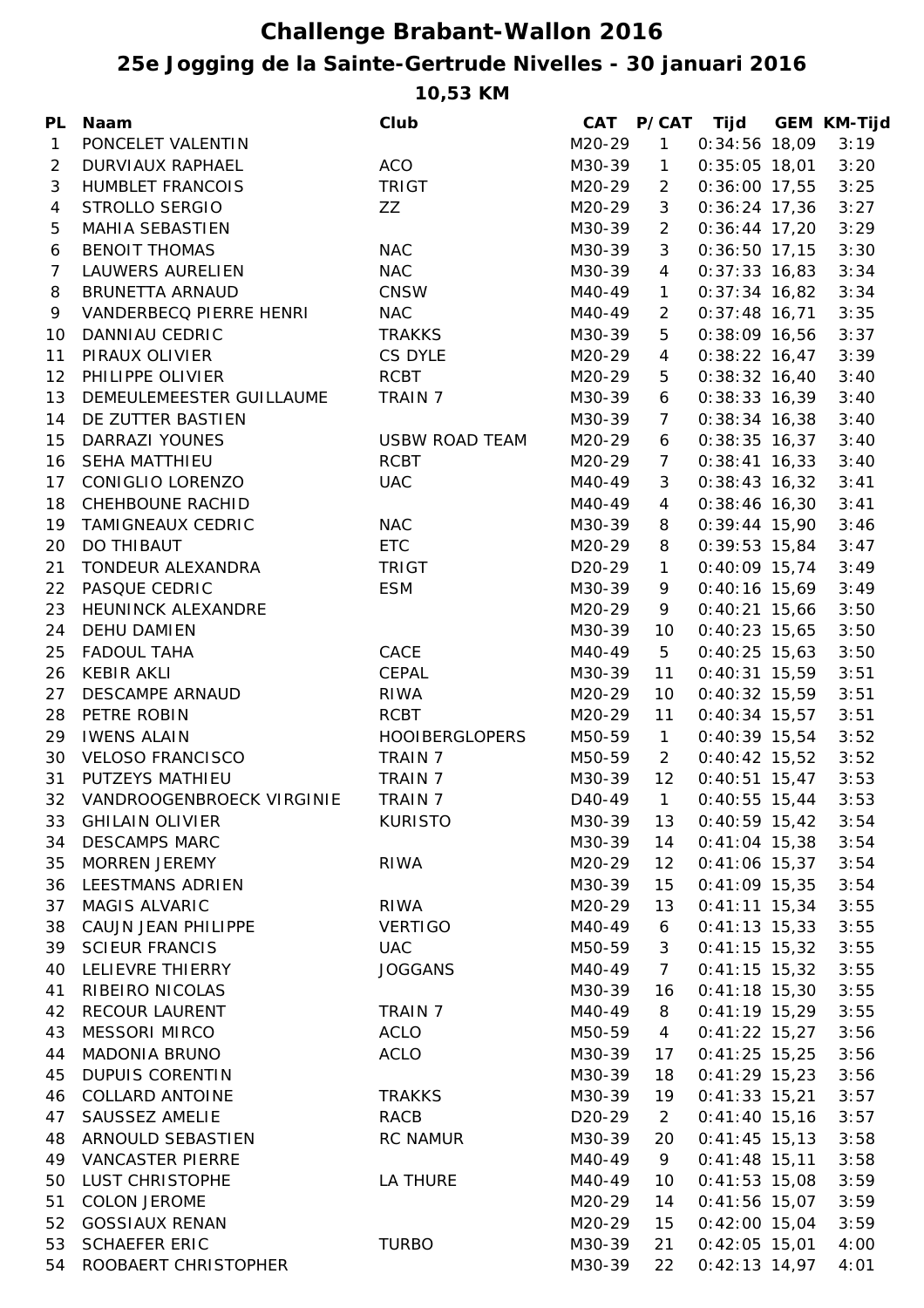| PL       | <b>Naam</b>                                    | Club                          | <b>CAT</b>          |                | P/CAT Tijd                         | <b>GEM KM-Tijd</b> |
|----------|------------------------------------------------|-------------------------------|---------------------|----------------|------------------------------------|--------------------|
| 55       | <b>DOAT PIERRE</b>                             | <b>TURBO</b>                  | M50-59              | 5              | $0:42:21$ 14,92                    | 4:01               |
| 56       | LETE LOIC                                      | OXY2000                       | M30-39              | 23             | $0:42:28$ 14,88                    | 4:02               |
| 57       | <b>BUIS QUENTIN</b>                            | RONVAU                        | M20-29              | 16             | $0:42:29$ 14,87                    | 4:02               |
| 58       | <b>WEETS OLIVIER</b>                           | CEPAL                         | M40-49              | 11             | $0:42:31$ 14,86                    | 4:02               |
| 59       | <b>CRESPINET ALAIN</b>                         | <b>RCB</b>                    | M50-59              | 6              | $0:42:33$ 14,85                    | 4:02               |
| 60       | <b>HOUDART KEVIN</b>                           |                               | M20-29              | 17             | $0:42:36$ 14,83                    | 4:03               |
| 61       | VAN DER BERGH ALAIN                            |                               | M50-59              | $\overline{7}$ | $0:42:39$ 14,81                    | 4:03               |
| 62       | <b>CREELLE ROBBE</b>                           |                               | M15-19              | $\mathbf{1}$   | $0:42:41$ 14,80                    | 4:03               |
| 63       | <b>GILSON CHRISTOPHER</b>                      | <b>RIWA</b>                   | M20-29              | 18             | $0:42:45$ 14,78                    | 4:04               |
| 64       | <b>WEITKUNAT BAPTISTE</b>                      |                               | M20-29              | 19             | $0:42:47$ 14,77                    | 4:04               |
| 65       | <b>DORIA JORIS</b>                             |                               | M20-29              | 20             | $0:42:52$ 14,74                    | 4:04               |
| 66       | VAN CAMP SEBASTIEN                             | CABW                          | M40-49              | 12             | $0:42:53$ 14,73                    | 4:04               |
| 67       | PETIT CEDRIC                                   | GAG                           | M40-49              | 13             | $0:42:54$ 14,73                    | 4:04               |
| 68       | <b>DANDOIS FABIAN</b>                          | <b>JAMES</b>                  | M30-39              | 24             | $0:43:04$ 14,67                    | 4:05               |
| 69       | SHEHU NASSER                                   |                               | M50-59              | 8              | $0:43:04$ 14,67                    | 4:05               |
| 70       | <b>BROUCKAERT FREDERIC</b>                     |                               | M30-39              | 25             | $0:43:06$ 14,66                    | 4:06               |
| 71       | PORRE LAURENT                                  |                               | M30-39              | 26             | $0:43:08$ 14,65                    | 4:06               |
| 72       | <b>MARTIN YVES</b>                             |                               | M40-49              | 14             | $0:43:16$ 14,60                    | 4:07               |
| 73       | <b>THONNART JULIEN</b>                         | <b>NAC</b>                    | M30-39              | 27             | $0:43:17$ 14,60                    | 4:07               |
| 74       | <b>NIEGHO MIKE</b>                             |                               | M20-29              | 21             | $0:43:21$ 14,57                    | 4:07               |
| 75       | <b>MARTIN OLIVIER</b>                          |                               | M20-29              | 22             | $0:43:25$ 14,55                    | 4:07               |
| 76       | POGGI ELIO                                     |                               | M20-29              | 23             | $0:43:29$ 14,53                    | 4:08               |
| 77       | <b>COPETTE LAURENT</b>                         | <b>DACM</b>                   | M40-49              | 15             | $0:43:33$ 14,51                    | 4:08               |
| 78       | LARELLE JULIAN                                 |                               | M15-19              | $\overline{2}$ | $0:43:35$ 14,50                    | 4:08               |
| 79       | SEMLALI ZAINA                                  | CEPAL                         | D <sub>40</sub> -49 | $\overline{2}$ | $0:43:36$ 14,49                    | 4:08               |
| 80       | <b>DEGRYSE THOMAS</b>                          | <b>TRAKKS</b>                 | M30-39              | 28             | $0:43:37$ 14,49                    | 4:09               |
| 81       | MARINX MATHIEU                                 |                               | M30-39              | 29             | $0:43:39$ 14,47                    | 4:09               |
| 82       | <b>GOUVERNEUR BENOIT</b>                       |                               | M40-49              | 16             | $0:43:42$ 14,46                    | 4:09               |
| 83       | <b>STERCKX FABRICE</b>                         | <b>NAC</b>                    | M40-49              | 17             | $0:43:44$ 14,45                    | 4:09               |
| 84       | <b>DEJACE PATRICK</b>                          | <b>VERTIGO</b>                | M40-49              | 18             | $0:43:46$ 14,44                    | 4:09               |
| 85       | PILLON PHILIPPE                                | FABREIZHAD                    | M50-59              | 9              | $0:43:46$ 14,44                    | 4:09               |
|          | <b>VERMEERE DIDIER</b>                         |                               | M40-49              | 19             |                                    |                    |
| 86       | <b>RENCKENS AN</b>                             | <b>JET</b><br>SPORTIVAMENTE   | D30-39              |                | $0:43:48$ 14,42                    | 4:10<br>4:10       |
| 87<br>88 | DE KEGHEL MARC                                 | <b>USBW ROAD TEAM</b>         | M50-59              | $\mathbf{1}$   | $0:43:52$ 14,40<br>$0:43:53$ 14,40 | 4:10               |
|          | <b>DESSY MICHAEL</b>                           |                               | M40-49              | 10             | $0:43:57$ 14,38                    |                    |
| 89<br>90 | <b>SEN ERCAN</b>                               | CEPAL                         | M40-49              | 20             | $0:44:01$ 14,35                    | 4:10<br>4:11       |
| 91       | <b>DEMOLDER YOANN</b>                          | RIWA                          | M20-29              | 21             | $0:44:02$ 14,35                    | 4:11               |
|          | <b>GHYSSELINCKX CHRISTOPHE</b>                 |                               |                     | 24             |                                    |                    |
| 92<br>93 | THIBAUT HUGUES                                 | <b>JAMES</b>                  | M30-39<br>M20-29    | 30<br>25       | $0:44:12$ 14,29<br>$0:44:13$ 14,29 | 4:12<br>4:12       |
| 94       | VAN RAEMDONCK GILLES                           | <b>RIWA</b>                   |                     |                | $0:44:15$ 14,28                    | 4:12               |
|          | ALOISANTONI MARCO                              | <b>NAC</b>                    | M50-59              | 11             |                                    |                    |
| 95       | <b>HARDY MICHAEL</b>                           |                               | M30-39              | 31             | $0:44:19$ 14,26<br>$0:44:20$ 14,25 | 4:13               |
| 96<br>97 |                                                | <b>RCBT</b>                   | M40-49              | 22             |                                    | 4:13               |
|          | <b>OVART NICOLAS</b><br><b>SIMEONS PATRICK</b> | <b>NAC</b>                    | M30-39              | 32             | $0:44:26$ 14,22                    | 4:13               |
| 98       | <b>BOLAND PATRICK</b>                          |                               | M30-39              | 33             | $0:44:33$ 14,18                    | 4:14               |
| 99       | 100 ROTTIER QUENTIN                            | CEPAL                         | M30-39<br>M40-49    | 34             | $0:44:36$ 14,17<br>$0:44:37$ 14,16 | 4:14               |
|          | 101 MALCOURANT CYRILLE                         | <b>OTC</b>                    | M30-39              | 23             |                                    | 4:14               |
|          | 102 ABEELS NOE                                 |                               |                     | 35             | $0:44:39$ 14,15                    | 4:14               |
|          | 103 WALLON STEVE                               |                               | M15-19              | 3              | $0:44:45$ 14,12<br>$0:44:50$ 14,09 | 4:15<br>4:15       |
|          | 104 DESCAMPE THIBAUT                           |                               | M30-39              | 36             |                                    |                    |
|          | 105 RATINCKX CHRISTOPHE                        |                               | M20-29              | 26             | $0:44:54$ 14,07                    | 4:16               |
|          | 106 BODART OLIVIER                             | RIWA                          | M20-29              | 27             | $0:44:56$ 14,06<br>$0:45:01$ 14,03 | 4:16<br>4:17       |
|          |                                                | ANTILOB                       | M40-49              | 24             |                                    |                    |
|          | 107 BLANDINI JOSUE                             |                               | M30-39              | 37             | $0:45:01$ 14,03                    | 4:17               |
|          | 108 DE DAPPER DAVID<br>109 VANDENBRANDE STEVEN | <b>CSF</b><br><b>JOG BEER</b> | M40-49              | 25             | $0:45:03$ 14,02<br>$0:45:06$ 14,01 | 4:17               |
|          |                                                |                               | M30-39              | 38             |                                    | 4:17               |
|          | 110 TIDRARINI HEIDI<br>111 VANCOLEN PIERRE     | <b>JCPMFRAMILLIES</b>         | M20-29              | 28             | $0:45:09$ 13,99<br>$0:45:10$ 13,99 | 4:17               |
|          |                                                | <b>HOOIBERGLOPERS</b>         | M15-19              | $\overline{4}$ | $0:45:12$ 13,98                    | 4:17<br>4:18       |
|          | 112 DE BIE WALTER                              |                               | M50-59              | 12             |                                    |                    |
|          | 113 QUEVY ERIC                                 | <b>JET</b>                    | M40-49              | 26             | $0:45:13$ 13,97                    | 4:18               |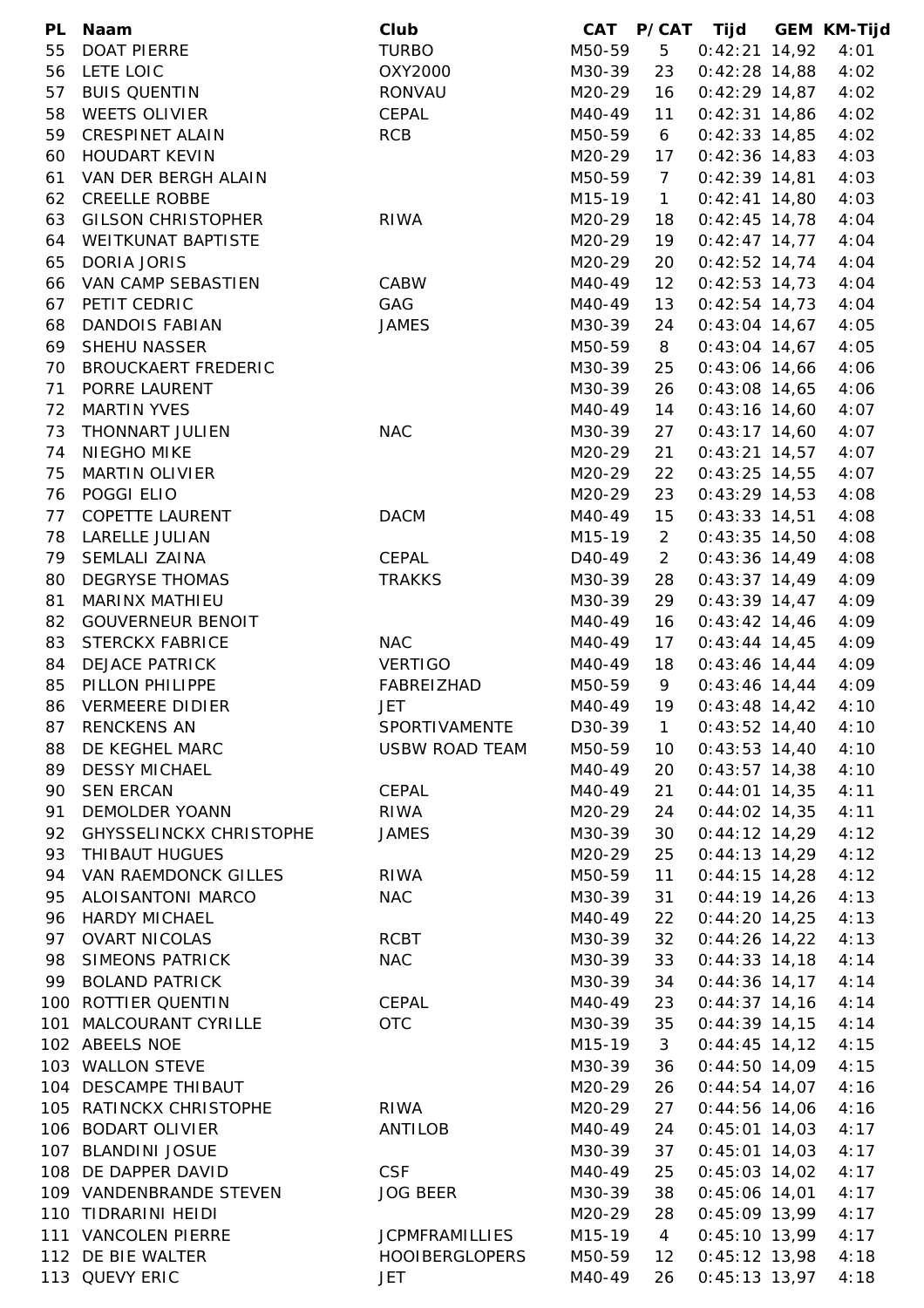|     | PL Naam                   | Club                  | CAT                 |                | P/CAT Tijd      | <b>GEM KM-Tijd</b> |
|-----|---------------------------|-----------------------|---------------------|----------------|-----------------|--------------------|
|     | 114 LEFEVRE FRANCOIS      | <b>JAMES</b>          | M20-29              | 29             | $0:45:15$ 13,96 | 4:18               |
|     | 115 VERBESSELT KEVIN      | <b>HAC</b>            | M30-39              | 39             | $0:45:16$ 13,96 | 4:18               |
|     | 116 CHALIAUD FABIEN       |                       | M30-39              | 40             | $0:45:16$ 13,96 | 4:18               |
|     | 117 DE BUYSER PAUL        | <b>SPVI</b>           | M60-69              | $\mathbf{1}$   | $0:45:18$ 13,95 | 4:18               |
|     | 118 LEMAIRE JEAN-FRANCOIS |                       | M30-39              | 41             | $0:45:19$ 13,94 | 4:18               |
|     | 119 APPELMANS SEBASTIEN   |                       | M15-19              | $\overline{5}$ | $0:45:21$ 13,93 | 4:18               |
|     | 120 DIERICKX JOSE         | <b>NAC</b>            | M60-69              | $\overline{2}$ | $0:45:25$ 13,91 | 4:19               |
|     | 121 SCHMIT JOHN           | <b>ACLO</b>           | M40-49              | 27             | $0:45:30$ 13,89 | 4:19               |
|     | 122 LOUIS SEBASTIEN       | SPORTVITAL            | M30-39              | 42             | $0:45:37$ 13,85 | 4:20               |
|     | 123 LIOULAS LAURENT       | <b>USBW ROAD TEAM</b> | M40-49              | 28             | $0:45:45$ 13,81 | 4:21               |
|     | 124 PIERMAN BAPTISTE      | <b>TURBO</b>          | M20-29              | 30             | $0:45:46$ 13,80 | 4:21               |
|     | 125 HERQUIN CLAUDY        | <b>FLEURUS</b>        | M40-49              | 29             | $0:45:48$ 13,79 | 4:21               |
|     | 126 POLIZZI FREDERICO     |                       | M20-29              | 31             | $0:45:49$ 13,79 | 4:21               |
|     | 127 DURITA ZOLIKA         | JET                   | M50-59              | 13             | $0:45:54$ 13,76 | 4:22               |
|     | 128 RYCKEN PIETER         | <b>KURISTO</b>        | M50-59              | 14             | $0:45:55$ 13,76 | 4:22               |
|     | 129 ROZZI STEPHANE        |                       |                     |                |                 |                    |
|     |                           | CEPAL                 | M40-49              | 30             | $0:45:58$ 13,74 | 4:22               |
|     | 130 SCHREURS SEBASTIEN    |                       | M40-49              | 31             | $0:45:59$ 13,74 | 4:22               |
|     | 131 VERDEBOUT RENAUD      |                       | M30-39              | 43             | $0:46:01$ 13,73 | 4:22               |
|     | 132 GREK VINCENT          | CABW                  | M50-59              | 15             | $0:46:05$ 13,71 | 4:23               |
|     | 133 LORGE JEAN MARC       | <b>RONVAU</b>         | M50-59              | 16             | $0:46:06$ 13,70 | 4:23               |
|     | 134 DAUTREBANDE GILLES    | OR WALLONIE           | M40-49              | 32             | $0:46:09$ 13,69 | 4:23               |
|     | 135 GILLEMAN FLORIAN      | <b>TURBO</b>          | M20-29              | 32             | $0:46:11$ 13,68 | 4:23               |
|     | 136 HOUYOUX JEAN PIERRE   | <b>ESM</b>            | M40-49              | 33             | $0:46:12$ 13,68 | 4:23               |
|     | 137 POTTIEZ PHILIPPE      | <b>VERTIGO</b>        | M50-59              | 17             | $0:46:14$ 13,67 | 4:23               |
|     | 138 CAPIEAU RODOLPHE      | <b>VERTIGO</b>        | M50-59              | 18             | $0:46:15$ 13,66 | 4:24               |
|     | 139 CORDIER PASCAL        |                       | M40-49              | 34             | $0:46:17$ 13,65 | 4:24               |
|     | 140 JOLY PATRICK          | <b>JOGGANS</b>        | M50-59              | 19             | $0:46:19$ 13,64 | 4:24               |
| 141 | DE MESMAECKER BJORN       | TRAIN 7               | M40-49              | 35             | $0:46:24$ 13,62 | 4:24               |
|     | 142 GLOVANNANGELO ALAIN   | <b>ESM</b>            | M60-69              | 3              | $0:46:27$ 13,60 | 4:25               |
|     | 143 DESCAMPS PHILIPPE     | <b>JAMES</b>          | M40-49              | 36             | $0:46:31$ 13,58 | 4:25               |
|     | 144 PIERARD ALEXANDRE     | <b>FLYING SHOES</b>   | M40-49              | 37             | $0:46:32$ 13,58 | 4:25               |
|     | 145 CULOT DOMINIQUE       | <b>NAC</b>            | M50-59              | 20             | $0:46:35$ 13,56 | 4:25               |
|     | 146 WALRAVENS BRUNO       | JE COURS A INCOURT    | M30-39              | 44             | $0:46:36$ 13,56 | 4:26               |
|     | 147 QUINTELA DANIEL       |                       | M40-49              | 38             | $0:46:39$ 13,54 | 4:26               |
|     | 148 BISCOS DAVID          | <b>JAMES</b>          | M40-49              | 39             | $0:46:41$ 13,53 | 4:26               |
|     | 149 DEFALQUE QUENTIN      | <b>ANTILOB</b>        | M50-59              | 21             | $0:46:42$ 13,53 | 4:26               |
|     | 150 DESILLE NICOLE        |                       | D <sub>40</sub> -49 | 3              | $0:46:43$ 13,52 | 4:26               |
|     | 151 RENS JEAN             |                       | M40-49              | 40             | $0:46:45$ 13,51 | 4:26               |
|     | 152 CHAMBELLANT FRANCOIS  |                       | M40-49              | 41             | $0:46:47$ 13,50 | 4:27               |
|     | 153 HERPOEL NICOLAS       |                       | M40-49              | 42             | $0:46:48$ 13,50 | 4:27               |
|     | 154 HACK PAULINA          | CACE                  | D <sub>40</sub> -49 | 4              | $0:46:57$ 13,46 | 4:28               |
| 155 | NOULARD OLIVER            | JE COURS A INCOURT    | M30-39              | 45             | $0:46:59$ 13,45 | 4:28               |
|     | 156 MASSAUT LAURENT       |                       | M30-39              | 46             | $0:47:01$ 13,44 | 4:28               |
|     | 157 DELPIERRE JEAN-LUC    |                       | M50-59              | 22             | $0:47:03$ 13,43 | 4:28               |
|     | 158 MEURICE PHILIPPE      | <b>KURISTO</b>        | M30-39              | 47             | $0:47:04$ 13,42 | 4:28               |
|     | 159 DE MUNTER ALAIN       | <b>MERTENS</b>        | M50-59              | 23             | $0:47:10$ 13,40 | 4:29               |
|     | 160 JACQMIN SERGE         |                       |                     |                |                 |                    |
|     |                           | <b>NAC</b>            | M60-69              | $\overline{4}$ | $0:47:10$ 13,40 | 4:29               |
|     | 161 FRENNET PHILIPPE      | <b>RCBT</b>           | M30-39              | 48             | $0:47:12$ 13,39 | 4:29               |
|     | 162 PARSY DONAT           | ANTILOB               | M40-49              | 43             | $0:47:15$ 13,37 | 4:29               |
|     | 163 VERSLYPE BASILE       |                       | M30-39              | 49             | $0:47:17$ 13,36 | 4:29               |
|     | 164 RENDERS MARLEEN       |                       | D30-39              | 2              | $0:47:20$ 13,35 | 4:30               |
|     | 165 GARNETT RICHARD       | <b>FURALOPE</b>       | M60-69              | 5              | $0:47:21$ 13,34 | 4:30               |
|     | 166 MEHAUDENS QUENTIN     |                       | M15-19              | 6              | $0:47:23$ 13,33 | 4:30               |
|     | 167 RIEZ CHRISTOPHE       | <b>SBT</b>            | M30-39              | 50             | $0:47:25$ 13,32 | 4:30               |
|     | 168 SATTA CONSTANTIN      | <b>UAC</b>            | M50-59              | 24             | $0:47:25$ 13,32 | 4:30               |
|     | 169 GILLIEAUX ALAIN       | O2MAX                 | M40-49              | 44             | $0:47:27$ 13,32 | 4:30               |
|     | 170 SCUBLA MICHAEL        | <b>NAC</b>            | M20-29              | 33             | $0:47:27$ 13,32 | 4:30               |
|     | 171 DEWEZ BASTIEN         |                       | M20-29              | 34             | $0:47:29$ 13,31 | 4:31               |
|     | 172 HEYLIGHEN LUDO        | <b>HOOIBERGLOPERS</b> | M50-59              | 25             | $0:47:31$ 13,30 | 4:31               |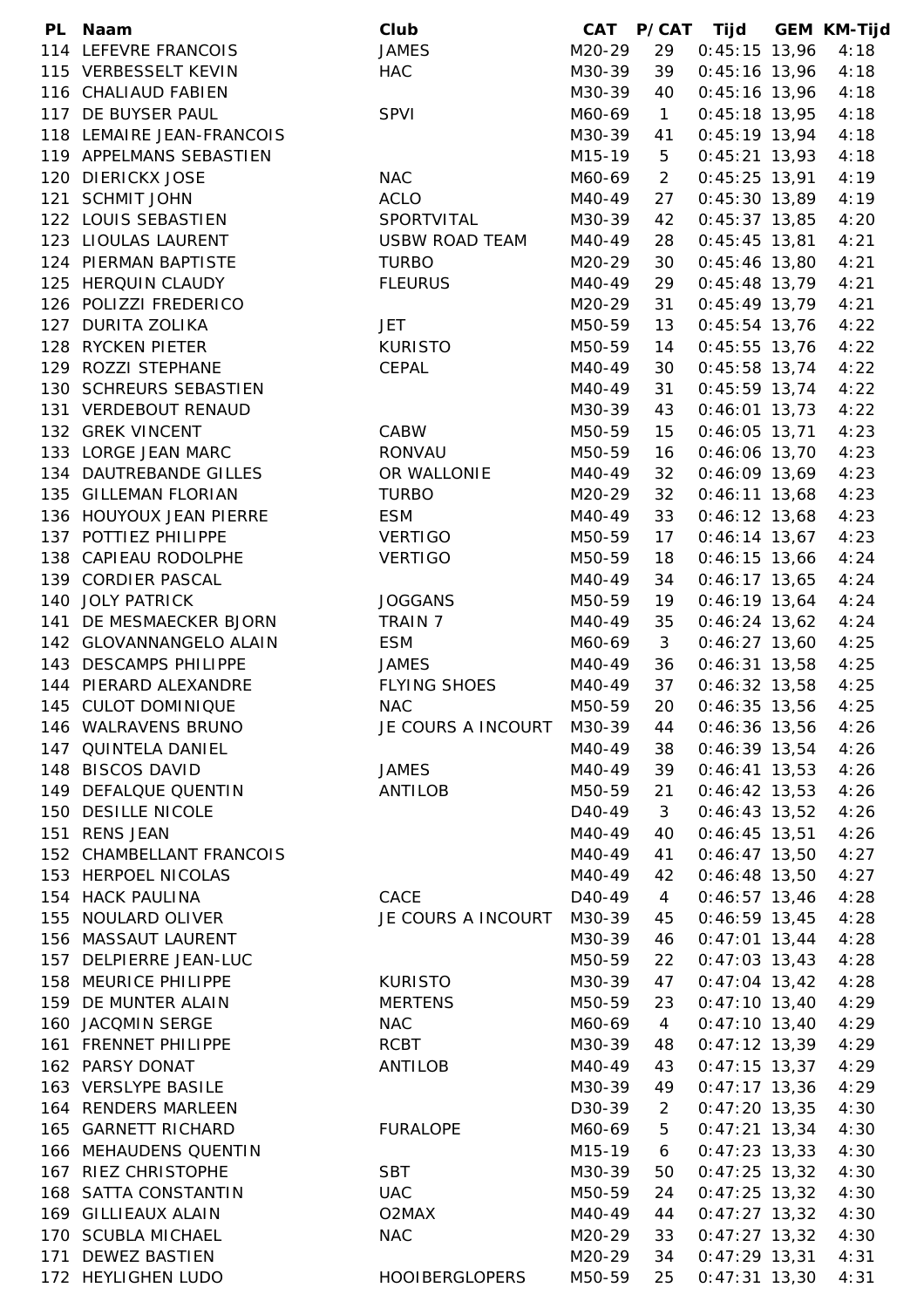|     | PL Naam                    | Club                  | <b>CAT</b>          |                | P/CAT Tijd      | <b>GEM KM-Tijd</b> |
|-----|----------------------------|-----------------------|---------------------|----------------|-----------------|--------------------|
|     | 173 LEPLAE CHARLES         |                       | M30-39              | 51             | $0:47:33$ 13,29 | 4:31               |
|     | 174 DREZE CHRISTIAN        | <b>NAC</b>            | M50-59              | 26             | $0:47:34$ 13,28 | 4:31               |
|     | 175 VAN DONGHEN PATRICE    |                       | M30-39              | 52             | $0:47:35$ 13,28 | 4:31               |
|     | 176 QUERTEMONT CHRISTOPHE  |                       | M40-49              | 45             | $0:47:36$ 13,27 | 4:31               |
|     | 177 VAN HOEGAERDEN THIERRY | COP                   | M20-29              | 35             | $0:47:37$ 13,27 | 4:31               |
|     | 178 GATTO ALICE            |                       | D15-19              | $\overline{1}$ | $0:47:38$ 13,26 | 4:31               |
|     | 179 EL MAIMOUNI SAID       | <b>NLMK CLABECQ</b>   | M30-39              | 53             | $0:47:38$ 13,26 | 4:31               |
|     | 180 CLAEYS HARALD          | <b>BEOBANK</b>        | M30-39              | 54             | $0:47:40$ 13,25 | 4:32               |
|     | 181 VAN CARP JEAN FRANCOIS |                       | M40-49              | 46             | $0:47:42$ 13,25 | 4:32               |
|     | 182 BURION ALAIN           | <b>USBW ROAD TEAM</b> | M40-49              | 47             | $0:47:44$ 13,24 | 4:32               |
|     | 183 VANDERMEERS LAURENT    | <b>ESM</b>            | M30-39              | 55             | $0:47:50$ 13,21 | 4:33               |
|     | 184 RELEKOM STEPHANE       | <b>RC NAMUR</b>       | M40-49              | 48             | $0:47:52$ 13,20 | 4:33               |
|     | 185 JEANSON KEVIN          |                       | M30-39              | 56             | $0:47:52$ 13,20 | 4:33               |
|     | 186 GUILLERM DAVID         | RONVAU                | M40-49              | 49             | $0:47:53$ 13,19 | 4:33               |
|     | 187 LEJEUNE LUDOVIC        |                       | M30-39              | 57             | $0:47:54$ 13,19 | 4:33               |
|     | 188 SCOUBEAU OLIVIER       | <b>HAC</b>            | M50-59              | 27             | $0:47:56$ 13,18 | 4:33               |
|     | 189 VANDERPERREN CEDRIC    | <b>USBW ROAD TEAM</b> | M40-49              | 50             | $0:47:57$ 13,18 | 4:33               |
|     | 190 BERREWAERTS ETIENNE    | <b>USBW ROAD TEAM</b> | M60-69              | 6              | $0:47:58$ 13,17 | 4:33               |
|     | 191 DE GRAVE OLIVIER       | <b>CSF</b>            | M50-59              | 28             | $0:48:00$ 13,16 | 4:34               |
|     | 192 FLAMENNG XAVIER        | <b>VERTIGO</b>        | M30-39              | 58             | $0:48:01$ 13,16 | 4:34               |
|     | 193 VANDERLINDEN JULIE     | TRAIN 7               | D30-39              | 3              | $0:48:03$ 13,15 | 4:34               |
|     | 194 MORALES RAFAEL         | <b>SWIFT</b>          | M40-49              | 51             | $0:48:04$ 13,14 | 4:34               |
|     | 195 HEURION BERTRAND       | <b>VERTIGO</b>        | M30-39              | 59             | $0:48:05$ 13,14 | 4:34               |
|     | 196 DECHAMPS RAOUL         | <b>JAMES</b>          | M40-49              |                |                 | 4:34               |
|     | 197 BRUNEEL STEPHANE       |                       |                     | 52             | $0:48:06$ 13,14 |                    |
|     |                            |                       | M30-39              | 60             | $0:48:08$ 13,13 | 4:34               |
|     | 198 COCU MANU              | <b>VERTIGO</b>        | M40-49              | 53             | $0:48:08$ 13,13 | 4:34               |
|     | 199 CHALANTON THIERRY      |                       | M20-29              | 36             | $0:48:09$ 13,12 | 4:34               |
|     | 200 BRISEBARD ARNAUD       |                       | M20-29              | 37             | $0:48:10$ 13,12 | 4:34               |
|     | 201 WALRAVENS BENOIT       | JE COURS A INCOURT    | M30-39              | 61             | $0:48:11$ 13,11 | 4:35               |
|     | 202 CHIAVETTA VINCENZO     | <b>ACLO</b>           | M50-59              | 29             | $0:48:14$ 13,10 | 4:35               |
|     | 203 DACOSSE PHILIPPE       | CONDORCET             | M40-49              | 54             | $0:48:14$ 13,10 | 4:35               |
|     | 204 CLAEYS MARC            | CONDORCET             | M60-69              | $\overline{7}$ | $0:48:16$ 13,09 | 4:35               |
|     | 205 DELPIERRE NICOLAS      | <b>USBW ROAD TEAM</b> | M20-29              | 38             | $0:48:17$ 13,09 | 4:35               |
|     | 206 CASTANHEIRA SERGIO     |                       | M30-39              | 62             | $0:48:19$ 13,08 | 4:35               |
|     | 207 VASSART GUY            | <b>RCBT</b>           | M20-29              | 39             | $0:48:20$ 13,07 | 4:35               |
|     | 208 HAVAUX JEAN-DANIEL     | <b>NAC</b>            | M50-59              | 30             | $0:48:20$ 13,07 | 4:35               |
|     | 209 ANTO CORNEL            |                       | M30-39              | 63             | $0:48:22$ 13,06 | 4:36               |
|     | 210 PIACENTINI MARCO       | <b>ESM</b>            | M60-69              | 8              | $0:48:23$ 13,06 | 4:36               |
|     | 211 DUMONT CARYL           | <b>NAC</b>            | M40-49              | 55             | $0:48:25$ 13,05 | 4:36               |
|     | 212 GERIN JASON            | <b>TITAN</b>          | M20-29              | 40             | $0:48:25$ 13,05 | 4:36               |
|     | 213 KAMP OLIVIER           | <b>MAGICOS</b>        | M40-49              | 56             | $0:48:26$ 13,04 | 4:36               |
|     | 214 BOUCHER JESSICA        |                       | D <sub>20</sub> -29 | 3              | $0:48:26$ 13,04 | 4:36               |
|     | 215 BINKERT MARC           | <b>LDLV</b>           | M50-59              | 31             | $0:48:28$ 13,04 | 4:36               |
|     | 216 WELLE ALEXANDRE        |                       | M30-39              | 64             | $0:48:30$ 13,03 | 4:36               |
|     | 217 VAN DEN BROECK MARC    | <b>HOOIBERGLOPERS</b> | M50-59              | 32             | $0:48:31$ 13,02 | 4:36               |
|     | 218 DEHOUCK VIRGINIE       |                       | D30-39              | $\overline{4}$ | $0:48:32$ 13,02 | 4:37               |
|     | 219 DUCAT JOEL             | <b>RC NAMUR</b>       | M30-39              | 65             | $0:48:33$ 13,01 | 4:37               |
|     | 220 THORE MARTIN           | <b>FURALOPE</b>       | M50-59              | 33             | $0:48:34$ 13,01 | 4:37               |
|     | 221 KEVERS JEAN            | <b>NAC</b>            | M40-49              | 57             | $0:48:36$ 13,00 | 4:37               |
|     | 222 DE WULF SEBASTIEN      |                       | M40-49              | 58             | $0:48:37$ 13,00 | 4:37               |
|     | 223 DE BACKER ERWIN        |                       | M50-59              | 34             | $0:48:38$ 12,99 | 4:37               |
|     | 224 ROUSSEAUX ALEXANDRE    |                       | M20-29              | 41             | $0:48:40$ 12,98 | 4:37               |
|     | 225 MAJKOWSKI JOËL         |                       | M40-49              | 59             | $0:48:42$ 12,97 | 4:37               |
|     | 226 DESCAMPS LUC           | <b>JAMES</b>          | M40-49              | 60             | $0:48:44$ 12,96 | 4:38               |
|     | 227 DE STREEL GERAUD       | RUNNING GREZ          | M20-29              | 42             | $0:48:45$ 12,96 | 4:38               |
|     | 228 DETRY GHYSLAIN         |                       | M30-39              | 66             | $0:48:49$ 12,94 | 4:38               |
|     | 229 VANDENHOUWEELE PASCAL  | <b>RCBT</b>           | M40-49              | 61             | $0:48:51$ 12,93 | 4:38               |
|     | 230 MABILLE OLIVIER        | <b>VERTIGO</b>        | M30-39              | 67             | $0:48:53$ 12,92 | 4:39               |
| 231 | DE MAET ALEXANDER          | ZEMKA                 | M40-49              | 62             | $0:48:54$ 12,92 | 4:39               |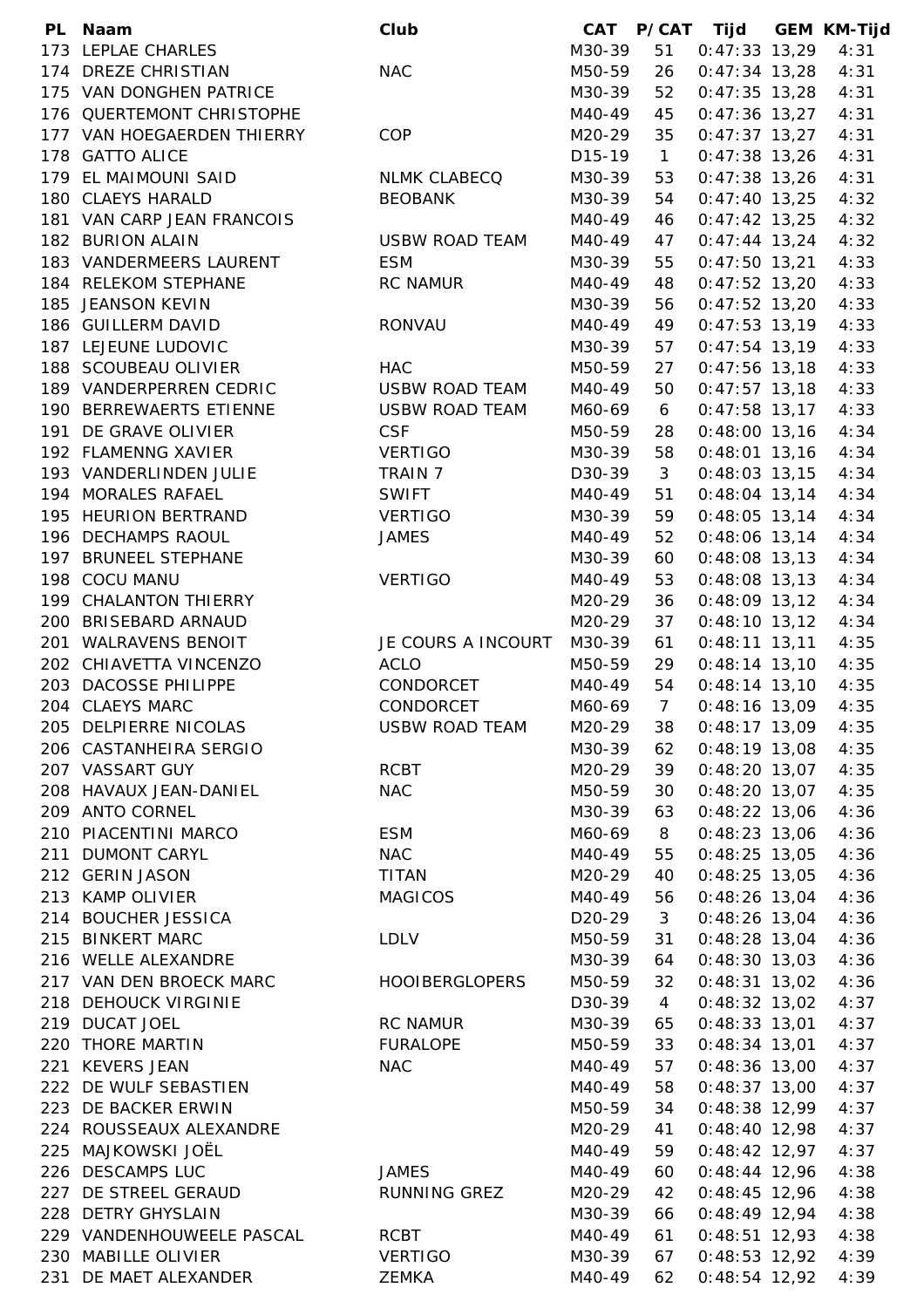| PL. | Naam                          | Club                  | CAT                 |                | P/CAT Tijd      | <b>GEM KM-Tijd</b> |
|-----|-------------------------------|-----------------------|---------------------|----------------|-----------------|--------------------|
|     | 232 DUPUIS OLIVIER            |                       | M30-39              | 68             | $0:48:57$ 12,91 | 4:39               |
|     | 233 DRAGUET HUGO              |                       | M30-39              | 69             | $0:48:58$ 12,90 | 4:39               |
|     | 234 GALLOIS ROMAIN            |                       | M15-19              | $\overline{7}$ | $0:48:59$ 12,90 | 4:39               |
| 235 | <b>BODART RODOLPHE</b>        | <b>NAC</b>            | M30-39              | 70             | $0:49:00$ 12,89 | 4:39               |
|     | 236 ALLARD LAURENT            | <b>NAC</b>            | M40-49              | 63             | $0:49:01$ 12,89 | 4:39               |
|     | 237 SILVEIRA BASTOS ALBERTO   |                       | M50-59              | 35             | $0:49:02$ 12,89 | 4:39               |
|     | 238 BELLENGER SANDRINE        | <b>SBT</b>            | D <sub>40</sub> -49 | 5              | $0:49:04$ 12,88 | 4:40               |
|     | 239 LEPIED PHILIPPE           | <b>GERPINNES CO</b>   | M50-59              | 36             | $0:49:05$ 12,87 | 4:40               |
|     | 240 WERTZ NICOLAS             |                       | M30-39              | 71             | $0:49:06$ 12,87 | 4:40               |
|     | 241 GUSTIN JEROME             | <b>RONVAU</b>         | M30-39              | 72             | $0:49:08$ 12,86 | 4:40               |
|     | 242 VERCAMMEN STEPHANE        |                       | M40-49              | 64             | $0:49:10$ 12,85 | 4:40               |
|     | 243 HENRARD ETIENNE           | <b>ACF</b>            | M50-59              | 37             | $0:49:11$ 12,85 | 4:40               |
|     | 244 PARDON LAURENT            |                       | M30-39              | 73             | $0:49:12$ 12,84 | 4:40               |
|     | 245 VILLERS FABIAN            |                       | M30-39              | 74             | $0:49:12$ 12,84 | 4:40               |
|     | 246 DEFREYNE THOMAS           | <b>JET</b>            | M20-29              | 43             | $0:49:14$ 12,83 | 4:41               |
|     | 247 VAN DENBERGH MARGAUX      | CABW                  | D <sub>20</sub> -29 | $\overline{4}$ | $0:49:17$ 12,82 | 4:41               |
|     | 248 LETE PASCAL               | <b>ESM</b>            | M50-59              | 38             | $0:49:21$ 12,80 | 4:41               |
|     | 249 PROBST PAUL               | <b>USBW ROAD TEAM</b> | M50-59              | 39             | $0:49:23$ 12,79 | 4:41               |
|     | 250 LARBALESTRIER THIBAUT     |                       | M20-29              | 44             | 0:49:23 12,79   | 4:41               |
|     |                               | <b>USBW ROAD TEAM</b> |                     |                |                 |                    |
|     | 251 GODFROID LUCIE            |                       | D <sub>20</sub> -29 | 5              | $0:49:27$ 12,78 | 4:42               |
|     | 252 CHAMPAGNE JEAN-CHRISTOPHE | JE COURS A INCOURT    | M30-39              | 75             | $0:49:27$ 12,78 | 4:42               |
|     | 253 GEORGE CHRISTINE          | <b>SBT</b>            | D40-49              | 6              | $0:49:28$ 12,77 | 4:42               |
|     | 254 HEREMANS GUIDO            | ZEMKA                 | M50-59              | 40             | $0:49:30$ 12,76 | 4:42               |
|     | 255 GASPARD ANTOINE           |                       | M30-39              | 76             | $0:49:32$ 12,76 | 4:42               |
|     | 256 GILLARD PATRICE           |                       | M40-49              | 65             | $0:49:34$ 12,75 | 4:42               |
|     | 257 DUJARDIN PASCAL           | <b>VERTIGO</b>        | M50-59              | 41             | $0:49:38$ 12,73 | 4:43               |
| 258 | <b>TIMMERMANS MARC</b>        | <b>NATO</b>           | M50-59              | 42             | $0:49:42$ 12,71 | 4:43               |
| 259 | DE GEEST ALEXANDRE            |                       | M40-49              | 66             | $0:49:44$ 12,70 | 4:43               |
|     | 260 BLAVOUTE NATHALIE         | <b>USBW ROAD TEAM</b> | D50-59              | $\mathbf{1}$   | $0:49:46$ 12,70 | 4:44               |
| 261 | <b>LAMOTTE PIERRE</b>         |                       | M50-59              | 43             | $0:49:47$ 12,69 | 4:44               |
|     | 262 URBAIN BAUDOUIN           |                       | M40-49              | 67             | $0:49:49$ 12,68 | 4:44               |
|     | 263 BARBE CAROLINE            | <b>JAMES</b>          | D <sub>20</sub> -29 | 6              | $0:49:58$ 12,64 | 4:45               |
|     | 264 BROUCKE SEBASTIEN         |                       | M30-39              | 77             | $0:49:59$ 12,64 | 4:45               |
|     | 265 DESTREE GUI               | CABW                  | M60-69              | 9              | $0:50:02$ 12,63 | 4:45               |
|     | 266 HERMANGE CLAIRE           |                       | D30-39              | 5              | $0:50:03$ 12,62 | 4:45               |
|     | 267 BACHELART DAMIEN          |                       | M20-29              | 45             | $0:50:06$ 12,61 | 4:45               |
|     | 268 LECLERCQ BRUNO            |                       | M50-59              | 44             | $0:50:07$ 12,61 | 4:46               |
|     | 269 DEREUME PASCAL            | THEODO TEMPO          | M50-59              | 45             | $0:50:08$ 12,60 | 4:46               |
|     | 270 BOCKLANDT JULIAN          | THEODO TEMPO          | M30-39              | 78             | $0:50:09$ 12,60 | 4:46               |
|     | 271 WINDAL PATRICIA           | CABW                  | D <sub>40</sub> -49 | $\overline{7}$ | $0:50:11$ 12,59 | 4:46               |
|     | 272 SULE FRANCOIS             | <b>ESM</b>            | M15-19              | 8              | $0:50:14$ 12,58 | 4:46               |
|     | 273 CORDIER NICOLAS           | <b>VERTIGO</b>        | M30-39              | 79             | $0:50:15$ 12,57 | 4:46               |
|     | 274 HOUBEN RAPHAEL            |                       | M40-49              | 68             | $0:50:20$ 12,55 | 4:47               |
|     | 275 GHYSELS FREDERIC          |                       | M30-39              | 80             | $0:50:22$ 12,54 | 4:47               |
|     | 276 JEANMART NICOLAS          |                       | M40-49              | 69             | $0:50:23$ 12,54 | 4:47               |
|     | 277 CORNET BENOIT             |                       | M50-59              | 46             | $0:50:27$ 12,52 | 4:47               |
|     | 278 GIROULLE LIONEL           |                       | M40-49              | 70             | $0:50:29$ 12,52 | 4:48               |
|     | 279 DEWINTER EMMANUELLE       |                       | D <sub>20</sub> -29 | $\overline{7}$ | $0:50:30$ 12,51 | 4:48               |
|     | 280 MICHOTTE MARC             | <b>KURISTO</b>        | M50-59              | 47             | $0:50:30$ 12,51 | 4:48               |
|     | 281 VAN LOO ROGER             | <b>RAM</b>            | $M70$ & +           | $\mathbf{1}$   | $0:50:32$ 12,50 | 4:48               |
|     | 282 JOACHIM NICOLAS           |                       | M40-49              | 71             | $0:50:36$ 12,49 | 4:48               |
|     | 283 ADAMS JEAN LOUIS          |                       | M30-39              | 81             | $0:50:36$ 12,49 | 4:48               |
|     | 284 MUSIN RENAUD              |                       | M30-39              | 82             | $0:50:37$ 12,48 | 4:48               |
| 285 | LESOIL PHILIPPE               | <b>ENJAMBEE</b>       | M40-49              | 72             | $0:50:40$ 12,47 | 4:49               |
|     | 286 KINDERMANS JEAN-PIERRE    | <b>NAC</b>            | M50-59              | 48             | $0:50:40$ 12,47 | 4:49               |
|     | 287 STOPPIE FILIP             |                       | M60-69              | 10             | $0:50:42$ 12,46 | 4:49               |
|     | 288 GOOSSENS JEAN-MARC        | <b>JAMES</b>          | M40-49              | 73             | $0:50:43$ 12,46 | 4:49               |
|     | 289 DEBLANDER BRUNO           |                       | M50-59              | 49             | $0:50:43$ 12,46 | 4:49               |
|     | 290 BOREUX MICHAEL            |                       | M40-49              |                | $0:50:45$ 12,45 | 4:49               |
|     |                               |                       |                     | 74             |                 |                    |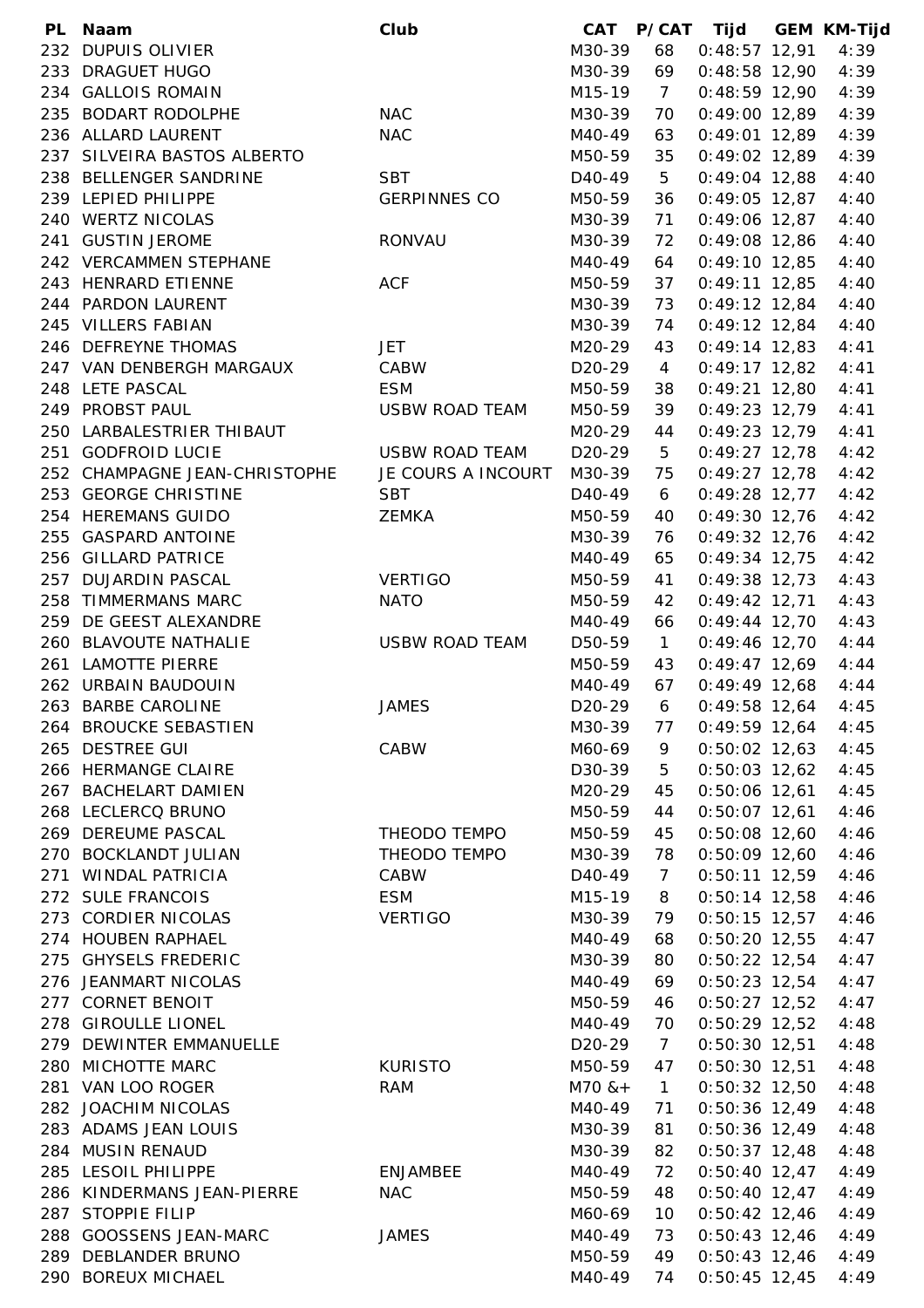| PL Naam                        | Club                  | CAT       |                | P/CAT Tijd      | <b>GEM KM-Tijd</b> |
|--------------------------------|-----------------------|-----------|----------------|-----------------|--------------------|
| 291 TIREZ ESTELLE              | CEPAL                 | D50-59    | $\overline{2}$ | $0:50:46$ 12,45 | 4:49               |
| 292 BURNOTTE ALEXANDRE         |                       | M30-39    | 83             | $0:50:47$ 12,44 | 4:49               |
| 293 VANDENBRANDEN DANY         |                       | M40-49    | 75             | $0:50:48$ 12,44 | 4:49               |
| 294 DE VLEESCHOWER CHRISTOPHE  |                       | M40-49    | 76             | $0:50:49$ 12,43 | 4:50               |
| 295 SAINTES JULIEN             |                       | M30-39    | 84             | $0:50:51$ 12,42 | 4:50               |
| 296 ABEELS THIERRY             | <b>JAMES</b>          | M40-49    | 77             | $0:50:51$ 12,42 | 4:50               |
| 297 VERBOOMEN JEAN-LOUIS       | <b>USBW ROAD TEAM</b> | M50-59    | 50             | $0:50:54$ 12,41 | 4:50               |
| 298 REINARZ RAPHAEL            |                       | M30-39    | 85             | $0:50:55$ 12,41 | 4:50               |
| 299 WATTIN MICHAEL             |                       | M30-39    | 86             | $0:50:56$ 12,40 | 4:50               |
| 300 BALDARELLI FABIO           |                       | M40-49    | 78             | $0:50:57$ 12,40 | 4:50               |
| 301 BLEUS XAVIER               | <b>KURISTO</b>        | M30-39    | 87             | $0:50:58$ 12,40 | 4:50               |
| 302 BERNARD LOUIS              |                       | M40-49    | 79             | $0:50:59$ 12,39 | 4:51               |
| 303 MATHY JEAN-LUC             | <b>RC NAMUR</b>       | M60-69    | 11             | $0:50:59$ 12,39 | 4:51               |
| 304 THIJS RUDY                 | <b>FURALOPE</b>       | M50-59    | 51             | $0:51:02$ 12,38 | 4:51               |
| 305 BORGINON BERNARD           |                       | M40-49    | 80             | $0:51:03$ 12,38 | 4:51               |
| 306 MOTTET CHRISTIAN           | <b>RC NAMUR</b>       | M40-49    | 81             | $0:51:03$ 12,38 | 4:51               |
| 307 LAMBERT ANTOINE            |                       | M30-39    | 88             | $0:51:04$ 12,37 | 4:51               |
| 308 ETIEN CHRISTOPHE           | <b>RONVAU</b>         | M40-49    | 82             | $0:51:05$ 12,37 | 4:51               |
| 309 SIRAGUSA SALVATORE         | <b>CSF</b>            | M40-49    | 83             | $0:51:06$ 12,36 | 4:51               |
| 310 MICHEL PATRICK             | <b>ACF</b>            | M50-59    | 52             | $0:51:07$ 12,36 | 4:51               |
| 311 DENIS OLIVIER              | <b>USBW ROAD TEAM</b> | M50-59    | 53             | $0:51:09$ 12,35 | 4:51               |
| 312 BAIX CORINNE               | CEPAL                 | D30-39    | 6              | $0:51:09$ 12,35 | 4:51               |
| 313 EQUINET FREDERIC           |                       | M40-49    | 84             | $0:51:11$ 12,34 | 4:52               |
| 314 BOOTSMA DOMINIQUE          |                       | M40-49    | 85             | $0:51:11$ 12,34 | 4:52               |
| 315 DEVOS RENE                 | JE COURS A INCOURT    | M50-59    | 54             | $0:51:13$ 12,34 | 4:52               |
| 316 HAMAIDE JEREMY             |                       | M20-29    | 46             | $0:51:14$ 12,33 | 4:52               |
| 317 LAMBERT CHRISTOPHE         | <b>NAC</b>            | M40-49    | 86             | $0:51:14$ 12,33 | 4:52               |
| 318 VERBRUGGEN MARC            | <b>ESM</b>            | M40-49    | 87             | $0:51:15$ 12,33 | 4:52               |
| 319 COLMANT OLIVIER            | JE COURS A INCOURT    | M50-59    | 55             | $0:51:17$ 12,32 | 4:52               |
| 320 BENOIT MICHEL              | <b>NAC</b>            | M60-69    | 12             | $0:51:17$ 12,32 | 4:52               |
| 321 ALEXANDRE FRANCOISE        | <b>USBW ROAD TEAM</b> | $D60$ & + | $\mathbf{1}$   | $0:51:18$ 12,32 | 4:52               |
| 322 ELENS LAURE                | JE COURS A INCOURT    | D30-39    | $\overline{7}$ | $0:51:19$ 12,31 | 4:52               |
| 323 LEBON DOMINIQUE            | CEPAL                 | M50-59    | 56             | $0:51:20$ 12,31 | 4:52               |
| 324 JOSSE PHILIPPE             |                       | M40-49    | 88             | $0:51:21$ 12,30 | 4:53               |
| 325 BELANGE LAURENT            | ANTILOB               | M40-49    | 89             | $0:51:23$ 12,30 | 4:53               |
| 326 DEQUEVY JOSE               | <b>RC NAMUR</b>       | M60-69    | 13             | $0:51:24$ 12,29 | 4:53               |
| 327 VRAY VALERIE               | <b>NAC</b>            | D40-49    | 8              | $0:51:23$ 12,30 | 4:53               |
| 328 VALENTIN JOHANNA           | <b>NAC</b>            | D30-39    | 8              | $0:51:25$ 12,29 | 4:53               |
| 329 HORLAIT JEAN-LUC           | <b>NAC</b>            | M50-59    | 57             | $0:51:26$ 12,28 | 4:53               |
| 330 LEMOINE FRANCESCO          |                       | M40-49    | 90             | $0:51:28$ 12,28 | 4:53               |
| 331 BONTEMPS THOMAS            |                       | M20-29    | 47             | $0:51:30$ 12,27 | 4:53               |
| 332 LALIEU YVES                |                       | M50-59    | 58             | $0:51:33$ 12,26 | 4:54               |
| 333 SOETE JEREMY               |                       | M30-39    | 89             | $0:51:34$ 12,25 | 4:54               |
| 334 HERENG OLIVIER             |                       | M40-49    | 91             | $0:51:35$ 12,25 | 4:54               |
| 335 PETILLON PHILIPPE          |                       | M20-29    | 48             | $0:51:37$ 12,24 | 4:54               |
| 336 WARNOTTE JEROME            |                       | M30-39    | 90             | $0:51:38$ 12,24 | 4:54               |
| 337 GUYAUX SYLVAIN             |                       | M30-39    | 91             | $0:51:40$ 12,23 | 4:54               |
| 338 D ALESSSSNDRO SILVANO      |                       | M20-29    | 49             | $0:51:42$ 12,22 | 4:55               |
| 339 NEBEKER FRANCK             |                       | M40-49    | 92             | $0:51:43$ 12,22 | 4:55               |
| 340 HOLOFFE DIDIER             |                       | M50-59    | 59             | $0:51:44$ 12,21 | 4:55               |
| 341 HUME YVAN                  | <b>NAC</b>            | M60-69    | 14             | $0:51:45$ 12,21 | 4:55               |
| 342 BARBIER YVES               | <b>USBW ROAD TEAM</b> | M50-59    | 60             | $0:51:46$ 12,20 | 4:55               |
| 343 SPERLICH CHARLES           |                       | M30-39    | 92             | $0:51:48$ 12,20 | 4:55               |
| 344 LO PRESTI ANTONI           |                       | M40-49    | 93             | $0:51:50$ 12,19 | 4:55               |
| 345 DICKBURT VELAZQUEZ CHARLES |                       | M30-39    | 93             | $0:51:54$ 12,17 | 4:56               |
| 346 ROB VINCENT                | <b>FLEU</b>           | M30-39    | 94             | $0:51:56$ 12,17 | 4:56               |
| 347 LAHAYE JEAN-GUILLAUME      | CS DYL.G              | M20-29    | 50             | $0:51:57$ 12,16 | 4:56               |
| 348 NDIE LAHA FRANCIS          |                       | M30-39    | 95             | $0:51:58$ 12,16 | 4:56               |
| 349 POTTIEZ EVE                |                       | D30-39    | 9              | $0:51:58$ 12,16 | 4:56               |
|                                |                       |           |                |                 |                    |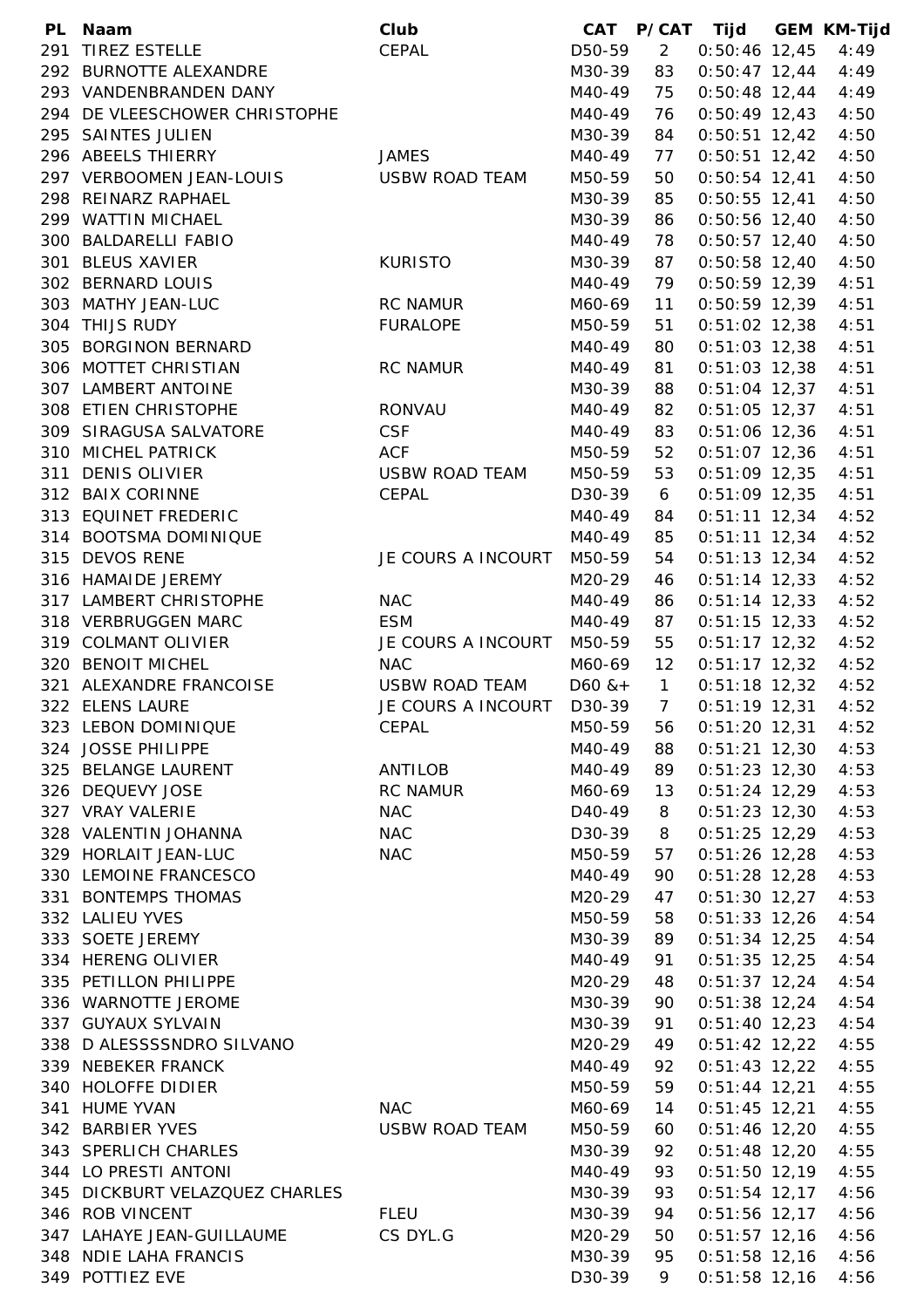| PL. | <b>Naam</b>                 | Club                  |                     |                | CAT P/CAT Tijd  | <b>GEM KM-Tijd</b> |
|-----|-----------------------------|-----------------------|---------------------|----------------|-----------------|--------------------|
|     | 350 KERREMANS LIEVIN        |                       | M20-29              | 51             | $0:52:00$ 12,15 | 4:56               |
|     | 351 SOUMAGNE FRANCIS        | <b>GERPINNES CO</b>   | M60-69              | 15             | $0:52:00$ 12,15 | 4:56               |
|     | 352 PEETERS SEBASTIEN       | JCPMF GENAPPE         | M40-49              | 94             | $0:52:01$ 12,15 | 4:56               |
|     | 353 GODFROID YAEL           | <b>USBW ROAD TEAM</b> | D <sub>15</sub> -19 | $\overline{2}$ | $0:52:02$ 12,14 | 4:56               |
|     | 354 GODFROID YVES           | <b>USBW ROAD TEAM</b> | M40-49              | 95             | $0:52:03$ 12,14 | 4:57               |
|     | 355 HONORE DAVID            | <b>ESM</b>            | M40-49              | 96             | $0:52:04$ 12,13 | 4:57               |
|     | 356 ERNST XAVIER            | <b>RCBT</b>           | M30-39              | 96             | $0:52:07$ 12,12 | 4:57               |
|     | 357 CHARLIER BENOIT         |                       | M30-39              | 97             | $0:52:08$ 12,12 | 4:57               |
|     |                             |                       |                     |                |                 |                    |
|     | 358 LAMBERT FRANCOIS        |                       | M20-29              | 52             | $0:52:09$ 12,12 | 4:57               |
|     | 359 MAKANGA EDGAR           |                       | M20-29              | 53             | $0:52:13$ 12,10 | 4:58               |
|     | 360 MAGOTTEAUX HUBERT       | <b>NAC</b>            | M50-59              | 61             | $0:52:15$ 12,09 | 4:58               |
|     | 361 LEEMANS FILIP           |                       | M40-49              | 97             | $0:52:15$ 12,09 | 4:58               |
|     | 362 DEBROUX JEAN-YVES       |                       | M40-49              | 98             | $0:52:16$ 12,09 | 4:58               |
|     | 363 VAN DEN BROECK HERMAN   | <b>FURALOPE</b>       | M40-49              | 99             | $0:52:17$ 12,08 | 4:58               |
|     | 364 VAN POUCKE JOSE         | <b>IND</b>            | M50-59              | 62             | $0:52:19$ 12,08 | 4:58               |
|     | 365 VALCKE ALAIN            |                       | M40-49              | 100            | $0:52:20$ 12,07 | 4:58               |
|     | 366 VERSPEELT AXEL          | <b>FURALOPE</b>       | M40-49              | 101            | $0:52:23$ 12,06 | 4:58               |
|     | 367 DECLERCQ JOE            | CEPAL                 | M50-59              | 63             | $0:52:25$ 12,05 | 4:59               |
|     | 368 LICITRA EMANUELLE       |                       | M50-59              | 64             | $0:52:27$ 12,05 | 4:59               |
|     | 369 GUERY GREGORY           | <b>VERTIGO</b>        | M40-49              | 102            | $0:52:28$ 12,04 | 4:59               |
|     | 370 DESCHUYTENEER GENEVIEVE |                       | D30-39              | 10             | $0:52:30$ 12,03 | 4:59               |
|     | 371 PIERSON OLIVIER         |                       | M40-49              | 103            | $0:52:31$ 12,03 | 4:59               |
|     | 372 CCORNET GERALDINE       |                       | D20-29              | 8              | $0:52:32$ 12,03 | 4:59               |
|     | 373 LIBERT DANIEL           | <b>ANTILOB</b>        | M50-59              | 65             | $0:52:33$ 12,02 | 4:59               |
|     |                             |                       |                     |                |                 |                    |
|     | 374 HERMANS MARC            |                       | M40-49              | 104            | $0:52:35$ 12,02 | 5:00               |
|     | 375 GIGANTELLI SEBASTIEN    | <b>USBW ROAD TEAM</b> | M30-39              | 98             | $0:52:35$ 12,02 | 5:00               |
|     | 376 GERMY PASCAL            | <b>ESM</b>            | M40-49              | 105            | $0:52:37$ 12,01 | 5:00               |
|     | 377 DAMBOIS THIERRY         | <b>VAC</b>            | M40-49              | 106            | $0:52:38$ 12,00 | 5:00               |
|     | 378 DELHOVE FRANCOIS        | <b>NAC</b>            | M30-39              | 99             | $0:52:38$ 12,00 | 5:00               |
|     | 379 GREGOIRE PIERRE         |                       | M50-59              | 66             | $0:52:40$ 12,00 | 5:00               |
|     | 380 DE WULF LUC             | <b>ESM</b>            | M60-69              | 16             | $0:52:42$ 11,99 | 5:00               |
|     | 381 VANSTEENE DAISY         | <b>ACLO</b>           | D <sub>40</sub> -49 | 9              | $0:52:42$ 11,99 | 5:00               |
|     | 382 VAN PASSEL JAN          | <b>DEMARSIN</b>       | M40-49              | 107            | $0:52:45$ 11,98 | 5:01               |
|     | 383 BRAMS HUGUES            | VIE LA                | M50-59              | 67             | $0:52:46$ 11,97 | 5:01               |
|     | 384 JAUQUET BERNARD         | <b>NAC</b>            | M50-59              | 68             | $0:52:47$ 11,97 | 5:01               |
|     | 385 BEN AYAD MOHAMMED       | <b>KURISTO</b>        | M50-59              | 69             | $0:52:48$ 11,97 | 5:01               |
|     | 386 HUYGE FREDERIC          |                       | M40-49              | 108            | $0:52:50$ 11,96 | 5:01               |
|     | 387 VAN ERTBRUGGEN JOHAN    |                       | M20-29              | 54             | $0:52:50$ 11,96 | 5:01               |
|     | 388 PARISIS MARIE-CHRISTINE | <b>ACLO</b>           | $D60$ & +           | $\overline{2}$ | $0:52:51$ 11,95 | 5:01               |
|     | 389 FONTIGNIES SEBASTIEN    |                       | M30-39              | 100            | $0:52:53$ 11,95 | 5:01               |
|     | 390 DUBOIS GEOFFROY         |                       | M20-29              | 55             | $0:52:53$ 11,95 | 5:01               |
|     |                             |                       |                     |                |                 |                    |
|     | 391 SMAL PATRICK            | <b>JAMES</b>          | M50-59              | 70             | $0:52:55$ 11,94 | 5:02               |
|     | 392 DE BOCK PHILIP          | <b>JAMES</b>          | M40-49              | 109            | $0:52:55$ 11,94 | 5:02               |
|     | 393 ABSIL PHILIPPE          |                       | M40-49              | 110            | $0:52:57$ 11,93 | 5:02               |
|     | 394 ALVAREZ BLANCO MANUEL   | <b>JET</b>            | M50-59              | 71             | $0:52:58$ 11,93 | 5:02               |
|     | 395 JACQUIN GILLES          |                       | M50-59              | 72             | $0:53:01$ 11,92 | 5:02               |
|     | 396 DE LEENER JEAN-MARIE    | <b>NAC</b>            | M60-69              | 17             | $0:53:03$ 11,91 | 5:02               |
|     | 397 EDRIAT NATHALIE         | <b>NAC</b>            | D50-59              | 3              | $0:53:05$ 11,90 | 5:02               |
|     | 398 MARCHAL FREDERIC        | <b>SPT WAVRE</b>      | M30-39              | 101            | $0:53:05$ 11,90 | 5:02               |
|     | 399 COLSON BENOIT           | <b>NAC</b>            | M50-59              | 73             | $0:53:06$ 11,90 | 5:03               |
|     | 400 CAMPRUBI ONIA           |                       | D30-39              | 11             | $0:53:07$ 11,89 | 5:03               |
|     | 401 DEGROOTE NICOLAAS       | <b>IXEL</b>           | M40-49              | 111            | $0:53:08$ 11,89 | 5:03               |
|     | 402 PAULUS YVES             |                       | M30-39              | 102            | $0:53:10$ 11,88 | 5:03               |
|     | 403 GEMAYEL ALAAIN          |                       | M30-39              | 103            | $0:53:10$ 11,88 | 5:03               |
|     | 404 QUINTYN MATHIEU         | JET                   | M30-39              | 104            | $0:53:11$ 11,88 | 5:03               |
|     | 405 BALLAERT NICOLAS        |                       | M20-29              |                | $0:53:16$ 11,86 | 5:04               |
|     |                             |                       |                     | 56             |                 |                    |
|     | 406 MINNE ETIENNE           |                       | M40-49              | 112            | $0:53:16$ 11,86 | 5:04               |
|     | 407 JOSSEN LUC              | <b>NATO</b>           | M50-59              | 74             | $0:53:18$ 11,85 | 5:04               |
|     | 408 SOTTIAUX JEROME         | <b>TURBO</b>          | M30-39              | 105            | $0:53:19$ 11,85 | 5:04               |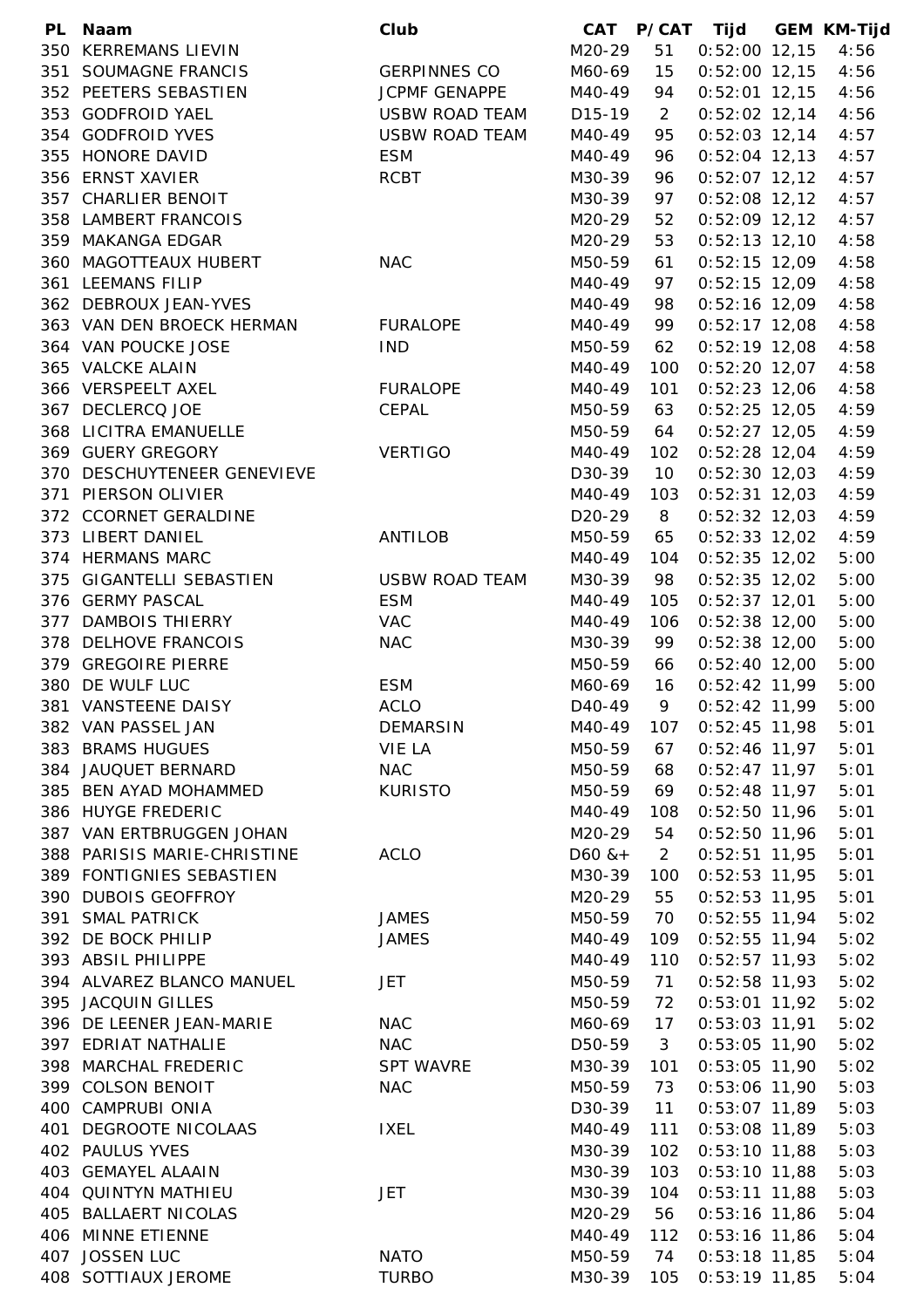|     | PL Naam                     | Club                | CAT                 |                | P/CAT Tijd                         | <b>GEM KM-Tijd</b> |
|-----|-----------------------------|---------------------|---------------------|----------------|------------------------------------|--------------------|
|     | 409 SOL RUDY                |                     | M50-59              | 75             | $0:53:20$ 11,85                    | 5:04               |
|     | 410 LINDER LAURENCE         |                     | D30-39              | 12             | $0:53:22$ 11,84                    | 5:04               |
|     | 411 JORDAN ALEX             | <b>NAC</b>          | M30-39              | 106            | $0:53:23$ 11,84                    | 5:04               |
|     | 412 SOSMAN EDDY             |                     | M50-59              | 76             | $0:53:23$ 11,84                    | 5:04               |
|     | 413 TSCHIRR GEORGES         | <b>GERPINNES CO</b> | M60-69              | 18             | $0:53:25$ 11,83                    | 5:04               |
|     | 414 FURNARI ROBERTO         | <b>JET</b>          | M60-69              | 19             | $0:53:25$ 11,83                    | 5:04               |
|     | 415 VANDERVAL MARTINE       | VALLEE H            | D50-59              | $\overline{4}$ | $0:53:27$ 11,82                    | 5:05               |
|     | 416 JACQUES BENOIT          |                     | M30-39              | 107            | $0:53:30$ 11,81                    | 5:05               |
|     | 417 NEYMAN PASCAL           |                     | M40-49              | 113            | $0:53:32$ 11,80                    | 5:05               |
|     | 418 LA MATTINAA MARCO       |                     | M20-29              | 57             | $0:53:33$ 11,80                    | 5:05               |
|     | 419 NYFFELS MANU            | <b>NAC</b>          | M20-29              | 58             | $0:53:34$ 11,79                    | 5:05               |
|     | 420 WINNEPENNINCKX FRANK    | <b>NAC</b>          | M40-49              | 114            | $0:53:37$ 11,78                    | 5:06               |
|     | 421 MAES DANIEL             | <b>VERTIGO</b>      | M50-59              | 77             | $0:53:39$ 11,78                    | 5:06               |
|     | 422 ABRASSART CHRISTIAN     |                     | M50-59              | 78             | $0:53:40$ 11,77                    | 5:06               |
|     | 423 LANOY ROMAIN            |                     | M15-19              | 9              | $0:53:40$ 11,77                    | 5:06               |
|     | 424 DETHIER CEDRIC          | <b>JC BAUDOUR</b>   | M40-49              | 115            | $0:53:41$ 11,77                    | 5:06               |
|     | 425 BURTTIN JEAN FRANCOIS   |                     | M40-49              | 116            | $0:53:43$ 11,76                    | 5:06               |
|     | 426 FOUBERT LOUIS           | <b>VERTIGO</b>      | M60-69              | 20             | $0:53:43$ 11,76                    | 5:06               |
|     | 427 RIBANT JULIEN           |                     | M20-29              | 59             | $0:53:44$ 11,76                    | 5:06               |
|     | 428 LANOY REGINALD          |                     | M40-49              | 117            | $0:53:45$ 11,75                    | 5:06               |
|     | 429 NUEZ SORIANO FRANCISCO  | <b>SBT</b>          | M50-59              | 79             | $0:53:46$ 11,75                    | 5:06               |
|     | 430 MURHUBURA BIJOU         |                     | D30-39              | 13             | $0:53:47$ 11,75                    | 5:06               |
| 431 | <b>LAURENT ALAIN</b>        | <b>NAC</b>          | M50-59              | 80             | $0:53:48$ 11,74                    | 5:07               |
|     | 432 DESMARET VINCENT        |                     | M20-29              | 60             | $0:53:50$ 11,74                    | 5:07               |
|     | 433 DACY BRUNO              | <b>JOG GAST</b>     | M40-49              | 118            | $0:53:50$ 11,74                    | 5:07               |
|     | 434 VIRLEE JUSTINE          | <b>RC NAMUR</b>     | D <sub>20</sub> -29 | 9              | $0:53:51$ 11,73                    | 5:07               |
|     | 435 LEJEUNE SEBASTIEN       |                     | M30-39              | 108            | $0:53:53$ 11,73                    | 5:07               |
|     | 436 MAGOTTE OLIVIER         | <b>JAMES</b>        | M40-49              | 119            | $0:53:53$ 11,73                    | 5:07               |
|     | 437 RANDALL CHRISTOPHER     |                     | M50-59              | 81             | $0:53:54$ 11,72                    | 5:07               |
|     | 438 THIBAUT VINCENT         |                     | M30-39              | 109            | $0:53:54$ 11,72                    | 5:07               |
|     | 439 LEESTMANS CHARLES       |                     | M30-39              | 110            | $0:53:56$ 11,71                    | 5:07               |
|     | 440 COLSON BRUNO            |                     | M30-39              | 111            | 0:53:56 11,71                      | 5:07               |
|     | 441 DELCORDE BERNARD        | <b>HAC</b>          | M40-49              | 120            | $0:53:58$ 11,71                    | 5:08               |
|     | 442 LOUIS SEBASTIEN         |                     | M20-29              | 61             | $0:53:58$ 11,71                    | 5:08               |
|     | 443 PTACEK DAVE             | <b>TDL</b>          | M40-49              | 121            | $0:53:59$ 11,70                    | 5:08               |
|     | 444 ALBERS FREDERIC         |                     | M50-59              | 82             | $0:54:00$ 11,70                    | 5:08               |
|     | 445 ESCARMELLE JOHANN       |                     | M40-49              | 122            | $0:54:01$ 11,70                    | 5:08               |
|     | 446 DACHELET MICHEL         |                     | M50-59              | 83             | $0:54:01$ 11,70                    | 5:08               |
|     | 447 STOPPIE TIM             |                     | M30-39              | 112            | $0:54:03$ 11,69                    | 5:08               |
|     | 448 MICHEL ROLAND           |                     | M40-49              | 123            | $0:54:03$ 11,69                    | 5:08               |
|     | 449 KUSSENEERS LUC          |                     | M50-59              | 84             | $0:54:05$ 11,68                    | 5:08               |
|     | 450 HEYMANS STEPHANE        |                     | M40-49              | 124            | $0:54:05$ 11,68                    | 5:08               |
|     | 451 LECHARLIER KATANA       | <b>NAC</b>          | D <sub>40</sub> -49 | 10             | $0:54:07$ 11,67                    | 5:08               |
|     | 452 VANDERBRIGGHE VINCENT   |                     | M40-49              | 125            | $0:54:09$ 11,67                    | 5:09               |
|     | 453 DELOFFRE ANTOINE        | <b>TURBO</b>        | M30-39              | 113            | $0:54:10$ 11,66                    | 5:09               |
|     | 454 LAURENT FREDERIC        | CEPAL               | M40-49              | 126            | $0:54:11$ 11,66                    | 5:09               |
|     | 455 PACURAR MIRCEA          |                     | M30-39              | 114            | $0:54:11$ 11,66                    | 5:09               |
|     | 456 CAUDRON ALEXIS          |                     | M40-49              | 127            | $0:54:12$ 11,66                    | 5:09               |
|     | 457 WILLAME THOMAS          | <b>TURBO</b>        | M20-29              | 62             | $0:54:13$ 11,65                    | 5:09               |
|     | 458 BRUN REMI               |                     | M30-39              | 115            | $0:54:14$ 11,65                    | 5:09               |
|     | 459 DELATTRE LAURENT        | <b>RUNNING GREZ</b> | M40-49              | 128            | $0:54:14$ 11,65                    | 5:09               |
|     | 460 BRASSART MARC           | TRI OTAN            | M40-49              | 129            | $0:54:16$ 11,64                    | 5:09               |
| 461 | PEIGNOIS PIERRE             | <b>JAMES</b>        | M50-59              | 85             | $0:54:16$ 11,64                    | 5:09               |
|     | 462 BEERTEN DENIS           |                     | M40-49              | 130            | $0:54:17$ 11,64                    | 5:09               |
|     | 463 EDEBOUW PHILIPPE        | <b>GERPINNES CO</b> | M50-59              | 86             | $0:54:18$ 11,64                    | 5:09               |
|     | 464 DEBLOUDTS VINCENT       | <b>NAC</b>          | M30-39              | 116            | $0:54:19$ 11,63                    | 5:09               |
|     | 465 DODREMONT BENOIT        | <b>ANTILOB</b>      | M40-49              | 131            |                                    |                    |
|     | 466 COMPERE ARNAUD          |                     | M40-49              | 132            | $0:54:20$ 11,63<br>$0:54:20$ 11,63 | 5:10<br>5:10       |
|     | 467 VANDERGHEYNST DOMINIQUE | <b>NAC</b>          | M60-69              | 21             | $0:54:22$ 11,62                    | 5:10               |
|     |                             |                     |                     |                |                                    |                    |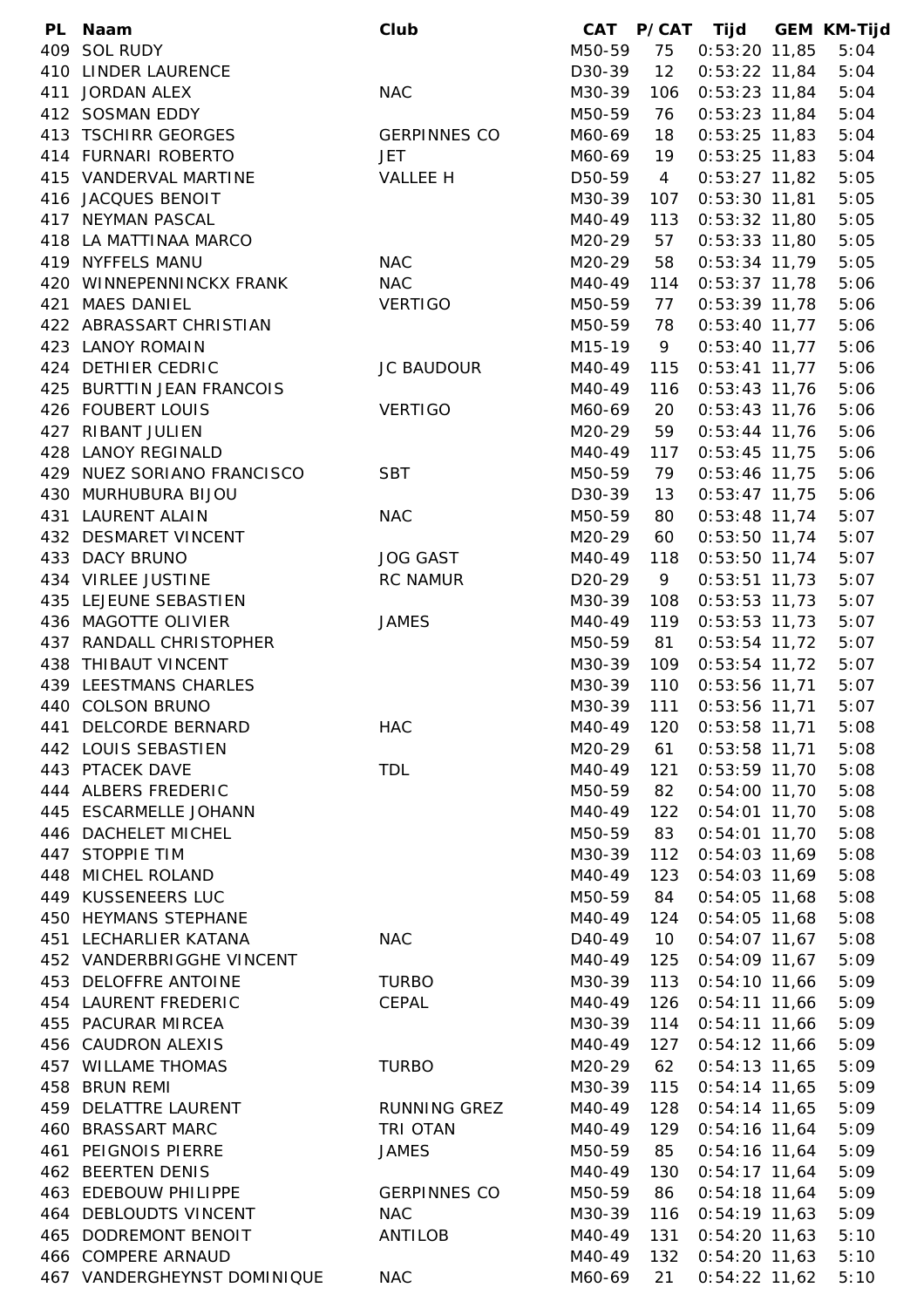| PL. | <b>Naam</b>                    | Club                    | <b>CAT</b>          |              | P/CAT Tijd      | <b>GEM KM-Tijd</b> |
|-----|--------------------------------|-------------------------|---------------------|--------------|-----------------|--------------------|
| 468 | <b>BLONDEAU PIERRE</b>         |                         | M40-49              | 133          | $0:54:22$ 11,62 | 5:10               |
|     | 469 DENIS CHRISTIAN            | <b>ESM</b>              | M60-69              | 22           | $0:54:23$ 11,62 | 5:10               |
|     | 470 DANDOY DANIEL              | <b>WATERLOO RUNNERS</b> | M50-59              | 87           | $0:54:25$ 11,61 | 5:10               |
|     | 471 LEONARD ANNE               |                         | D <sub>40</sub> -49 | 11           | $0:54:26$ 11,61 | 5:10               |
|     | 472 MENU ERIC                  |                         | M50-59              | 88           | $0:54:27$ 11,60 | 5:10               |
|     | 473 HASSAN GABRIELA            |                         | D <sub>40</sub> -49 | 12           | $0:54:27$ 11,60 | 5:10               |
|     | 474 LECOCQ KEVIN               |                         | M20-29              | 63           | $0:54:29$ 11,60 | 5:10               |
|     | 475 MEUNIER PHILIPPE           | <b>NAC</b>              | M40-49              | 134          | $0:54:30$ 11,59 | 5:11               |
|     | 476 REUSS BENOIT               | <b>TEND DET</b>         | M50-59              | 89           | $0:54:31$ 11,59 | 5:11               |
|     | 477 PIRAUX ELISE               |                         | D <sub>20</sub> -29 | 10           | $0:54:32$ 11,59 | 5:11               |
|     | 478 GEERAERTS MAGALI           | <b>CSF</b>              | D <sub>20</sub> -29 | 11           | $0:54:32$ 11,59 | 5:11               |
|     | 479 DE LAZZER GIAM CLAUDIO     |                         | M50-59              | 90           | $0:54:34$ 11,58 | 5:11               |
|     | 480 ADANS JULIEN               |                         | M30-39              | 117          | $0:54:35$ 11,57 | 5:11               |
|     | 481 BERCY JEAN PAULE           |                         | $D60$ & +           | $\mathbf{3}$ | $0:54:36$ 11,57 | 5:11               |
|     | 482 LOYEZ MATHIEU              |                         | M30-39              | 118          | $0:54:40$ 11,56 | 5:11               |
|     | 483 WILLAME DIDIER             | <b>TURBO</b>            | M50-59              | 91           | $0:54:42$ 11,55 | 5:12               |
|     | 484 DEMOULIN OLIVIER           | <b>JET</b>              | M40-49              | 135          | $0:54:45$ 11,54 | 5:12               |
|     | 485 CHAIX NICOLAS              |                         | M30-39              | 119          | $0:54:47$ 11,53 | 5:12               |
|     | 486 DETRY MARIE                |                         | D30-39              | 14           | $0:54:47$ 11,53 | 5:12               |
| 487 | <b>BALTHAZARD JOHNNY</b>       | CABW                    | M50-59              | 92           | $0:54:48$ 11,53 | 5:12               |
|     | 488 MATTART DENIS              | JE COURS A INCOURT      | M20-29              | 64           | $0:54:48$ 11,53 | 5:12               |
|     | 489 LAMBERT OLIVIER            |                         | M40-49              | 136          |                 | 5:12               |
|     |                                |                         |                     |              | $0:54:50$ 11,52 |                    |
|     | 490 PARMENTIER KARINE          | <b>NAC</b>              | D <sub>40</sub> -49 | 13           | $0:54:52$ 11,52 | 5:13               |
| 491 | PALOMBO AGOSTINO               |                         | M40-49              | 137          | $0:54:52$ 11,52 | 5:13               |
|     | 492 TERZINI SERAFINO           |                         | M60-69              | 23           | $0:54:53$ 11,51 | 5:13               |
|     | 493 KWEMBEKE J.CHRIST          | <b>ACLO</b>             | M40-49              | 138          | $0:54:55$ 11,50 | 5:13               |
|     | 494 PROVENZANO SYLVIA          | <b>ACLO</b>             | D30-39              | 15           | 0:54:56 11,50   | 5:13               |
| 495 | <b>BARBE MICHEL</b>            |                         | M30-39              | 120          | $0:54:56$ 11,50 | 5:13               |
|     | 496 RYAHI RACHIDA              |                         | D <sub>40</sub> -49 | 14           | $0:54:57$ 11,50 | 5:13               |
|     | 497 GENET MAGALI               | <b>JAMES</b>            | D30-39              | 16           | $0:54:58$ 11,49 | 5:13               |
| 498 | <b>BLERO DANIEL</b>            | <b>JAMES</b>            | M40-49              | 139          | $0:54:59$ 11,49 | 5:13               |
|     | 499 JONCKHEERE LAURENT         |                         | M15-19              | 10           | $0:55:01$ 11,48 | 5:13               |
|     | 500 DRUART FANNY               | <b>RIWA</b>             | D <sub>20</sub> -29 | 12           | $0:55:02$ 11,48 | 5:14               |
| 501 | JAROUD SAID                    |                         | M40-49              | 140          | $0:55:05$ 11,47 | 5:14               |
|     | 502 DELFERIERE DIDIER          |                         | M40-49              | 141          | $0:55:06$ 11,47 | 5:14               |
|     | 503 DE VOS VERONIQUE           |                         | D <sub>40</sub> -49 | 15           | $0:55:07$ 11,46 | 5:14               |
|     | 504 EICHER THOMAS              |                         | M15-19              | 11           | $0:55:08$ 11,46 | 5:14               |
| 505 | <b>ROSNER ANNE</b>             | <b>NATO</b>             | D50-59              | 5            | $0:55:08$ 11,46 | 5:14               |
|     | 506 NOTEZ NATHALIE             | <b>NAC</b>              | D <sub>40</sub> -49 | 16           | $0:55:11$ 11,45 | 5:14               |
|     | 507 KENDA DAMIEN               |                         | M40-49              | 142          | $0:55:11$ 11,45 | 5:14               |
|     | 508 DEWEVER JEREMIE            |                         | M40-49              | 143          | $0:55:15$ 11,44 | 5:15               |
|     | 509 VAN PARIJS PIERRE-EMMANUEL |                         | M20-29              | 65           | $0:55:17$ 11,43 | 5:15               |
|     | 510 DE ROOSE MICHEL            | PARA CL                 | M50-59              | 93           | $0:55:17$ 11,43 | 5:15               |
| 511 | <b>BOUCHER RICHARD</b>         |                         | M50-59              | 94           | $0:55:19$ 11,42 | 5:15               |
|     | 512 DE MUNCK VERONIQUE         | <b>NAC</b>              | D50-59              | 6            | $0:55:19$ 11,42 | 5:15               |
|     | 513 VANDAM JEAN                | ANTILOB                 | M50-59              | 95           | $0:55:20$ 11,42 | 5:15               |
|     | 514 DELESTINNE GILLES          |                         | M30-39              | 121          | $0:55:22$ 11,41 | 5:15               |
|     | 515 TASSIGNON EMILE            |                         | M40-49              | 144          | $0:55:24$ 11,40 | 5:16               |
|     | 516 VANCUTSEM BENOIT           |                         | M40-49              | 145          | $0:55:25$ 11,40 | 5:16               |
|     | 517 DUBOIS LESLIE              |                         | D30-39              | 17           | $0:55:26$ 11,40 | 5:16               |
|     | 518 RONDAS PETER               |                         | M40-49              | 146          | $0:55:26$ 11,40 | 5:16               |
|     | 519 MC GAHAN HUGH              |                         | M60-69              | 24           | $0:55:29$ 11,39 | 5:16               |
| 520 | <b>BAUDELET NICOLAS</b>        |                         | M40-49              | 147          | $0:55:31$ 11,38 | 5:16               |
|     | 521 CROONENBBERGHS BENOIT      |                         | M40-49              | 148          | $0:55:31$ 11,38 | 5:16               |
|     | 522 VANHULST NICOLAS           |                         | M30-39              | 122          | $0:55:32$ 11,38 | 5:16               |
|     | 523 DIERICKX JOELLE            |                         | M40-49              | 149          | $0:55:36$ 11,36 | 5:17               |
|     | 524 DELIEGE HELENE             | <b>VERTIGO</b>          | D <sub>40</sub> -49 | 17           | $0:55:37$ 11,36 | 5:17               |
|     | 525 DENUIT XAVIER              |                         | M30-39              | 123          | $0:55:39$ 11,35 | 5:17               |
|     | 526 DROUILLON PHILIPPE         | <b>NAC</b>              | M50-59              | 96           | $0:55:39$ 11,35 | 5:17               |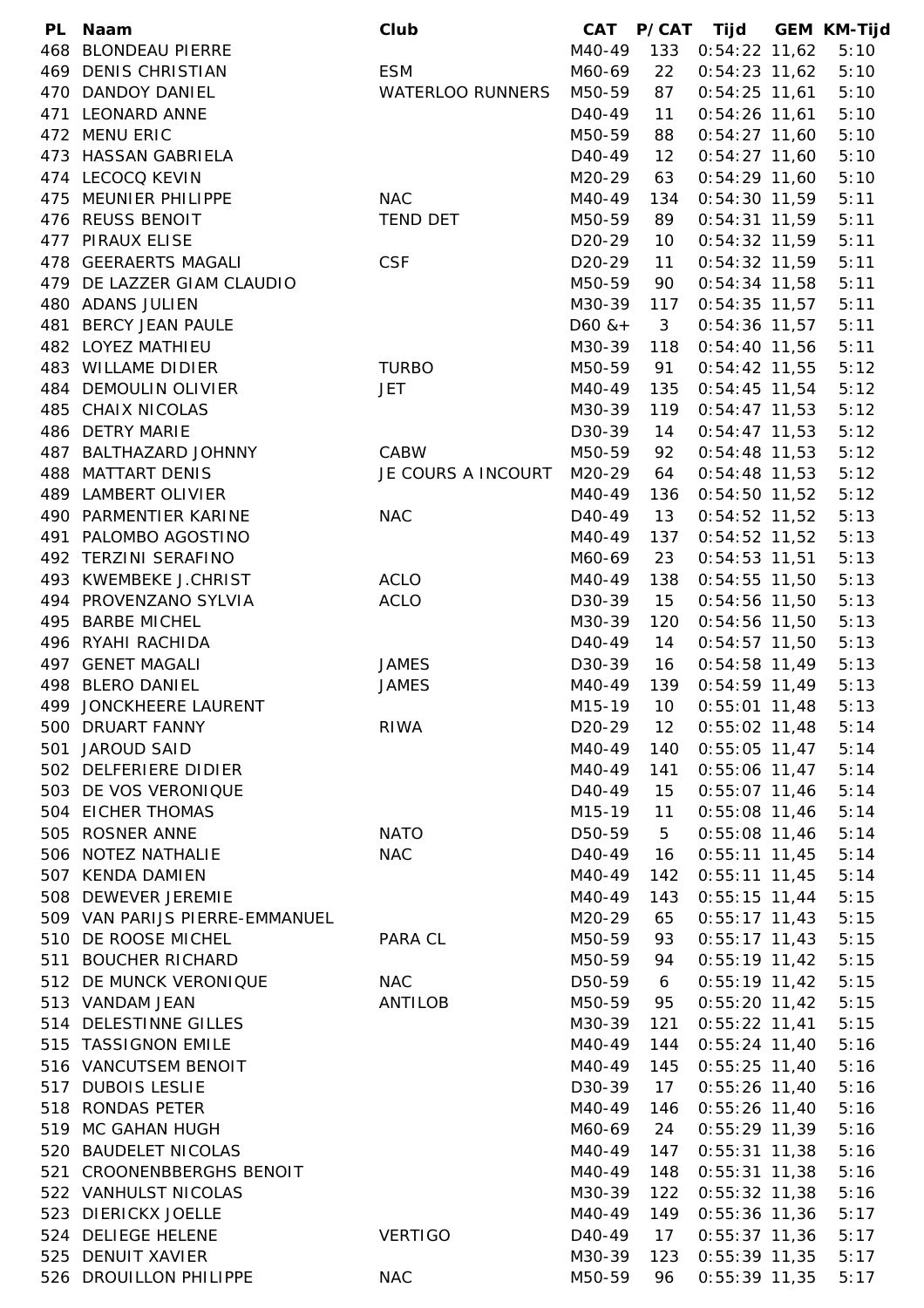| <b>PL</b> | Naam                      | Club                     |                     |                | CAT P/CAT Tijd GEM KM-Tijd |      |
|-----------|---------------------------|--------------------------|---------------------|----------------|----------------------------|------|
| 527       | <b>BASTIN GILLES</b>      |                          | M40-49              | 150            | $0:55:41$ 11,35            | 5:17 |
|           | 528 KIPS DAVID            | <b>RC NAMUR</b>          | M30-39              | 124            | $0:55:41$ 11,35            | 5:17 |
|           | 529 MERTENS PATRICIA      | <b>VERTIGO</b>           | D50-59              | $\overline{7}$ | $0:55:43$ 11,34            | 5:17 |
|           | 530 VIDICK JEAN LUC       | <b>HOOIBERGLOPERS</b>    | M60-69              | 25             | $0:55:46$ 11,33            | 5:18 |
|           | 531 DESSY JOPNATHAN       |                          | M15-19              | 12             | $0:55:55$ 11,30            | 5:19 |
|           | 532 LORAUX ETIENNE        | AXA TEAM                 | M50-59              | 97             | $0:55:56$ 11,30            | 5:19 |
|           | 533 NEEFS BERT            | HWJ HOEGARDEN            | M50-59              | 98             | $0:55:59$ 11,29            | 5:19 |
|           | 534 SEL MICHEL            | <b>ACLO</b>              | $M70$ & +           | $\overline{2}$ | $0:55:59$ 11,29            | 5:19 |
|           | 535 FOULON JEAN POL       | <b>ESM</b>               | M60-69              | 26             | $0:56:01$ 11,28            | 5:19 |
|           | 536 DE GOIGNIES KAREL     | <b>KNOET</b>             | $M70$ & +           | $\mathbf{3}$   | $0:56:04$ 11,27            | 5:19 |
|           | 537 COLLARD MARC ANTOINE  |                          | M30-39              | 125            | $0:56:05$ 11,27            | 5:20 |
|           | 538 SLIMANI KARIM         |                          | M20-29              | 66             | $0:56:06$ 11,26            | 5:20 |
|           | 539 VAN PEE YOHAN         | <b>MAC</b>               | M40-49              | 151            | $0:56:08$ 11,26            | 5:20 |
|           | 540 DATIAN CHRISTOPHE     | <b>USBW ROAD TEAM</b>    | M40-49              | 152            | $0:56:09$ 11,25            | 5:20 |
|           | 541 LEONE FRANCESCO       |                          | M50-59              | 99             | $0:56:10$ 11,25            | 5:20 |
|           | 542 VANPARYS PIERRE       | <b>JAMES</b>             | M20-29              | 67             | $0:56:11$ 11,25            | 5:20 |
|           | 543 LAMOTTE JONATHAN      | <b>KURISTO</b>           | M30-39              | 126            | $0:56:17$ 11,23            | 5:21 |
|           | 544 LEBEAU ERIC           | JE COURS A INCOURT       | M50-59              | 100            | $0:56:19$ 11,22            | 5:21 |
|           | 545 VERMASSEN MARCEL      | <b>ESM</b>               | M50-59              | 101            | $0:56:19$ 11,22            | 5:21 |
|           | 546 HOTAT MICHEL          | <b>JAMES</b>             | M40-49              | 153            | $0:56:20$ 11,22            | 5:21 |
|           | 547 HANKENNE GREGORY      |                          | M30-39              | 127            | $0:56:24$ 11,20            | 5:21 |
|           | 548 SEMOULIN DENIS        |                          | M40-49              | 154            | $0:56:24$ 11,20            | 5:21 |
|           | 549 SCOHY SOPHIE          |                          | D <sub>40</sub> -49 | 18             | $0:56:26$ 11,20            | 5:22 |
|           | 550 GREVISSE DAVID        | <b>RONVAU</b>            | M40-49              | 155            |                            | 5:22 |
|           | 551 D ADDABBO ORONZO      | <b>OTS</b>               |                     | 102            | $0:56:27$ 11,19            | 5:22 |
|           |                           |                          | M50-59              |                | $0:56:27$ 11,19            |      |
|           | 552 ZERGHE PIERRE         | <b>NAC</b>               | M40-49              | 156            | $0:56:29$ 11,19            | 5:22 |
|           | 553 AERTS CATHLYNE        | <b>JOGGANS</b>           | D50-59              | 8              | $0:56:30$ 11,18            | 5:22 |
|           | 554 SERPE ANTHONY         |                          | M20-29              | 68             | $0:56:32$ 11,18            | 5:22 |
|           | 555 LAURENT LUC           | <b>RIWA</b>              | M40-49              | 157            | $0:56:34$ 11,17            | 5:22 |
|           | 556 MARCQ KARL            | <b>USBW ROAD TEAM</b>    | M50-59              | 103            | $0:56:35$ 11,17            | 5:22 |
|           | 557 BRABANT DENIS         |                          | M30-39              | 128            | $0:56:36$ 11,16            | 5:23 |
|           | 558 LEROY JEAN MICHEL     | <b>JCPMFRAMILLIES</b>    | M40-49              | 158            | $0:56:38$ 11,16            | 5:23 |
|           | 559 VERHELPEN OLIVIER     | <b>RIWA</b>              | M20-29              | 69             | $0:56:39$ 11,15            | 5:23 |
|           | 560 DERCQ ARTHUR          |                          | M15-19              | 13             | $0:56:42$ 11,14            | 5:23 |
|           | 561 WILMART VALERIE       |                          | D30-39              | 18             | $0:56:43$ 11,14            | 5:23 |
|           | 562 WINTERS ANNA CAROLINA | <b>JAMES</b>             | D <sub>40</sub> -49 | 19             | $0:56:44$ 11,14            | 5:23 |
|           | 563 HERNAUT ISABELLE      | <b>NAC</b>               | D50-59              | 9              | $0:56:45$ 11,13            | 5:23 |
|           | 564 FINE PAUL             | <b>RCB</b>               | M60-69              | 27             | $0:56:47$ 11,13            | 5:24 |
|           | 565 MACKONIENE INGA       | <b>JAMES</b>             | D <sub>40</sub> -49 | 20             | $0:56:49$ 11,12            | 5:24 |
|           | 566 VANDENBROECK TOM      | <b>DCLA</b>              | M30-39              | 129            | $0:56:50$ 11,12            | 5:24 |
|           | 567 VERBEEK JEAN-LUC      |                          | M60-69              | 28             | $0:56:51$ 11,11            | 5:24 |
|           | 568 ACCARAIN PASCAL       | CEPAL                    | M50-59              | 104            | $0:56:52$ 11,11            | 5:24 |
|           | 569 LAMBILOTTE DAVI       |                          | M40-49              | 159            | $0:56:54$ 11,10            | 5:24 |
|           | 570 PAGE THIBAUT          | JE COURS A INCOURT       | M30-39              | 130            | $0:56:56$ 11,10            | 5:24 |
|           | 571 NUEZ SORIANO DIEGO    | <b>SBT</b>               | M20-29              | 70             | $0:56:57$ 11,09            | 5:25 |
|           | 572 VICTOOR VALERIE       | <b>USBW ROAD TEAM</b>    | D <sub>40</sub> -49 | 21             | $0:56:58$ 11,09            | 5:25 |
|           | 573 PIRAUX ADRIEN         | <b>JAMES</b>             | M20-29              | 71             | $0:57:00$ 11,08            | 5:25 |
|           | 574 MINOT JEROME          | <b>JET</b>               | M30-39              | 131            | $0:57:01$ 11,08            | 5:25 |
|           | 575 FRANCOIS JULIEN       |                          | M30-39              | 132            | $0:57:02$ 11,08            | 5:25 |
|           | 576 RADDOUX HUGO          | HWJ HOEGARDEN            | M60-69              | 29             | $0:57:03$ 11,07            | 5:25 |
|           | 577 ROUSSEAU MAURICETTE   |                          | D50-59              | 10             | $0:57:04$ 11,07            | 5:25 |
| 578       | MICHEL ROBIN              |                          | M15-19              | 14             | $0:57:05$ 11,07            | 5:25 |
|           | 579 CIARMOLI JOSEPH       | <b>JAMES</b>             | M50-59              | 105            | $0:57:06$ 11,06            | 5:25 |
|           | 580 FALISE MATHIEU        |                          | M30-39              | 133            | $0:57:08$ 11,06            | 5:26 |
| 581       | TIELEMANS PHILIPPE        |                          | M50-59              | 106            | $0:57:09$ 11,06            | 5:26 |
|           | 582 GEORGES CELINE        |                          | D30-39              | 19             | $0:57:10$ 11,05            | 5:26 |
|           | 583 HOLOFFE THIERRY       | <b>EURUPEAN FIITNESS</b> | M50-59              | 107            | $0:57:11$ 11,05            | 5:26 |
|           | 584 CHAUFOUREAU FRED      |                          | M30-39              | 134            | $0:57:12$ 11,05            | 5:26 |
|           | 585 LUQUE CHRISTIAN       |                          | M40-49              | 160            | $0:57:14$ 11,04            | 5:26 |
|           |                           |                          |                     |                |                            |      |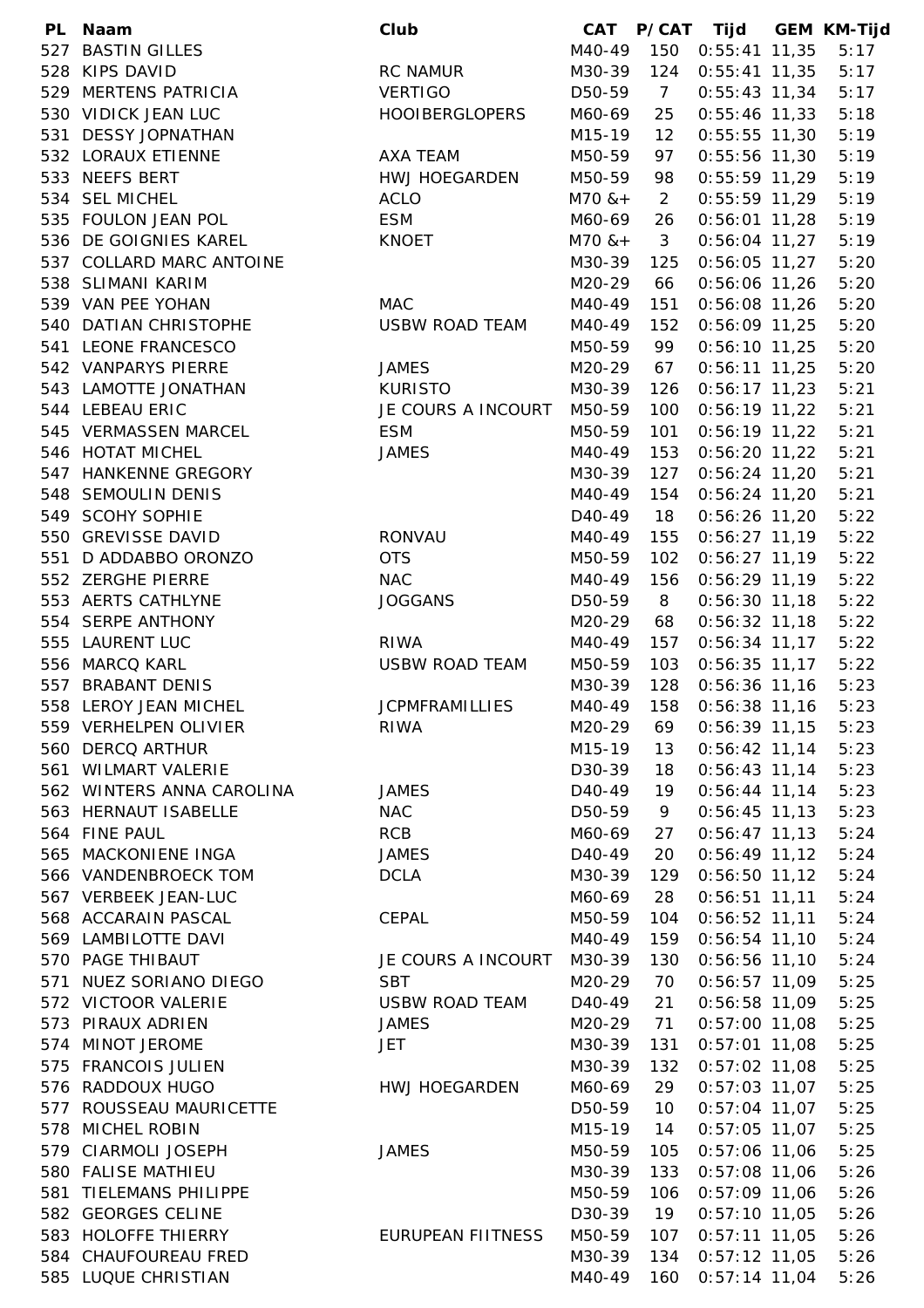|     | PL Naam                       | Club                 | CAT                 |                | P/CAT Tijd GEM KM-Tijd |      |
|-----|-------------------------------|----------------------|---------------------|----------------|------------------------|------|
|     | 586 VANWICHELEN PHILIPPE      |                      | M40-49              | 161            | $0:57:17$ 11,03        | 5:26 |
|     | 587 STAUMONT TIMOTHEE         |                      | M20-29              | 72             | $0:57:18$ 11,03        | 5:26 |
|     | 588 PUISSANT VALERIE          | <b>NAC</b>           | D <sub>40</sub> -49 | 22             | $0:57:21$ 11,02        | 5:27 |
|     | 589 GRAIDE CHRISTIAN          |                      | M60-69              | 30             | $0:57:22$ 11,01        | 5:27 |
|     | 590 APPELMANS STEPHANE        |                      | M40-49              | 162            | $0:57:24$ 11,01        | 5:27 |
|     | 591 PAUL EMMANUELLE           |                      | D <sub>20</sub> -29 | 13             | $0:57:25$ 11,00        | 5:27 |
|     | 592 GLIBERT LAETITIA          | <b>JET</b>           | D30-39              | 20             | $0:57:26$ 11,00        | 5:27 |
|     | 593 BARBIER GAETAN            | RUNNING GREZ         | M30-39              | 135            | $0:57:26$ 11,00        | 5:27 |
|     | 594 SIMON BERNARD             |                      | M50-59              | 108            | $0:57:30$ 10,99        | 5:28 |
|     | 595 MARLOYE LUC               | JE COURS A INCOURT   | M50-59              | 109            | $0:57:33$ 10,98        | 5:28 |
|     | 596 ACETO DOMENICO            | <b>GERPINNES CO</b>  | M60-69              | 31             | $0:57:37$ 10,97        | 5:28 |
|     | 597 GOOVAERTS LOUIS JULIEN    |                      | M20-29              | 73             | $0:57:38$ 10,96        | 5:28 |
|     | 598 CARPIN PELE               | <b>UCHIDESHIDOJO</b> | M40-49              | 163            | $0:57:39$ 10,96        | 5:28 |
|     | 599 KROKOS ELENE              |                      | D50-59              | 11             | $0:57:39$ 10,96        | 5:28 |
|     | 600 ALBERT MICHEL             | <b>RC NAMUR</b>      | M50-59              | 110            | $0:57:40$ 10,96        | 5:29 |
|     | 601 VAN MOLLEKOT CHRISTOPHE   |                      | M40-49              | 164            | $0:57:41$ 10,95        | 5:29 |
|     | 602 HAEGHENS MARIE PIERRE     |                      | D <sub>20</sub> -29 | 14             | $0:57:43$ 10,95        | 5:29 |
|     | 603 RIGON DAVID               | <b>ESM</b>           | M40-49              | 165            | $0:57:45$ 10,94        | 5:29 |
|     | 604 POLLENTIER MICHEL         | <b>ACHILLE</b>       | M60-69              | 32             | $0:57:45$ 10,94        | 5:29 |
|     | 605 FABRY PATRICK             |                      | M50-59              | 111            | $0:57:47$ 10,93        | 5:29 |
|     | 606 DECADT ISABELLE           | <b>RIWA</b>          | D30-39              | 21             | $0:57:49$ 10,93        | 5:29 |
|     | 607 WALRAVENS LEA             | <b>NAC</b>           | $D60$ & +           | $\overline{4}$ | $0:57:51$ 10,92        | 5:30 |
|     | 608 VAN BORM PETER            | <b>SWIFT</b>         | M30-39              | 136            | $0:57:51$ 10,92        | 5:30 |
|     | 609 PHILIPPE THOMAS           | <b>ATCC</b>          | M30-39              | 137            | $0:57:53$ 10,92        | 5:30 |
|     | 610 ADAM CLAUDINE             |                      | D50-59              | 12             | $0:57:53$ 10,92        | 5:30 |
|     | 611 VERDONCKT JEAN CHRISTOPHE |                      |                     |                | $0:57:55$ 10,91        | 5:30 |
|     |                               |                      | M50-59              | 112            |                        |      |
|     | 612 FOUCARTE MARIE LINE       |                      | D30-39              | 22             | $0:57:56$ 10,91        | 5:30 |
|     | 613 LOUAGIE JOHN              | CS DYL.G             | M40-49              | 166            | $0:57:57$ 10,90        | 5:30 |
|     | 614 LEPINE JEAN-LOUIS         | <b>JAMES</b>         | M50-59              | 113            | $0:57:58$ 10,90        | 5:30 |
|     | 615 PAYRAT VINCENT            |                      | M30-39              | 138            | $0:57:59$ 10,90        | 5:30 |
|     | 616 MICHEL DIMITRI            | <b>ESM</b>           | M40-49              | 167            | $0:58:00$ 10,89        | 5:30 |
|     | 617 BAIRIN STEPHANNE          |                      | M50-59              | 114            | $0:58:01$ 10,89        | 5:31 |
|     | 618 ROUSSEAUX BENOIT          |                      | M50-59              | 115            | $0:58:02$ 10,89        | 5:31 |
|     | 619 LOMBA CHRISTOPHE          | <b>VERTIGO</b>       | M30-39              | 139            | $0:58:02$ 10,89        | 5:31 |
|     | 620 VANOMMESLAEGHE DAMIEN     | CS DYL.G             | M40-49              | 168            | $0:58:04$ 10,88        | 5:31 |
|     | 621 DE BORREHENS MATHIEU      |                      | M20-29              | 74             | $0:58:06$ 10,87        | 5:31 |
|     | 622 COLASSE DIDIER            |                      | M40-49              | 169            | $0:58:08$ 10,87        | 5:31 |
|     | 623 LIBOIS OLIVIER            | <b>RC NAMUR</b>      | M40-49              | 170            | $0:58:09$ 10,87        | 5:31 |
|     | 624 SPITALERI MARIO           | <b>IND</b>           | M50-59              | 116            | $0:58:10$ 10,86        | 5:31 |
|     | 625 CROQUET MICHEL            |                      | M40-49              | 171            | $0:58:11$ 10,86        | 5:32 |
|     | 626 HIMPE JEFFREY             |                      | M20-29              | 75             | $0:58:12$ 10,86        | 5:32 |
|     | 627 LEJEUNE REBECCA           |                      | D40-49              | 23             | $0:58:13$ 10,85        | 5:32 |
|     | 628 FEKETE CLEMENT            |                      | M20-29              | 76             | $0:58:14$ 10,85        | 5:32 |
|     | 629 BAIKRICH GUY              | <b>RCB</b>           | $M70$ & +           | $\overline{4}$ | $0:58:16$ 10,84        | 5:32 |
|     | 630 LELOUP STEPHAN            | <b>RIWA</b>          | M60-69              | 33             | $0:58:17$ 10,84        | 5:32 |
|     | 631 VANDE WEYER FREDERIC      |                      | M40-49              | 172            | $0:58:19$ 10,83        | 5:32 |
|     | 632 MOENS FREDERIC            |                      | M30-39              | 140            | $0:58:20$ 10,83        | 5:32 |
|     | 633 VERVIER STEPHANE          | <b>VERTIGO</b>       | M40-49              | 173            | $0:58:21$ 10,83        | 5:32 |
|     | 634 XHEMALA ENEO              |                      | M30-39              | 141            | $0:58:22$ 10,82        | 5:33 |
|     | 635 DELHAYE JEAN-CHARLES      |                      | M50-59              | 117            | $0:58:24$ 10,82        | 5:33 |
|     | 636 ELHARCHI SAID             |                      | M40-49              | 174            | $0:58:31$ 10,80        | 5:33 |
|     | 637 NETELS RAPHAEL            |                      | M15-19              | 15             | $0:58:34$ 10,79        | 5:34 |
|     | 638 LOUIS PHILIPPE            |                      | M50-59              | 118            | $0:58:36$ 10,78        | 5:34 |
|     | 639 ROUSSEL JEAN              |                      | M30-39              | 142            | $0:58:37$ 10,78        | 5:34 |
|     | 640 MONNIER ISABELLE          | <b>VERTIGO</b>       | D50-59              | 13             | $0:58:40$ 10,77        | 5:34 |
| 641 | <b>TILMAN GUSTAVE</b>         |                      | M60-69              | 34             | $0:58:42$ 10,76        | 5:34 |
|     | 642 THONART JEAN LUC          |                      | M50-59              | 119            | $0:58:44$ 10,76        | 5:35 |
|     | 643 TEGAS GIOVANNI            | AMI-BRAB             | M50-59              | 120            | $0:58:45$ 10,75        | 5:35 |
|     | 644 DELEU PATRICK             | <b>VERTIGO</b>       | M50-59              | 121            | $0:58:46$ 10,75        | 5:35 |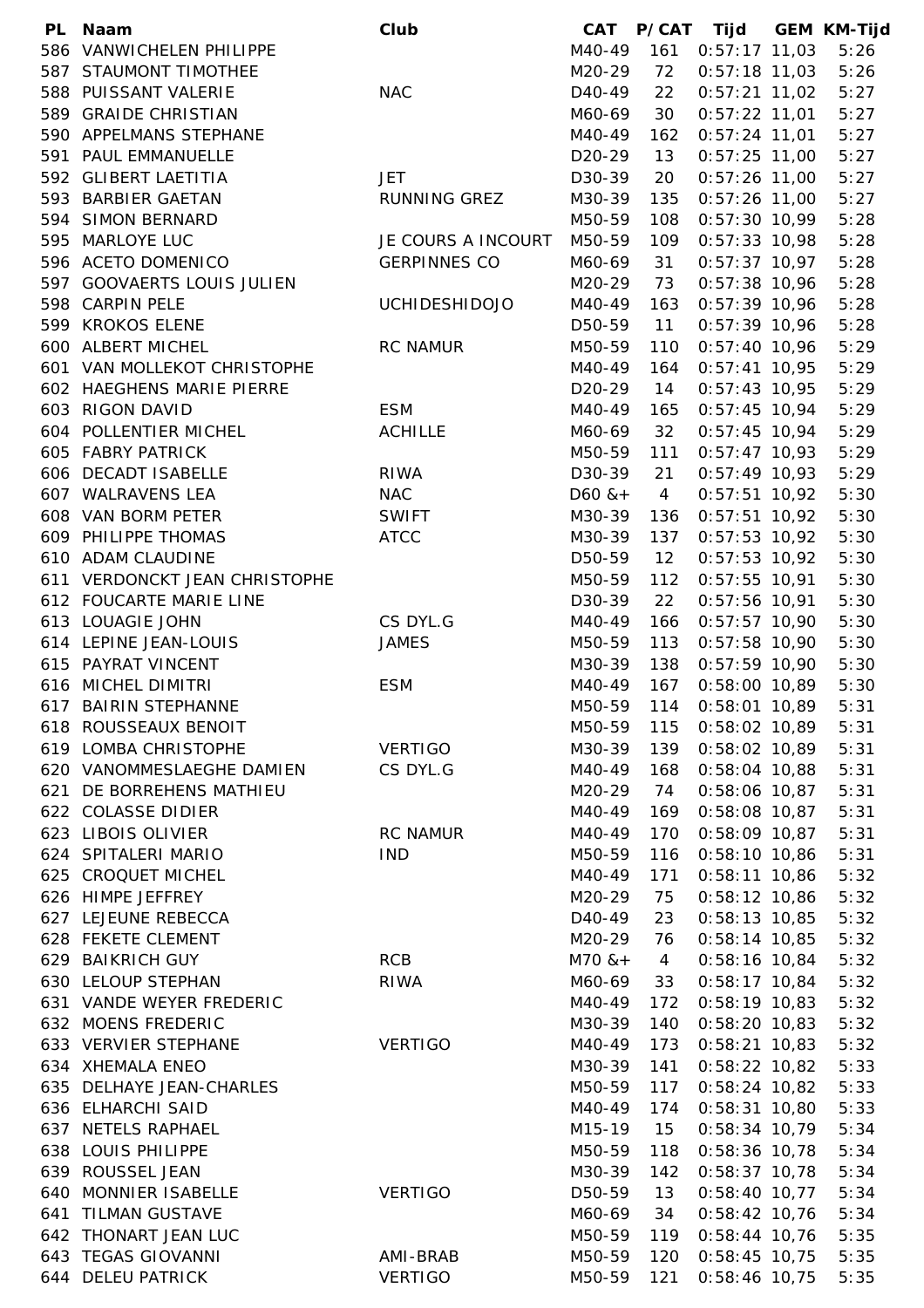|     | PL Naam                     | Club                  | <b>CAT</b>          |     | P/CAT Tijd        | <b>GEM KM-Tijd</b> |
|-----|-----------------------------|-----------------------|---------------------|-----|-------------------|--------------------|
|     | 645 MAIRESSE JACQUE         | <b>VERTIGO</b>        | M50-59              | 122 | $0:58:48$ 10,74   | 5:35               |
|     | 646 VANHALLE RUDY           | <b>JC VELTE</b>       | M50-59              | 123 | $0:58:48$ 10,74   | 5:35               |
|     | 647 VANHOUTTE JOHN          | <b>RIWA</b>           | M50-59              | 124 | $0:58:49$ 10,74   | 5:35               |
|     | 648 MAJA QUENTIN            | <b>JET</b>            | M20-29              | 77  | $0:58:50$ 10,74   | 5:35               |
|     | 649 CHARLIER JEAN LOUIS     |                       | M50-59              | 125 | $0:58:52$ 10,73   | 5:35               |
|     | 650 DOUTRELIGNE HERVE       | <b>RIWA</b>           | M50-59              | 126 | $0:58:52$ 10,73   | 5:35               |
|     | 651 TROUPIN CECILE          |                       | D40-49              | 24  | 0:58:56 10,72     | 5:36               |
|     | 652 CAPELLE MORGFANE        |                       | D30-39              | 23  | $0:58:57$ 10,72   | 5:36               |
|     | 653 VAN CAMP LAURENT        |                       | M30-39              | 143 | $0:58:59$ 10,71   | 5:36               |
|     | 654 BUISSIN SARAH           |                       | D <sub>15</sub> -19 | 3   | $0:59:00$ 10,71   | 5:36               |
|     | 655 GERARD PASCAL           |                       | M40-49              | 175 | $0:59:02$ 10,70   | 5:36               |
|     | 656 DERCQ REMY              | DION COURT            | M40-49              | 176 | $0:59:03$ 10,70   | 5:36               |
|     | 657 SANGLIER GERARD         | <b>ESM</b>            | M60-69              | 35  | $0:59:04$ 10,70   | 5:37               |
|     | <b>658 LUYCKX JOKE</b>      | <b>HOOIBERGLOPERS</b> | D50-59              | 14  | $0:59:06$ 10,69   | 5:37               |
|     | 659 BEKEN RIKA              | <b>FURALOPE</b>       | D40-49              | 25  | $0:59:07$ 10,69   | 5:37               |
|     | 660 DE FRE HANS             | LASMEMOL              | M50-59              | 127 | $0:59:07$ 10,69   | 5:37               |
|     | 661 HUBER REGINE            |                       | D <sub>40</sub> -49 | 26  | $0:59:10$ 10,68   | 5:37               |
|     | 662 CORDIER EMILE           |                       | M60-69              | 36  | $0:59:13$ 10,67   | 5:37               |
|     | 663 VOUE THIERRY            |                       | M40-49              | 177 | $0:59:13$ 10,67   | 5:37               |
|     | 664 BONFITTO ANTONIO        | <b>VERTIGO</b>        | M50-59              | 128 | $0:59:15$ 10,66   | 5:38               |
|     | 665 LEJEUNE JEAN            | <b>HAC</b>            |                     | 37  |                   | 5:38               |
|     | 666 CLINQUART YVES          | <b>VERTIGO</b>        | M60-69              |     | $0:59:16$ 10,66   |                    |
|     |                             |                       | M30-39              | 144 | $0:59:17$ 10,66   | 5:38               |
|     | 667 TILMANT BENOIT          | <b>JAMES</b>          | M50-59              | 129 | $0:59:20$ 10,65   | 5:38               |
|     | 668 FABRIS JONATHAN         | <b>JET</b>            | M30-39              | 145 | $0:59:24$ 10,64   | 5:38               |
|     | 669 STILMANT DENIS          | <b>NAC</b>            | M50-59              | 130 | $0:59:25$ 10,63   | 5:39               |
|     | 670 RUSSMANN NOEMIE         |                       | D <sub>20</sub> -29 | 15  | $0:59:28$ 10,62   | 5:39               |
| 671 | NACHTERGAELE PAUL EMILE     | CS DYLE               | M60-69              | 38  | $0:59:30$ 10,62   | 5:39               |
|     | 672 HERICHER CORENTIN       | <b>JAMES</b>          | M30-39              | 146 | $0:59:32$ 10,61   | 5:39               |
|     | 673 LUYPAERT FREDERIC       |                       | M40-49              | 178 | $0:59:41$ 10,59   | 5:40               |
|     | 674 ALAIMO VINCENT          |                       | M30-39              | 147 | $0:59:43$ 10,58   | 5:40               |
|     | 675 RAMANI GARYP            |                       | D30-39              | 24  | $0:59:45$ 10,57   | 5:40               |
|     | 676 JANSSENS CAROLINE       |                       | D30-39              | 25  | $0:59:48$ 10,57   | 5:41               |
|     | 677 BARBE HERVE             | <b>NAC</b>            | M60-69              | 39  | $0:59:49$ 10,56   | 5:41               |
|     | 678 JACOB DAVID             |                       | M30-39              | 148 | $0:59:52$ 10,55   | 5:41               |
|     | 679 COOLS CHRISTIAN         | <b>JAMES</b>          | M50-59              | 131 | $0:59:55$ 10,54   | 5:41               |
|     | 680 DELVAUX ALAIN           | <b>JAMES</b>          | M50-59              | 132 | $0:59:57$ 10,54   | 5:42               |
|     | 681 DECRAECKER CELINE       | <b>SPT WAVRE</b>      | D30-39              | 26  | $0:59:59$ 10,53   | 5:42               |
|     | 682 OUATARA AHMED           |                       | M30-39              | 149 | $1:00:00$ 10,53   | 5:42               |
|     | 683 HEYMANS RONNY           | <b>JOG BEER</b>       | M40-49              | 179 | $1:00:03$ 10,52   | 5:42               |
|     | 684 RODRIGUEZ DIAZ OSCAR    |                       | M30-39              | 150 | 1:00:04 10,52     | 5:42               |
|     | 685 BEERENS JAN             | <b>ROADJOGG</b>       | M50-59              | 133 | $1:00:05$ 10,52   | 5:42               |
|     | 686 MANDERLLER ERICC        | <b>ESM</b>            | M50-59              | 134 | 1:00:05 10,52     | 5:42               |
|     | 687 DEJONGHE JEAN-PAUL      | JAMES                 | M60-69              | 40  | 1:00:06 10,51     | 5:42               |
|     | 688 DORCIMONT CHANTAL       | <b>ESM</b>            | D <sub>40</sub> -49 | 27  | 1:00:06 10,51     | 5:42               |
|     | 689 RENDERS REGINE          | <b>NAC</b>            | D50-59              | 15  | 1:00:09 10,50     | 5:43               |
|     | 690 MOREAU FRANCOISE        | <b>NAC</b>            | D50-59              | 16  | $1:00:11$ $10,50$ | 5:43               |
|     | 691 PATERNOSTER STEPHANIE   | JCPMF GENAPPE         | D30-39              | 27  | 1:00:12 10,50     | 5:43               |
|     | 692 DELVAUX MATHIEU         |                       | M30-39              | 151 | $1:00:13$ 10,49   | 5:43               |
|     | 693 LETELLIER JEAN LUC      |                       | M50-59              | 135 | $1:00:13$ 10,49   | 5:43               |
|     | 694 MARCHAL SIMON           |                       | M50-59              | 136 | $1:00:15$ 10,49   | 5:43               |
|     | 695 FLAMENT PHILIPPE        | <b>JAMES</b>          | M50-59              | 137 | $1:00:15$ 10,49   | 5:43               |
|     | 696 EL BOUJDAINI MOHAMED    | <b>JOG BEER</b>       | M50-59              | 138 | $1:00:17$ 10,48   | 5:43               |
|     | 697 GEERAERTS JOS           | <b>CSF</b>            | M50-59              | 139 | $1:00:17$ 10,48   | 5:43               |
|     | 698 LOUIS VALERIE           |                       | D <sub>40</sub> -49 | 28  | $1:00:18$ 10,48   | 5:44               |
|     | 699 CAMBIER STEPHANIE       |                       | D <sub>20</sub> -29 | 16  | $1:00:20$ 10,47   | 5:44               |
|     | 700 LISCHETTI JEAN FRANCOIS |                       | M40-49              | 180 | $1:00:20$ 10,47   | 5:44               |
|     | 701 VAN CASTER LUC          |                       | M50-59              | 140 | $1:00:22$ 10,47   | 5:44               |
|     | 702 DURITA JANIKA           | <b>JET</b>            | M50-59              | 141 | $1:00:25$ 10,46   | 5:44               |
|     | 703 DUPONT PIERRE           | <b>JAMES</b>          | M60-69              | 41  | $1:00:28$ 10,45   | 5:45               |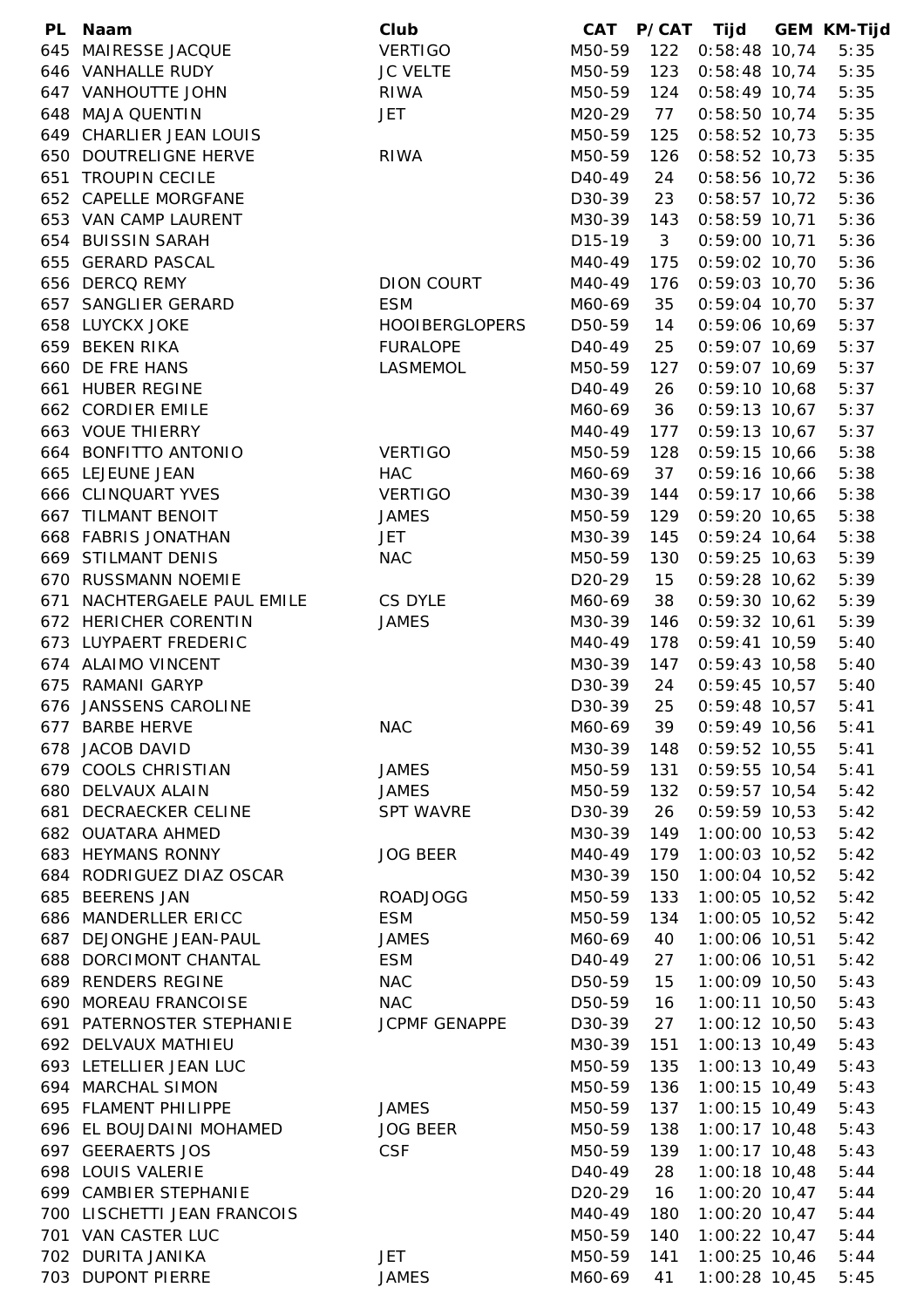| <b>PL</b> | Naam                                 | Club                  | CAT                 |                | P/CAT Tijd      | <b>GEM KM-Tijd</b> |
|-----------|--------------------------------------|-----------------------|---------------------|----------------|-----------------|--------------------|
| 704       | <b>DAUD ANNICK</b>                   | <b>RC NAMUR</b>       | D50-59              | 17             | $1:00:29$ 10,45 | 5:45               |
|           | 705 ALLONSIUS PASCAL                 |                       | M50-59              | 142            | $1:00:31$ 10,44 | 5:45               |
|           | 706 TAGLIERI ANTHONY                 |                       | M20-29              | 78             | 1:00:32 10,44   | 5:45               |
|           | 707 FRANCEUS GAUTHIER                |                       | M40-49              | 181            | $1:00:35$ 10,43 | 5:45               |
|           | 708 MALAISE AMANDINE                 | <b>GSKFUNCLUB</b>     | D <sub>20</sub> -29 | 17             | $1:00:38$ 10,42 | 5:45               |
|           | 709 DE BRUYNE ANNE                   | <b>LDLV</b>           | D40-49              | 29             | 1:00:39 10,42   | 5:46               |
|           | 710 BAUDAUX ALAIN                    |                       | M50-59              | 143            | 1:00:39 10,42   | 5:46               |
|           | 711 GOFFINET MICHEL                  | <b>LDLV</b>           | M50-59              | 144            | $1:00:40$ 10,41 | 5:46               |
|           | 712 GAILLY LAURENT                   |                       | M20-29              | 79             | $1:00:41$ 10,41 | 5:46               |
|           | 713 BUSCAIN ARNAUD                   |                       | M30-39              | 152            | 1:00:43 10,41   | 5:46               |
|           | 714 VANDENHENDE MARC TORENT          |                       | M50-59              | 145            | $1:00:43$ 10,41 | 5:46               |
|           | 715 NEMANN BRUNO                     | <b>RC NAMUR</b>       | M30-39              | 153            | 1:00:46 10,40   | 5:46               |
|           | 716 BREYNE CHANTAL                   | <b>NAC</b>            | D <sub>40</sub> -49 | 30             | 1:00:47 10,39   | 5:46               |
|           | 717 COLPAERT GUIDO                   | <b>RC NAMUR</b>       | $M70$ & +           | 5              | $1:00:50$ 10,39 | 5:47               |
|           | 718 COLOMBO SERGIO                   | <b>RC NAMUR</b>       | M50-59              | 146            | 1:00:52 10,38   | 5:47               |
|           | 719 SCHMITZ NICOLAS                  |                       | M30-39              | 154            | 1:00:54 10,37   | 5:47               |
|           | 720 ANCIAUX CHRISTOPHE               |                       | M30-39              | 155            | $1:00:55$ 10,37 | 5:47               |
|           | 721 ROOSENS ELIANE                   |                       | $D60$ & +           | 5              | 1:00:57 10,37   | 5:47               |
|           | 722 JORDAN ALAIN                     | <b>NAC</b>            | M50-59              | 147            | 1:00:59 10,36   | 5:47               |
|           |                                      |                       | D40-49              |                |                 |                    |
|           | 723 CUYPERS MARIE<br>724 BRUX SOPHIE | CABW                  |                     | 31             | $1:01:00$ 10,36 | 5:48               |
|           |                                      | <b>JAMES</b>          | D <sub>40</sub> -49 | 32             | $1:01:01$ 10,35 | 5:48               |
|           | 725 GALLEZ LAURENCE                  | <b>VERTIGO</b>        | D <sub>40</sub> -49 | 33             | $1:01:03$ 10,35 | 5:48               |
|           | 726 FAMULARO FREDERIC                | <b>RIWA</b>           | M30-39              | 156            | $1:01:05$ 10,34 | 5:48               |
|           | 727 SIMON YANNICK                    |                       | M30-39              | 157            | $1:01:05$ 10,34 | 5:48               |
|           | 728 GLINNE LIONEL                    |                       | M40-49              | 182            | 1:01:07 10,34   | 5:48               |
|           | 729 VANCOLEN YANNICK                 | <b>JCPMFRAMILLIES</b> | M50-59              | 148            | $1:01:07$ 10,34 | 5:48               |
|           | 730 GODEFRIDI THIERRY                |                       | M60-69              | 42             | $1:01:08$ 10,33 | 5:48               |
| 731       | <b>GLINNE AUDREY</b>                 | <b>JAMES</b>          | D <sub>20</sub> -29 | 18             | 1:01:09 10,33   | 5:48               |
|           | 732 HEYMANS JARI                     | <b>JOG BEER</b>       | M15-19              | 16             | $1:01:11$ 10,33 | 5:49               |
|           | 733 PROLOST ARTHUR                   |                       | M15-19              | 17             | 1:01:12 10,32   | 5:49               |
|           | 734 DUCHENE MICHELLE                 | <b>RC NAMUR</b>       | D50-59              | 18             | 1:01:13 10,32   | 5:49               |
|           | 735 BUISSIN MICHEL                   | <b>GSKFUNCLUB</b>     | M40-49              | 183            | $1:01:14$ 10,32 | 5:49               |
|           | 736 VERVLOESEM XAVIER                |                       | M50-59              | 149            | $1:01:17$ 10,31 | 5:49               |
|           | 737 DELSAUTE FRANCOISE               | TEND DET              | $D60$ & +           | 6              | $1:01:18$ 10,31 | 5:49               |
|           | 738 VOS KARINE                       | <b>VERTIGO</b>        | D40-49              | 34             | $1:01:19$ 10,30 | 5:49               |
|           | 739 WALRAVENS BENOIT                 |                       | M20-29              | 80             | $1:01:19$ 10,30 | 5:49               |
|           | 740 SAUDOYER CEDRIC                  |                       | M40-49              | 184            | $1:01:20$ 10,30 | 5:49               |
|           | 741 BABYLAS JOCELYNE                 |                       | D40-49              | 35             | $1:01:20$ 10,30 | 5:49               |
|           | 742 BODEUX CLAIRE                    | <b>JAMES</b>          | D40-49              | 36             | $1:01:21$ 10,30 | 5:50               |
|           | 743 POLOME ALAIN                     |                       | M50-59              | 150            | $1:01:24$ 10,29 | 5:50               |
|           | 744 MAROT ANNE                       | <b>USBW ROAD TEAM</b> | D50-59              | 19             | $1:01:24$ 10,29 | 5:50               |
|           | 745 VERTICHEL QUENTIN                |                       | M15-19              | 18             | $1:01:25$ 10,29 | 5:50               |
|           | 746 LE LIEVRE FREDDY                 | <b>KURISTO</b>        | M50-59              | 151            | 1:01:27 10,28   | 5:50               |
|           | 747 CARLIER STEPHANE                 | <b>KURISTO</b>        | M50-59              | 152            | $1:01:28$ 10,28 | 5:50               |
|           | 748 GHERAILLE JEAN-MARC              |                       | M50-59              | 153            | $1:01:29$ 10,28 | 5:50               |
|           | 749 LAGRENET CEDRIC                  | JET                   | M30-39              | 158            | $1:01:32$ 10,27 | 5:51               |
|           | 750 AHDACH AICHA                     |                       | D <sub>40</sub> -49 | 37             | $1:01:33$ 10,26 | 5:51               |
|           | 751 SCOUPPE GERY                     |                       | M50-59              | 154            | 1:01:35 10,26   | 5:51               |
|           | 752 DIFILIPPANTONIO NICOLAS          |                       | M30-39              | 159            | $1:01:37$ 10,25 | 5:51               |
|           | 753 GLINEUR HELOISE                  | <b>VERTIGO</b>        | D40-49              | 38             | $1:01:37$ 10,25 | 5:51               |
|           | 754 AUDOOR CHARLINE                  |                       | D30-39              | 28             | $1:01:40$ 10,25 | 5:51               |
|           | 755 SAUERTEIG KARIN                  | CEPAL                 | D <sub>40</sub> -49 | 39             | 1:01:40 10,25   | 5:51               |
|           | 756 GONZALEZ JOSE                    | <b>KURISTO</b>        | $M70$ & +           | 6              | $1:01:42$ 10,24 | 5:52               |
| 757       | <b>DECAMP MARTINE</b>                |                       | $D60$ & +           | $\overline{7}$ | $1:01:43$ 10,24 | 5:52               |
|           | 758 LAURENT DANIEL                   |                       | M40-49              | 185            | $1:01:43$ 10,24 | 5:52               |
|           | 759 WAUTHIER SOPHIE                  |                       | D30-39              | 29             | $1:01:46$ 10,23 | 5:52               |
|           | 760 GOUDMAEKER CLAUDE                | JE COURS A INCOURT    | M50-59              | 155            | $1:01:47$ 10,23 | 5:52               |
|           | 761 LORIDAN BRIGITTE                 | <b>USBW ROAD TEAM</b> | D50-59              | 20             | $1:01:48$ 10,22 | 5:52               |
|           | 762 ELEN CHRISTIAN                   |                       | M60-69              | 43             | $1:01:49$ 10,22 | 5:52               |
|           |                                      |                       |                     |                |                 |                    |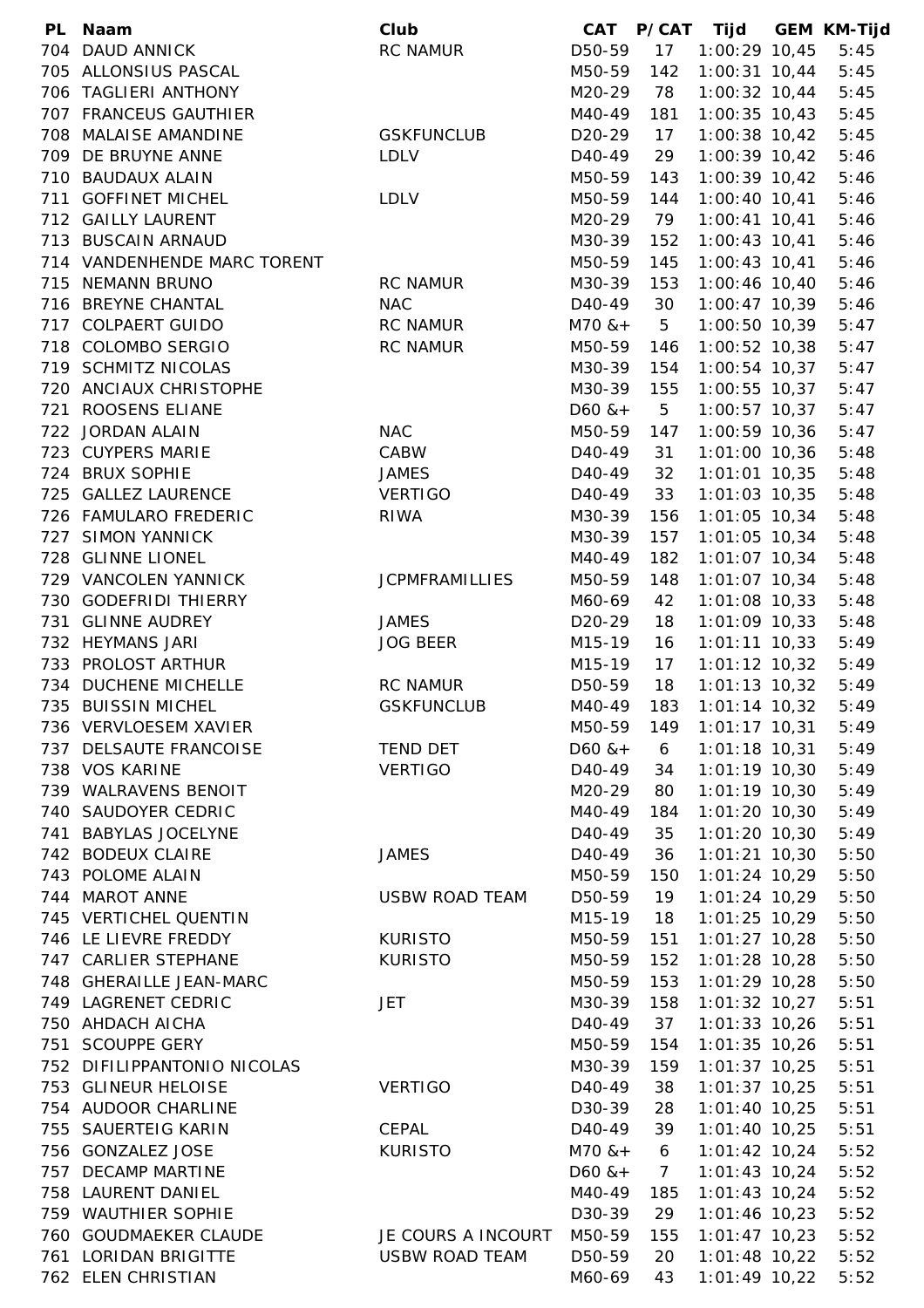| PL Naam                     | Club                    | CAT                 |                | P/CAT Tijd      | <b>GEM KM-Tijd</b> |
|-----------------------------|-------------------------|---------------------|----------------|-----------------|--------------------|
| 763 GHELEYNS ANNE           | <b>NAC</b>              | D50-59              | 21             | 1:01:51 10,22   | 5:52               |
| 764 BAUWENS PHILIPPE        | <b>NAC</b>              | M50-59              | 156            | $1:01:52$ 10,21 | 5:53               |
| 765 LEPAPE VERONIQUE        |                         | D30-39              | 30             | $1:01:52$ 10,21 | 5:53               |
| 766 GALLUCCIO GAEL          | <b>JCPMF GENAPPE</b>    | M30-39              | 160            | $1:01:53$ 10,21 | 5:53               |
| 767 SCHELLENS CHRISTIAN     | <b>NAC</b>              | M50-59              | 157            | $1:01:55$ 10,20 | 5:53               |
| 768 HOCK FRANCOISE          | VIE LA                  | D50-59              | 22             | $1:01:56$ 10,20 | 5:53               |
| 769 CAPIZZI VINCENZA        |                         | D30-39              | 31             | $1:01:59$ 10,19 | 5:53               |
| 770 LEFEBURE PASCAL         |                         | M30-39              | 161            | $1:01:59$ 10,19 | 5:53               |
| 771 DEBONI MALORIE          | <b>CSF</b>              | D30-39              | 32             | 1:02:00 10,19   | 5:53               |
| 772 DE MONGE MARIE          |                         | D30-39              | 33             | $1:02:01$ 10,19 | 5:53               |
| 773 QUERTAINMONT PHILIPPE   | <b>RIWA</b>             | $M70$ & +           | $\overline{7}$ | $1:02:02$ 10,18 | 5:53               |
| 774 CAMMA CLAUDIA           | <b>RCB</b>              | D50-59              | 23             | $1:02:03$ 10,18 | 5:54               |
| 775 DELFOSSE BERNARD        | <b>RCB</b>              | M60-69              | 44             | $1:02:05$ 10,18 | 5:54               |
| 776 HOUBA ISABELLE          | <b>JCPMF GENAPPE</b>    | D <sub>20</sub> -29 | 19             | 1:02:06 10,17   | 5:54               |
| 777 FELLAH AHMED            |                         |                     |                | $1:02:08$ 10,17 | 5:54               |
|                             |                         | M30-39              | 162            |                 |                    |
| 778 DELTENRE CEDRIC         |                         | M40-49              | 186            | 1:02:08 10,17   | 5:54               |
| 779 ELOY NATHALIE           |                         | D30-39              | 34             | $1:02:10$ 10,16 | 5:54               |
| 780 DELCAMBRE DAPHNE        |                         | D40-49              | 40             | $1:02:12$ 10,16 | 5:54               |
| 781 LEYSSSENS VALERIE       |                         | D <sub>40</sub> -49 | 41             | $1:02:13$ 10,15 | 5:55               |
| 782 HOUPPE JEAN-FRANCOIS    | <b>NAC</b>              | M40-49              | 187            | $1:02:14$ 10,15 | 5:55               |
| 783 PORTER RYAN             |                         | M30-39              | 163            | 1:02:16 10,15   | 5:55               |
| 784 LETELLIER MICHEL        |                         | M50-59              | 158            | $1:02:17$ 10,14 | 5:55               |
| 785 DELCROIX ANNE           | <b>JAMES</b>            | D50-59              | 24             | $1:02:19$ 10,14 | 5:55               |
| 786 WATHOUX GERALDINE       |                         | D30-39              | 35             | $1:02:21$ 10,13 | 5:55               |
| 787 VREVEN LAURENT          | <b>JAMES</b>            | M40-49              | 188            | $1:02:21$ 10,13 | 5:55               |
| 788 BARRY HELENE            | <b>USBW ROAD TEAM</b>   | D50-59              | 25             | $1:02:22$ 10,13 | 5:55               |
| 789 STURBOIS ANNE SOPHIE    | <b>JAMES</b>            | D <sub>40</sub> -49 | 42             | $1:02:23$ 10,13 | 5:55               |
| 790 PIRAUX DOMINIQUE        | <b>JAMES</b>            | M60-69              | 45             | $1:02:24$ 10,13 | 5:56               |
| 791 CASSART LUC             | <b>VERTIGO</b>          | M50-59              | 159            | $1:02:24$ 10,13 | 5:56               |
| 792 VANDERMUTTEN LAURENT    |                         | M40-49              | 189            | $1:02:26$ 10,12 | 5:56               |
| 793 DEJONGHE CEDRIC         |                         | M40-49              | 190            | 1:02:26 10,12   | 5:56               |
| 794 MATHELART PIERRE        | <b>ANTILOB</b>          | M50-59              | 160            | $1:02:27$ 10,12 | 5:56               |
| 795 VAN HORICK BRUNO        |                         | M30-39              | 164            | 1:02:29 10,11   | 5:56               |
| 796 PIRSON JOHN             |                         | M50-59              | 161            | $1:02:32$ 10,10 | 5:56               |
| 797 DEMARET GILLES          |                         | M30-39              | 165            | $1:02:32$ 10,10 | 5:56               |
| 798 DEFER JEAN CLAUDE       | THEODO TEMPO            | M30-39              | 166            | $1:02:34$ 10,10 | 5:57               |
| 799 LONDES DIDIER           | <b>WATERLOO RUNNERS</b> | M40-49              | 191            | $1:02:34$ 10,10 | 5:57               |
| 800 SOUPART CAROLINE        | <b>NAC</b>              | D <sub>40</sub> -49 | 43             | 1:02:36 10,09   | 5:57               |
| 801 GLENISSON EDDY          | <b>LDLV</b>             | $M70$ & +           | 8              | $1:02:37$ 10,09 | 5:57               |
| 802 MOMMAERTS MARIE-JEANNE  | <b>LDLV</b>             | D <sub>40</sub> -49 | 44             | 1:02:38 10,09   | 5:57               |
| 803 BOSSCHEM CATHERINE      | <b>LDLV</b>             | D30-39              | 36             | 1:02:39 10,08   | 5:57               |
| 804 LEFEBVRE PAULIN         | THEODO TEMPO            | M30-39              | 167            | $1:02:39$ 10,08 | 5:57               |
| 805 DELBROUCK SYLVIE        | <b>JCPMF SOMBREFFE</b>  | D <sub>40</sub> -49 | 45             | 1:02:40 10,08   | 5:57               |
| 806 LAMBERT CHRISTELLE      |                         | D <sub>40</sub> -49 | 46             | $1:02:42$ 10,08 | 5:57               |
| 807 VAN DEN EEDE SEVERINE   | <b>USBW ROAD TEAM</b>   | D30-39              | 37             | $1:02:45$ 10,07 | 5:58               |
| 808 LAMBERT DAVID           |                         | M30-39              | 168            | $1:02:49$ 10,06 | 5:58               |
| 809 RONSMANS ALAIN          | <b>RUNNING GREZ</b>     | M40-49              | 192            | 1:02:49 10,06   | 5:58               |
|                             |                         |                     |                |                 |                    |
| 810 DE MEES MARC            | <b>HOOIBERGLOPERS</b>   | $M70$ & +           | 9              | $1:02:51$ 10,05 | 5:58               |
| 811 VANWYNSBERGHE MARC      | RUNNING GREZ            | M50-59              | 162            | $1:02:51$ 10,05 | 5:58               |
| 812 FIEVEZ GAETAN           |                         | M20-29              | 81             | $1:02:53$ 10,05 | 5:58               |
| 813 COUTELLIER MARIE LOUISE | <b>ESM</b>              | $D60$ & +           | 8              | $1:02:54$ 10,04 | 5:58               |
| 814 DELIGNE DAVID           | <b>VERTIGO</b>          | M40-49              | 193            | $1:02:55$ 10,04 | 5:58               |
| 815 PAYEN PIERRE            |                         | M60-69              | 46             | 1:02:56 10,04   | 5:59               |
| 816 DEFAYS CHRISTIAN        |                         | M50-59              | 163            | $1:02:59$ 10,03 | 5:59               |
| 817 SORRIAUX JEFFERSON      |                         | M20-29              | 82             | $1:03:01$ 10,03 | 5:59               |
| 818 VANDENBROUCK NADEJE     | JAMES                   | D <sub>40</sub> -49 | 47             | $1:03:01$ 10,03 | 5:59               |
| 819 QUIEVREUX EDDY          | JET                     | M50-59              | 164            | $1:03:02$ 10,02 | 5:59               |
| 820 DEFREYNE EDDY           | <b>JET</b>              | M50-59              | 165            | $1:03:04$ 10,02 | 5:59               |
| 821 BILTIAU NATHALIE        |                         | D30-39              | 38             | 1:03:06 10,01   | 6:00               |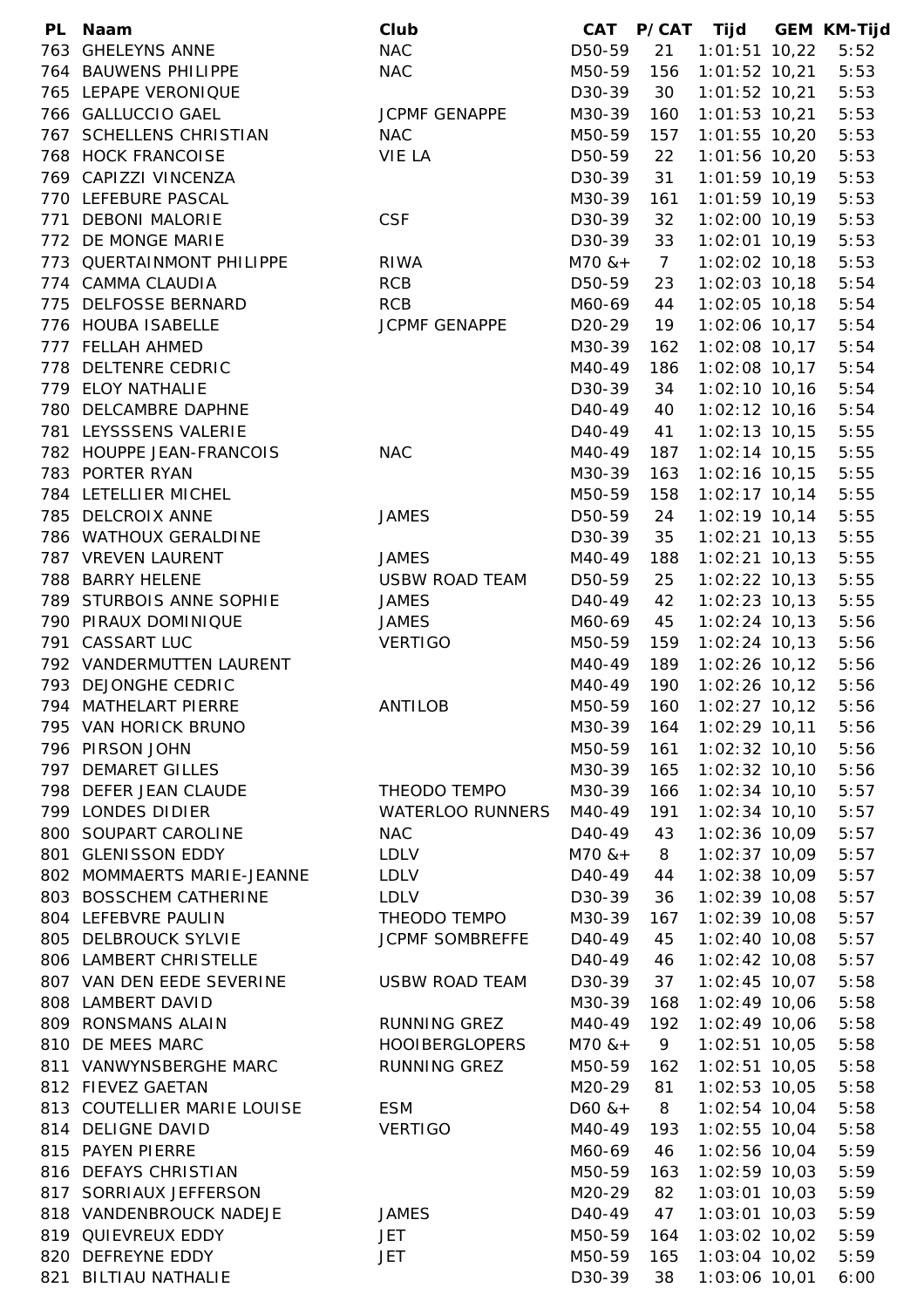| PL. | Naam                        | Club                  | <b>CAT</b>          | <b>P/CAT</b>   | Tijd           | <b>GEM KM-Tijd</b> |
|-----|-----------------------------|-----------------------|---------------------|----------------|----------------|--------------------|
| 822 | <b>WERRES MARC</b>          |                       | M50-59              | 166            | 1:03:07 10,01  | 6:00               |
|     | 823 COMPERE PHILIPPE        |                       | M50-59              | 167            | 1:03:07 10,01  | 6:00               |
|     | 824 CHARLIER VERONIQUE      | <b>JAMES</b>          | D50-59              | 26             | 1:03:08 10,01  | 6:00               |
|     | 825 VELGHE CLAUDE           |                       | M50-59              | 168            | 1:03:09 10,00  | 6:00               |
|     | 826 LECLERCQ DANIEL         | PARA CL               | M50-59              | 169            | 1:03:10 10,00  | 6:00               |
|     | 827 SCOTT MONILLA           |                       | D50-59              | 27             | 1:03:11 10,00  | 6:00               |
|     | 828 LEKEUX JEAN-MARIE       | CABW                  | M50-59              | 170            | 1:03:12 10,00  | 6:00               |
|     | 829 TARTARIN GREGORY        |                       | M30-39              | 169            | $1:03:13$ 9,99 | 6:00               |
|     | 830 WILLIOT CHANTAL         | <b>JAMES</b>          | D50-59              | 28             | $1:03:13$ 9,99 | 6:00               |
| 831 | MERCIER LUC                 | <b>JAMES</b>          | M50-59              | 171            | $1:03:15$ 9,99 | 6:00               |
|     | 832 VAN CALSTER XAVIER      |                       | M40-49              | 194            | $1:03:16$ 9,99 | 6:00               |
|     | 833 SASSEL BENEDICTE        | <b>VERTIGO</b>        | D <sub>40</sub> -49 | 48             | $1:03:16$ 9,99 | 6:00               |
|     | 834 BAWIN BRIGITTE          | <b>JAMES</b>          | $D60$ & +           | 9              | $1:03:18$ 9,98 | 6:01               |
| 835 | <b>CROMBOOM DANIEL</b>      | <b>ZEMKA</b>          | M60-69              | 47             | $1:03:18$ 9,98 | 6:01               |
|     | 836 SCHNEIDER KARIN         |                       | D <sub>40</sub> -49 | 49             | $1:03:19$ 9,98 | 6:01               |
|     | 837 DEGRAEVE HILDE          | <b>NAC</b>            | D50-59              | 29             | $1:03:20$ 9,98 | 6:01               |
|     | 838 LEFEVRE CECILE          | <b>VERTIGO</b>        | D40-49              | 50             | $1:03:22$ 9,97 | 6:01               |
|     | 839 CAISE CARINE            |                       | D50-59              | 30             | $1:03:23$ 9,97 | 6:01               |
|     | 840 BINARD CAROLINE         | <b>SWIFT</b>          | D <sub>40</sub> -49 | 51             | $1:03:25$ 9,96 | 6:01               |
|     | 841 PARION OLIVIER          |                       | M30-39              | 170            | $1:03:25$ 9,96 | 6:01               |
|     | 842 THIBAUT DENIS           |                       | M50-59              | 172            | $1:03:28$ 9,95 | 6:02               |
|     | 843 FERIER REMY             |                       | M20-29              | 83             | 1:03:29 9,95   | 6:02               |
|     | 844 VERMER FRANCOIS         |                       | M30-39              | 171            | $1:03:30$ 9,95 | 6:02               |
|     | 845 HOCEPIED NORA           | CABW                  | D30-39              | 39             | $1:03:31$ 9,95 | 6:02               |
|     | 846 BIRENBAUM ALAIN         |                       | M50-59              | 173            | $1:03:32$ 9,94 | 6:02               |
|     | 847 WILLIOT OLIVIER         | <b>JAMES</b>          | M40-49              | 195            | $1:03:33$ 9,94 | 6:02               |
|     | 848 VANPARYS MICHEL         | <b>JAMES</b>          | M50-59              | 174            | $1:03:34$ 9,94 | 6:02               |
|     | 849 AUSSELOOS KARINE        | <b>HOOIBERGLOPERS</b> | D50-59              | 31             | $1:03:37$ 9,93 | 6:02               |
|     | 850 LEGROS ALIX             |                       | D15-19              | $\overline{4}$ | $1:03:41$ 9,92 | 6:03               |
| 851 | <b>CORSI MASSIMO</b>        |                       | M50-59              | 175            | $1:03:42$ 9,92 | 6:03               |
|     | 852 LOSSEAU CLAIRE          |                       | D30-39              | 40             | $1:03:43$ 9,92 | 6:03               |
|     | 853 BLIVET ERIC             |                       | M40-49              | 196            | $1:03:44$ 9,91 | 6:03               |
|     | 854 KAUFMANN ALAIN          | <b>JOGGANS</b>        | M60-69              |                | $1:03:46$ 9,91 | 6:03               |
|     |                             |                       |                     | 48             |                |                    |
|     | 855 CASTIN CECILE           | <b>JAMES</b>          | D <sub>40</sub> -49 | 52             | $1:03:46$ 9,91 | 6:03               |
|     | 856 TULPINCK GISELE         | <b>JAMES</b>          | D50-59              | 32             | $1:03:47$ 9,91 | 6:03               |
|     | 857 HONORE MELANIE          | <b>VERTIGO</b>        | D30-39              | 41             | $1:03:49$ 9,90 | 6:04               |
|     | 858 GERARD PIERRE           |                       | M30-39              | 172            | $1:03:49$ 9,90 | 6:04               |
|     | 859 HELLINCKX STEPHANE      |                       | M30-39              | 173            | $1:03:51$ 9,90 | 6:04               |
|     | 860 THIRIART VERA           | <b>HOOIBERGLOPERS</b> | D50-59              | 33             | $1:03:53$ 9,89 | 6:04               |
|     | 861 GOFFAUX STEPHANIE       |                       | D30-39              | 42             | $1:03:53$ 9,89 | 6:04               |
|     | 862 VANWYNSBERGHE BERRNARD  | <b>JAMES</b>          | M50-59              | 176            | $1:03:54$ 9,89 | 6:04               |
|     | 863 BRASSEUR FLORENCE       |                       | D <sub>40</sub> -49 | 53             | $1:03:56$ 9,88 | 6:04               |
|     | 864 JURION MURIEL           |                       | D <sub>40</sub> -49 | 54             | $1:03:56$ 9,88 | 6:04               |
|     | 865 VARVENNE ERIC           |                       | M50-59              | 177            | $1:03:57$ 9,88 | 6:04               |
|     | 866 DEMORTIER JEAN-FRANCOIS | <b>JAMES</b>          | M40-49              | 197            | $1:03:58$ 9,88 | 6:04               |
|     | 867 CARPENTIER THOMAS       |                       | M20-29              | 84             | $1:04:00$ 9,87 | 6:05               |
|     | 868 POURTOIS CHRISTIAN      |                       | M40-49              | 198            | $1:04:02$ 9,87 | 6:05               |
|     | 869 SIMON ALAIN             |                       | M60-69              | 49             | 1:04:03 9,86   | 6:05               |
| 870 | <b>MASURE BETTY</b>         | <b>USBW ROAD TEAM</b> | D <sub>40</sub> -49 | 55             | $1:04:05$ 9,86 | 6:05               |
|     | 871 DEBELLE SOPHIE          | <b>NAC</b>            | D30-39              | 43             | $1:04:05$ 9,86 | 6:05               |
|     | 872 GRACEFFA SANDRINA       | <b>NAC</b>            | D <sub>40</sub> -49 | 56             | 1:04:08 9,85   | 6:05               |
|     | 873 ROBERT MAURICE          |                       | M50-59              | 178            | 1:04:08 9,85   | 6:05               |
|     | 874 DUSSART JEAN-PIERRE     |                       | M60-69              | 50             | $1:04:10$ 9,85 | 6:06               |
|     | 875 PALUMBO SALVATORE       | <b>KURISTO</b>        | $M70$ & +           | 10             | $1:04:11$ 9,84 | 6:06               |
|     | 876 VLAMINCK NATACHA        |                       | D <sub>40</sub> -49 | 57             | $1:04:13$ 9,84 | 6:06               |
|     | 877 LAUWERS BERNARD         | <b>NAC</b>            | M50-59              | 179            | $1:04:15$ 9,83 | 6:06               |
|     | 878 GOWIE CHRISTIAN         |                       | M50-59              | 180            | $1:04:17$ 9,83 | 6:06               |
|     | 879 POCHET DIMITRI          | <b>JCM</b>            | M20-29              | 85             | $1:04:17$ 9,83 | 6:06               |
|     | 880 LAURENT OLIVIER         |                       | M30-39              | 174            | $1:04:18$ 9,83 | 6:06               |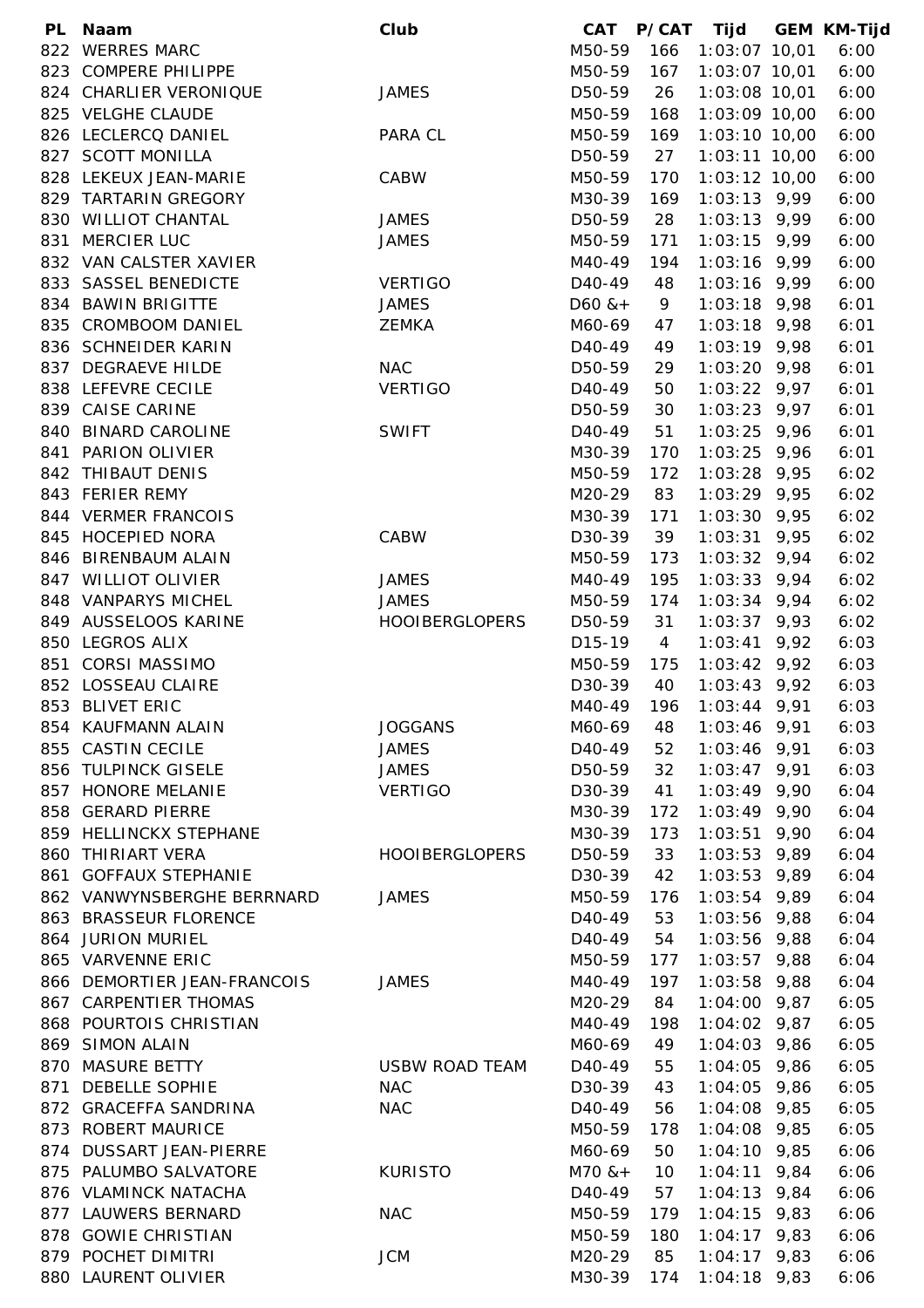| <b>PL</b> | <b>Naam</b>                                      | Club                    | <b>CAT</b>          | P/CAT | Tijd           | <b>GEM KM-Tijd</b> |
|-----------|--------------------------------------------------|-------------------------|---------------------|-------|----------------|--------------------|
| 881       | VAN PUYVELDE THERESE                             |                         | D50-59              | 34    | $1:04:20$ 9,82 | 6:07               |
|           | 882 FEYS MAURICE                                 |                         | M60-69              | 51    | $1:04:20$ 9,82 | 6:07               |
|           | 883 STEVENS DOMINIQUE                            | <b>JAMES</b>            | D50-59              | 35    | $1:04:22$ 9,82 | 6:07               |
| 884       | <b>CORTVRINT MICHEL</b>                          | PARA CL                 | M60-69              | 52    | $1:04:22$ 9,82 | 6:07               |
| 885       | <b>REGNIER ANNICK</b>                            | <b>JAMES</b>            | D50-59              | 36    | $1:04:23$ 9,81 | 6:07               |
|           | 886 EYDEN JULIEN                                 |                         | M30-39              | 175   | $1:04:25$ 9,81 | 6:07               |
| 887       | <b>DEHOUT FLORENCE</b>                           |                         | D <sub>40</sub> -49 | 58    | $1:04:26$ 9,81 | 6:07               |
| 888       | <b>REDOUTE GAELLE</b>                            |                         | D <sub>20</sub> -29 | 20    | $1:04:27$ 9,80 | 6:07               |
|           | 889 VOKAER ETIENNE                               | <b>WATERLOO RUNNERS</b> | M60-69              | 53    | $1:04:31$ 9,79 | 6:08               |
|           | 890 VEIREMAN STEPHANE                            |                         | M40-49              | 199   | $1:04:31$ 9,79 | 6:08               |
| 891       | <b>TONDEUR ARNAUD</b>                            |                         | M20-29              | 86    | $1:04:32$ 9,79 | 6:08               |
|           | 892 VAN HAUTE PAULINE                            | JE COURS A INCOURT      | D20-29              | 21    | $1:04:33$ 9,79 | 6:08               |
|           | 893 LAFONTAINE BENOIT                            | <b>JAMES</b>            | M50-59              | 181   | $1:04:35$ 9,78 | 6:08               |
|           | 894 BERNY ROBERT                                 |                         | $M70$ & +           | 11    | $1:04:37$ 9,78 | 6:08               |
|           | 895 LAMOTTE RAPHAEL                              |                         | M30-39              | 176   | $1:04:38$ 9,78 | 6:08               |
|           | 896 SCOUPE NANOU                                 |                         | M40-49              | 200   | $1:04:39$ 9,77 | 6:08               |
|           | 897 RIO JULIE                                    | <b>JAMES</b>            | D <sub>20</sub> -29 | 22    | $1:04:40$ 9,77 | 6:08               |
|           | 898 VANDERHAEGEN CHRISTIAN                       | <b>HAC</b>              | M50-59              | 182   | $1:04:43$ 9,76 | 6:09               |
|           | 899 LESOILE STEPHANIE                            | <b>VERTIGO</b>          | D30-39              | 44    | $1:04:48$ 9,75 | 6:09               |
| 900       | PEDERSEN PIERRE-LEIF                             |                         | M30-39              | 177   | $1:04:49$ 9,75 | 6:09               |
| 901       | <b>CLERBOIS YONETTA</b>                          |                         | M30-39              | 178   | $1:04:49$ 9,75 | 6:09               |
|           | 902 LAGAERT RITA                                 | JET                     | $D60$ & +           | 10    | $1:04:50$ 9,74 | 6:09               |
| 903       | DARDENNE BENOIT                                  |                         | M30-39              | 179   | $1:04:52$ 9,74 | 6:10               |
|           | 904 MASSEM MARIANNE                              |                         | D30-39              |       | $1:04:55$ 9,73 | 6:10               |
|           | 905 LEFEBVRE CEDRIC                              | <b>JAMES</b>            |                     | 45    | $1:04:56$ 9,73 | 6:10               |
|           | 906 ROOBAERT ALLISON                             |                         | M30-39              | 180   |                |                    |
|           |                                                  |                         | D30-39              | 46    | $1:04:56$ 9,73 | 6:10               |
| 907       | <b>SCHARPE CHARLES</b><br>908 VERVLOESEM EVELYNE | JE COURS A INCOURT      | M50-59              | 183   | $1:04:58$ 9,72 | 6:10               |
|           |                                                  |                         | D30-39              | 47    | $1:04:59$ 9,72 | 6:10               |
|           | 909 VANKEERBERGHEN JACQUES                       | JE COURS A INCOURT      | M50-59              | 184   | $1:05:00$ 9,72 | 6:10               |
| 910       | <b>MASSEM CAROLINE</b>                           |                         | D <sub>20</sub> -29 | 23    | $1:05:01$ 9,72 | 6:10               |
| 911       | PETRISOT MICKAEL                                 |                         | M20-29              | 87    | $1:05:02$ 9,72 | 6:11               |
|           | 912 VROONEN VERONIQUE                            |                         | D <sub>40</sub> -49 | 59    | $1:05:03$ 9,71 | 6:11               |
|           | 913 SMAGGE PHILIPPE                              |                         | M50-59              | 185   | $1:05:03$ 9,71 | 6:11               |
|           | 914 MARCHAL JEAN YVES                            | <b>JAMES</b>            | M40-49              | 201   | $1:05:05$ 9,71 | 6:11               |
|           | 915 BOUCHER JULIE                                |                         | D30-39              | 48    | $1:05:07$ 9,70 | 6:11               |
|           | 916 VANCUTSEM BERTRAND                           |                         | M30-39              | 181   | $1:05:07$ 9,70 | 6:11               |
|           | 917 DEVICK PAVANA                                |                         | D30-39              | 49    | $1:05:11$ 9,69 | 6:11               |
|           | 918 BASYN FREDERIC                               |                         | M40-49              | 202   | $1:05:13$ 9,69 | 6:12               |
|           | 919 COMPERE FABIENNE                             | <b>JAMES</b>            | D50-59              | 37    | $1:05:14$ 9,69 | 6:12               |
|           | 920 SYMONS PETRO                                 | <b>NAC</b>              | M60-69              | 54    | $1:05:16$ 9,68 | 6:12               |
|           | 921 DE BELDER MARC                               | <b>HULS</b>             | M50-59              | 186   | $1:05:22$ 9,67 | 6:12               |
|           | 922 DEWINTER DOMINIQUE                           |                         | D50-59              | 38    | $1:05:23$ 9,66 | 6:13               |
|           | 923 FARKAS PETER                                 |                         | M40-49              | 203   | $1:05:24$ 9,66 | 6:13               |
|           | 924 CADET CAROLINE                               | JE COURS A INCOURT      | D <sub>20</sub> -29 | 24    | $1:05:25$ 9,66 | 6:13               |
|           | 925 KUYPERS EDDY                                 | <b>JAMES</b>            | M60-69              | 55    | $1:05:28$ 9,65 | 6:13               |
|           | 926 PARADA-SANTIAGO DAVID                        | <b>JET</b>              | M30-39              | 182   | $1:05:29$ 9,65 | 6:13               |
|           | 927 LECLERCQ MATHIEU                             | <b>JOG GAST</b>         | M30-39              | 183   | $1:05:31$ 9,64 | 6:13               |
|           | 928 VLAMINCK THIERRY                             | <b>USBW ROAD TEAM</b>   | M40-49              | 204   | $1:05:37$ 9,63 | 6:14               |
|           | 929 PANNIER RAPHAEL                              |                         | M30-39              | 184   | $1:05:41$ 9,62 | 6:14               |
|           | 930 LE LIEVRE MAGALI                             |                         | D30-39              | 50    | $1:05:44$ 9,61 | 6:15               |
|           | 931 FLAMAND VALERIE                              | AXA TEAM                | D50-59              | 39    | $1:05:47$ 9,60 | 6:15               |
|           | 932 MEEREMANS YVAN                               | JC OETINGEN             | M50-59              | 187   | $1:05:50$ 9,60 | 6:15               |
| 933       | DE ROECK MONIQUE                                 | <b>JET</b>              | D50-59              | 40    | $1:06:04$ 9,56 | 6:16               |
|           | 934 BAL SOPHIE                                   |                         | D30-39              | 51    | $1:06:05$ 9,56 | 6:17               |
|           | 935 STOURME MURIEL                               |                         | D <sub>20</sub> -29 | 25    | $1:06:06$ 9,56 | 6:17               |
|           | 936 MELCHIOR JULIE                               |                         | D <sub>15</sub> -19 | 5     | $1:06:08$ 9,55 | 6:17               |
| 937       | DE JONGE VALERIE                                 | <b>JAMES</b>            | D <sub>40</sub> -49 | 60    | $1:06:09$ 9,55 | 6:17               |
|           | 938 SCALAIS DOMINIQUE                            | <b>JAMES</b>            | D <sub>40</sub> -49 | 61    | $1:06:10$ 9,55 | 6:17               |
| 939       | KUMBRUCK JULIEN                                  |                         | M30-39              | 185   | $1:06:12$ 9,54 | 6:17               |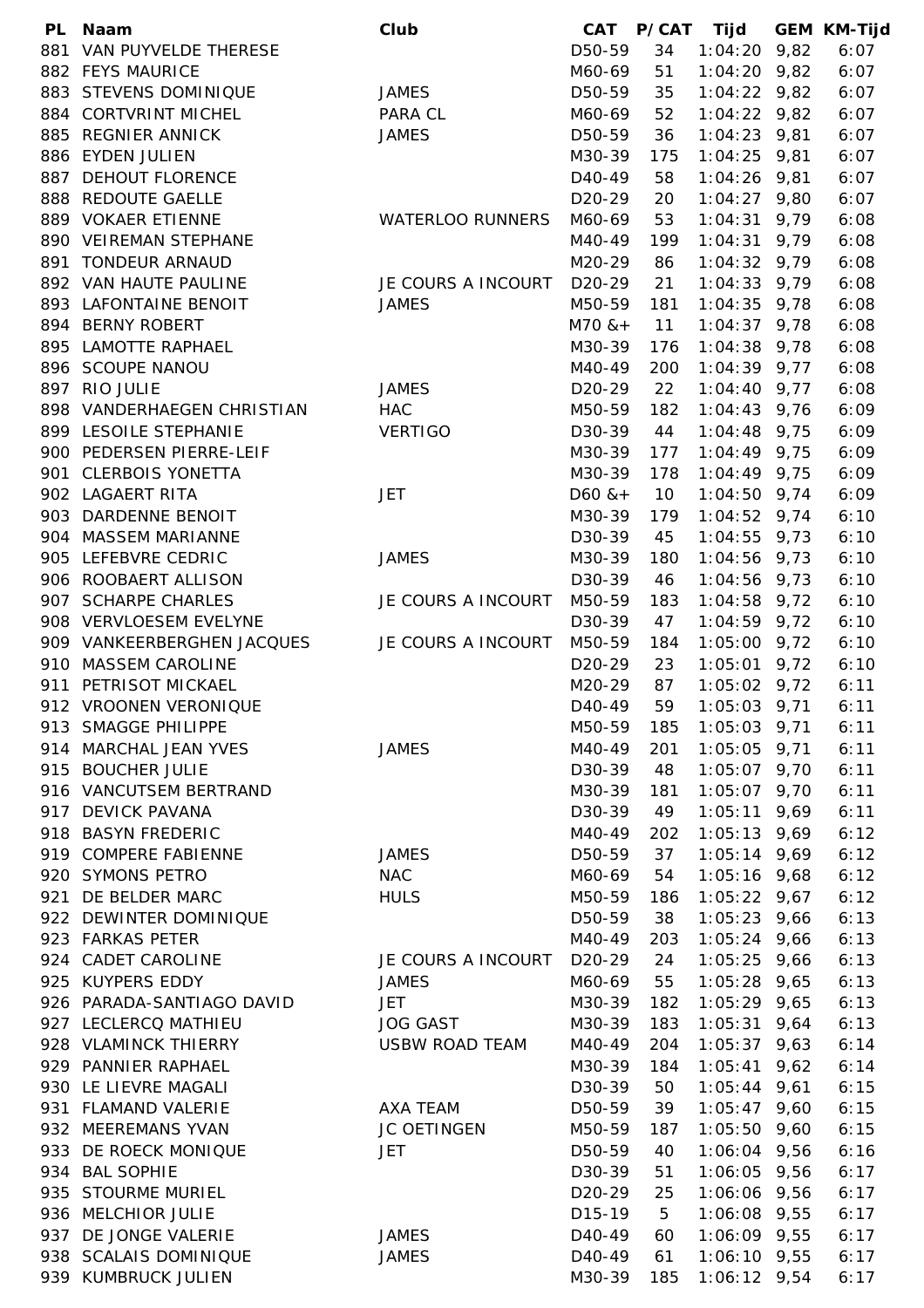|     | PL Naam                           | Club                   | CAT                 | P/CAT Tijd |                | <b>GEM KM-Tijd</b> |
|-----|-----------------------------------|------------------------|---------------------|------------|----------------|--------------------|
|     | 940 NUYT PHILIPPE                 | DON T THINK RUN        | M40-49              | 205        | $1:06:12$ 9,54 | 6:17               |
| 941 | CHATRU AURELIE                    |                        | D30-39              | 52         | $1:06:14$ 9,54 | 6:17               |
|     | 942 PAYRAT JEAN MARC              |                        | M50-59              | 188        | $1:06:16$ 9,53 | 6:18               |
|     | 943 MARIS WIM                     | <b>JOGGANS</b>         | M40-49              | 206        | $1:06:17$ 9,53 | 6:18               |
|     | 944 MARZULLO GIROLAMO             |                        | M40-49              | 207        | $1:06:18$ 9,53 | 6:18               |
|     | 945 GRUNBERG DAVID                |                        | M30-39              | 186        | $1:06:18$ 9,53 | 6:18               |
|     | 946 REIS DE OLIVEIRA JOANA DONATO | <b>NAC</b>             | D30-39              | 53         | $1:06:21$ 9,52 | 6:18               |
|     | 947 COPPENS PHILIPPE              | <b>NAC</b>             | M50-59              | 189        | $1:06:22$ 9,52 | 6:18               |
|     | 948 DENAUW FREDERIC               | <b>NAC</b>             | M40-49              | 208        | $1:06:22$ 9,52 | 6:18               |
|     | 949 CHENAL MICHAEL                |                        | M30-39              | 187        | $1:06:25$ 9,51 | 6:18               |
|     | 950 KEYMOLEN ROGER                | JC OETINGEN            | M60-69              | 56         | $1:06:26$ 9,51 | 6:19               |
|     | 951 SUETEG VERONIQUE              |                        | D30-39              | 54         | $1:06:27$ 9,51 | 6:19               |
|     | 952 THIRION FRANCOISE             | <b>ESM</b>             | D50-59              | 41         | $1:06:27$ 9,51 | 6:19               |
|     | 953 PHILIPPON JEAN PAUL           | <b>JOGGANS</b>         | M60-69              | 57         | $1:06:29$ 9,50 | 6:19               |
|     | 954 COLSON CLEMENCE               | <b>NAC</b>             | D <sub>20</sub> -29 |            | $1:06:30$ 9,50 | 6:19               |
|     |                                   |                        |                     | 26         |                |                    |
|     | 955 AMMOR HICHAM                  |                        | M30-39              | 188        | $1:06:31$ 9,50 | 6:19               |
|     | 956 PAS MATHIEU                   |                        | M30-39              | 189        | $1:06:33$ 9,49 | 6:19               |
|     | 957 CLAES VINCENT                 |                        | M40-49              | 209        | $1:06:34$ 9,49 | 6:19               |
|     | 958 BOUTRIAU LOUIS                | <b>NAC</b>             | M60-69              | 58         | $1:06:35$ 9,49 | 6:19               |
|     | 959 JASPARD LAURENT               |                        | M40-49              | 210        | $1:06:36$ 9,49 | 6:19               |
|     | 960 DELHAGE JEAN-PIERRE           | <b>SPT WAVRE</b>       | M60-69              | 59         | $1:06:36$ 9,49 | 6:19               |
|     | 961 VERBERGT JEAN MARC            |                        | M40-49              | 211        | $1:06:38$ 9,48 | 6:20               |
|     | 962 MORO LAVADO AMBROSIO          | JET                    | M50-59              | 190        | $1:06:39$ 9,48 | 6:20               |
|     | 963 BARANY CORALIE                |                        | D30-39              | 55         | $1:06:43$ 9,47 | 6:20               |
|     | 964 DE NIZZA SABRINA              |                        | D30-39              | 56         | $1:06:43$ 9,47 | 6:20               |
|     | 965 VETS AGNES                    | CABW                   | $D60$ & +           | 11         | $1:06:48$ 9,46 | 6:21               |
|     | 966 JACQUEMIN CHRISTIANE          | JE COURS A INCOURT     | D50-59              | 42         | $1:06:50$ 9,45 | 6:21               |
|     | 967 QUIVRON BENEDICTE             | <b>NAC</b>             | D <sub>40</sub> -49 | 62         | $1:06:53$ 9,45 | 6:21               |
|     | 968 BOSMANS CHRISTELLE            |                        | D40-49              | 63         | $1:06:56$ 9,44 | 6:21               |
|     | 969 VAN DER POORTEN CAROLINE      |                        | D <sub>40</sub> -49 | 64         | $1:06:56$ 9,44 | 6:21               |
|     | 970 CORNELIS ERIC                 |                        | M40-49              | 212        | $1:06:58$ 9,43 | 6:22               |
|     | 971 DUPUIS BENOIT                 | <b>JAMES</b>           | M60-69              | 60         | $1:06:58$ 9,43 | 6:22               |
|     | 972 VAN LAETHEM GUY               | <b>RIWA</b>            | M50-59              | 191        | $1:06:59$ 9,43 | 6:22               |
|     | 973 BUGADA JEAN-PIERRE            | <b>RCB</b>             | M60-69              | 61         | $1:06:59$ 9,43 | 6:22               |
|     | 974 STUYCKENS NICOLAS             |                        | M40-49              | 213        | $1:07:01$ 9,43 | 6:22               |
|     | 975 DESWAEF VINCIANE              |                        | D30-39              | 57         | $1:07:01$ 9,43 | 6:22               |
|     | 976 GILLES ALAIN                  | <b>JODOIGNE</b>        | M60-69              | 62         | $1:07:03$ 9,42 | 6:22               |
|     | 977 DEFFERNEZ ETIENNE             |                        | M60-69              | 63         | $1:07:05$ 9,42 | 6:22               |
|     | 978 TASSET PHILIPPE               | <b>JAMES</b>           | M50-59              | 192        | $1:07:08$ 9,41 | 6:23               |
|     | 979 HOURMAN GWENDOLINE            | <b>ENJAMBEE</b>        | D <sub>40</sub> -49 | 65         | $1:07:10$ 9,41 | 6:23               |
|     | 980 D HERDE GISELE                | CABW                   | D <sub>20</sub> -29 | 27         | $1:07:10$ 9,41 | 6:23               |
| 981 | <b>JOACHIM ELISE</b>              |                        | D30-39              | 58         | $1:07:12$ 9,40 | 6:23               |
|     | 982 CINCOTTA AUDE                 |                        | D <sub>20</sub> -29 | 28         | $1:07:13$ 9,40 | 6:23               |
|     | 983 VANDEN BORRE EMILE            |                        |                     |            |                |                    |
|     |                                   | <b>RIWA</b>            | $M70$ & +           | 12         | $1:07:15$ 9,39 | 6:23               |
|     | 984 VAN ESCH CATHERINE            | <b>USBW ROAD TEAM</b>  | D50-59              | 43         | $1:07:16$ 9,39 | 6:23               |
|     | 985 VAN CASTEREN JASPER           |                        | M20-29              | 88         | $1:07:18$ 9,39 | 6:23               |
|     | 986 WAUTERS BENOIT                | <b>SPT WAVRE</b>       | M30-39              | 190        | $1:07:19$ 9,39 | 6:24               |
|     | 987 BOUGARD SOPHIE                |                        | D30-39              | 59         | $1:07:19$ 9,39 | 6:24               |
|     | 988 HOFMANS KRISTEL               | <b>JCPMF SOMBREFFE</b> | D <sub>40</sub> -49 | 66         | $1:07:23$ 9,38 | 6:24               |
|     | 989 HUPPE STEPHANE                | <b>RONVAU</b>          | M50-59              | 193        | $1:07:27$ 9,37 | 6:24               |
|     | 990 VAN POUCKE VALERIE            |                        | D30-39              | 60         | $1:07:29$ 9,36 | 6:25               |
|     | 991 LOMMERS ANNE                  | JE COURS A INCOURT     | D <sub>40</sub> -49 | 67         | $1:07:30$ 9,36 | 6:25               |
|     | 992 GERARD MARIE HELENE           | <b>ESM</b>             | D50-59              | 44         | $1:07:32$ 9,36 | 6:25               |
|     | 993 CIFUENTES GLADY               |                        | $D60$ & +           | 12         | $1:07:32$ 9,36 | 6:25               |
|     | 994 HERBILLON CATHERINE           | <b>JAMES</b>           | D50-59              | 45         | $1:07:33$ 9,35 | 6:25               |
|     | 995 DIERICK SABRINA               | <b>VERTIGO</b>         | D <sub>40</sub> -49 | 68         | $1:07:33$ 9,35 | 6:25               |
|     | 996 PAULUS MARC                   | JC OETINGEN            | M60-69              | 64         | $1:07:34$ 9,35 | 6:25               |
|     | 997 SENGIER PIERRE                |                        | M20-29              | 89         | $1:07:41$ 9,33 | 6:26               |
|     | 998 BARBE SIMON                   |                        | M30-39              | 191        | $1:07:46$ 9,32 | 6:26               |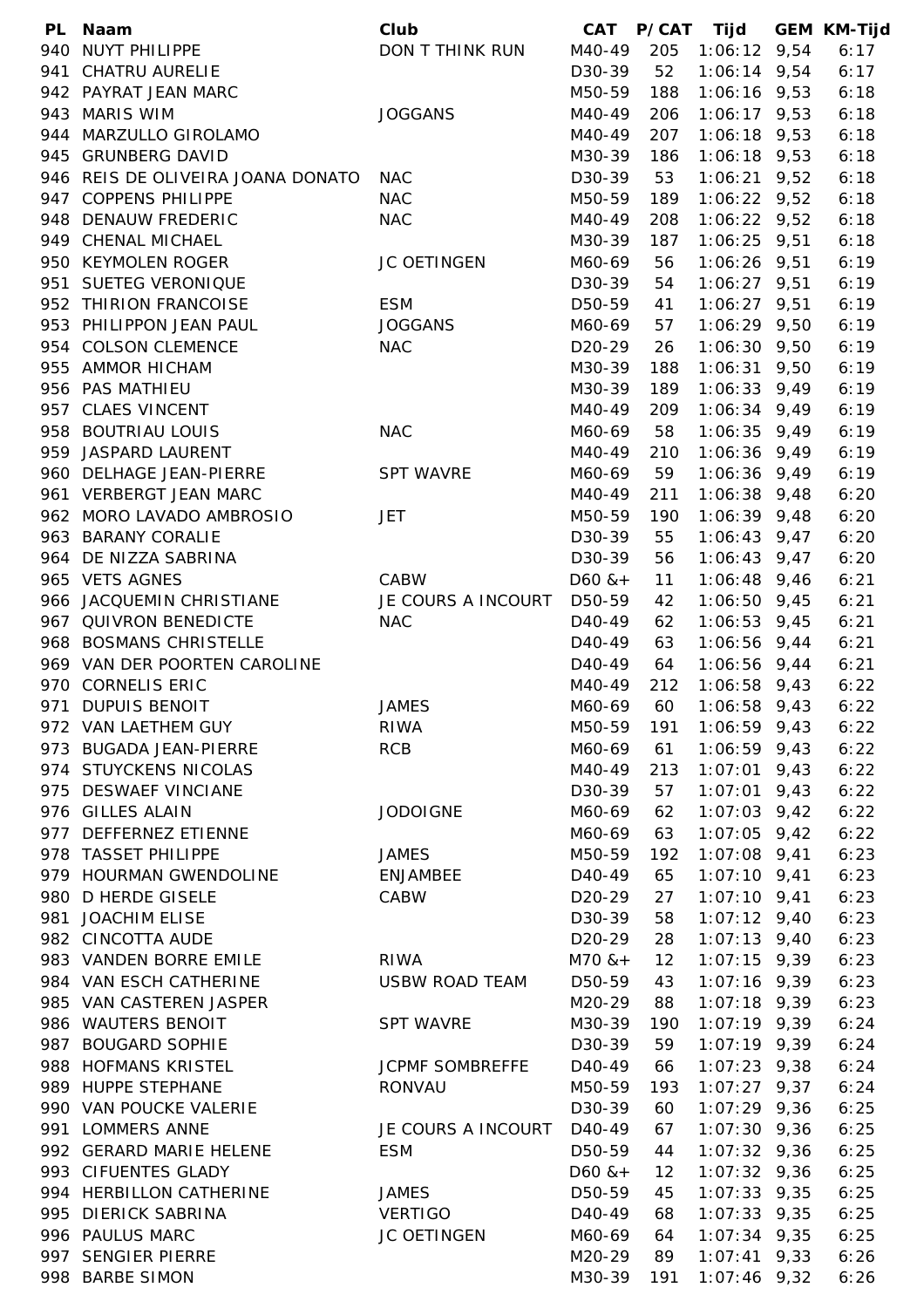| PL. | Naam                          | Club                    | CAT                 | <b>P/CAT</b> | Tijd           | <b>GEM KM-Tijd</b> |
|-----|-------------------------------|-------------------------|---------------------|--------------|----------------|--------------------|
|     | 999 LAMBRETH PIERRE           |                         | M50-59              | 194          | $1:07:47$ 9,32 | 6:26               |
|     | 1000 VANDEWEERD SOPHIE        |                         | D40-49              | 69           | $1:07:51$ 9,31 | 6:27               |
|     | 1001 DOS REIS LIDIA           | <b>HAC</b>              | $D60$ & +           | 13           | $1:07:52$ 9,31 | 6:27               |
|     | 1002 DURPLAT FRANCOISE        | <b>JAMES</b>            | D30-39              | 61           | $1:07:54$ 9,30 | 6:27               |
|     | 1003 DE MARIO SANTOR LAURA    | <b>NAC</b>              | D30-39              | 62           | $1:07:56$ 9,30 | 6:27               |
|     | 1004 SAUVAGE JEAN-JACQUES     | <b>CAA AJACIO</b>       | M60-69              | 65           | $1:07:57$ 9,30 | 6:27               |
|     | 1005 FETU THIERRY             | <b>WATERLOO RUNNERS</b> | M40-49              | 214          | $1:08:09$ 9,27 | 6:28               |
|     | 1006 COTTON CAROLINE          | <b>VERTIGO</b>          | D50-59              | 46           | $1:08:12$ 9,26 | 6:29               |
|     | 1007 DE CLERCK FABIENNE       |                         | D <sub>40</sub> -49 | 70           | $1:08:12$ 9,26 | 6:29               |
|     | 1008 MAYEUR JOCELYNE          |                         | D <sub>40</sub> -49 | 71           | $1:08:13$ 9,26 | 6:29               |
|     | 1009 CHEVALIER CEDRIC         |                         | M40-49              | 215          | $1:08:14$ 9,26 | 6:29               |
|     | 1010 BERMAN DOMINIQUE         | <b>WATERLOO RUNNERS</b> | $D60$ & +           | 14           | $1:08:16$ 9,25 | 6:29               |
|     | 1011 LABIAU MURIEL            |                         | D50-59              | 47           | $1:08:17$ 9,25 | 6:29               |
|     | 1012 CASSART JEAN             |                         | M20-29              | 90           | $1:08:18$ 9,25 | 6:29               |
|     | 1013 DELBRASSINNE CLAUDE ANNE | <b>ESM</b>              | D40-49              | 72           | $1:08:23$ 9,24 | 6:30               |
|     | 1014 PEPINSTER DENIS          |                         | M40-49              | 216          | $1:08:24$ 9,24 | 6:30               |
|     | 1015 LECLERCQ FLORENCE        | <b>VERTIGO</b>          | D <sub>40</sub> -49 | 73           | $1:08:24$ 9,24 | 6:30               |
|     | 1016 VAN GEET PATRCIA         | <b>NAC</b>              | D50-59              | 48           | $1:08:26$ 9,23 | 6:30               |
|     | 1017 DALPRA HUGUES            |                         | M40-49              | 217          | $1:08:28$ 9,23 | 6:30               |
|     | 1018 GAIGNAGE ISABELLE        | CABW                    | D <sub>40</sub> -49 | 74           | $1:08:30$ 9,22 | 6:30               |
|     | 1019 ALLONSIUS GAETAN         | <b>JAMES</b>            | M30-39              | 192          | $1:08:35$ 9,21 | 6:31               |
|     | 1020 JACQUES NICOLAS          |                         | M40-49              | 218          | $1:08:35$ 9,21 | 6:31               |
|     | 1021 THOMAS STEPHANIE         | <b>JCPMF GENAPPE</b>    | D30-39              | 63           | $1:08:38$ 9,21 | 6:31               |
|     | 1022 GENOT YVES               | <b>ENJAMBEE</b>         | M60-69              | 66           | $1:08:40$ 9,20 | 6:31               |
|     | 1023 DESCAMPE SYBILLE         | <b>SPT WAVRE</b>        | D30-39              | 64           | $1:08:41$ 9,20 | 6:31               |
|     | 1024 ANDRIESSENS BRIGITTE     | <b>JET</b>              | D50-59              | 49           | $1:08:42$ 9,20 | 6:31               |
|     | 1025 BOVY DANIEL              | <b>NAC</b>              | $M70$ & +           | 13           | $1:08:48$ 9,18 | 6:32               |
|     | 1026 CHRISTOPH MARC           |                         | M40-49              | 219          | $1:08:50$ 9,18 | 6:32               |
|     | 1027 DUMONT DOMINIQUE         | <b>JET</b>              | D50-59              | 50           | $1:08:51$ 9,18 | 6:32               |
|     | 1028 VERSTICHEL KARIM         |                         | D50-59              | 51           | $1:08:53$ 9,17 | 6:32               |
|     | 1029 DUSSART GUY              | <b>JAMES</b>            | M30-39              | 193          | $1:08:58$ 9,16 | 6:33               |
|     | 1030 MABILLE CARINE           |                         | D <sub>40</sub> -49 | 75           | $1:09:00$ 9,16 | 6:33               |
|     | 1031 DEGREVE MICHEL           | <b>NAC</b>              | M50-59              | 195          | $1:09:03$ 9,15 | 6:33               |
|     | 1032 DE WAEL LUC              |                         | M50-59              | 196          | $1:09:03$ 9,15 | 6:33               |
|     | 1033 BRASSEUR OLIVIER         |                         | M40-49              | 220          | $1:09:05$ 9,15 | 6:34               |
|     | 1034 X NIVELLES               |                         | M40-49              | 221          | $1:09:28$ 9,10 | 6:36               |
|     | 1035 LANGE LAURENCE           | <b>CABW</b>             | D50-59              | 52           | $1:09:33$ 9,08 | 6:36               |
|     | 1036 CAWOY VALERIE            |                         | D <sub>40</sub> -49 | 76           | $1:09:34$ 9,08 | 6:36               |
|     | 1037 TAETS DOMINIQUE          | <b>WATERLOO RUNNERS</b> | D50-59              | 53           | $1:09:42$ 9,06 | 6:37               |
|     | 1038 MAUS MADELEINE           | <b>NAC</b>              | D50-59              | 54           | $1:09:42$ 9,06 | 6:37               |
|     | 1039 FREMY ANNE               | <b>JAMES</b>            | D50-59              | 55           | $1:09:46$ 9,06 | 6:38               |
|     | 1040 DULLIER CHRISTOPHE       |                         | M30-39              | 194          | $1:09:54$ 9,04 | 6:38               |
|     | 1041 REYNAERTS CHLOE          |                         | D <sub>20</sub> -29 | 29           | $1:09:55$ 9,04 | 6:38               |
|     | 1042 VANLAER CAROLINE         |                         | D <sub>40</sub> -49 | 77           | $1:10:03$ 9,02 | 6:39               |
|     | 1043 HENS JULIE               |                         | D <sub>40</sub> -49 | 78           | $1:10:03$ 9,02 | 6:39               |
|     | 1044 SEGGIO PINO              | <b>NAC</b>              | $M70$ & +           | 14           | $1:10:04$ 9,02 | 6:39               |
|     | 1045 LEFOULON LEA             | <b>NAC</b>              | D20-29              | 30           | $1:10:08$ 9,01 | 6:40               |
|     | 1046 PIRET VALERIE            |                         | D <sub>40</sub> -49 | 79           | $1:10:08$ 9,01 | 6:40               |
|     | 1047 HAUTECOEUR WIVINE        | <b>NAC</b>              | D <sub>40</sub> -49 | 80           | $1:10:09$ 9,01 | 6:40               |
|     | 1048 BREYNE CLAUDINE          |                         | D50-59              | 56           | $1:10:11$ 9,00 | 6:40               |
|     | 1049 MILLET CATHERINE         |                         | D <sub>20</sub> -29 | 31           | $1:10:14$ 9,00 | 6:40               |
|     | 1050 DE ROS XAVIER            |                         | M60-69              | 67           | $1:10:20$ 8,98 | 6:41               |
|     | 1051 MATHIEU SANDRINE         | <b>NAC</b>              | D30-39              | 65           | $1:10:27$ 8,97 | 6:41               |
|     | 1052 DRAUX STEPHANIE          | <b>JCPMF GENAPPE</b>    | D <sub>40</sub> -49 | 81           | $1:10:28$ 8,97 | 6:42               |
|     | 1053 AERTS ARIANE             |                         | D <sub>40</sub> -49 | 82           | $1:10:29$ 8,96 | 6:42               |
|     | 1054 WERRES FABIENNE          | <b>SPT WAVRE</b>        | D50-59              | 57           | $1:10:34$ 8,95 | 6:42               |
|     | 1055 LAHAYE OLIVIER           | RUNNING GREZ            | M50-59              | 197          | $1:10:43$ 8,93 | 6:43               |
|     | 1056 BERGER NATHALIE          |                         | D30-39              | 66           | $1:10:48$ 8,92 | 6:43               |
|     | 1057 NAIKEN SEBASTIEN         | <b>JAMES</b>            | M30-39              | 195          | $1:10:48$ 8,92 | 6:43               |
|     |                               |                         |                     |              |                |                    |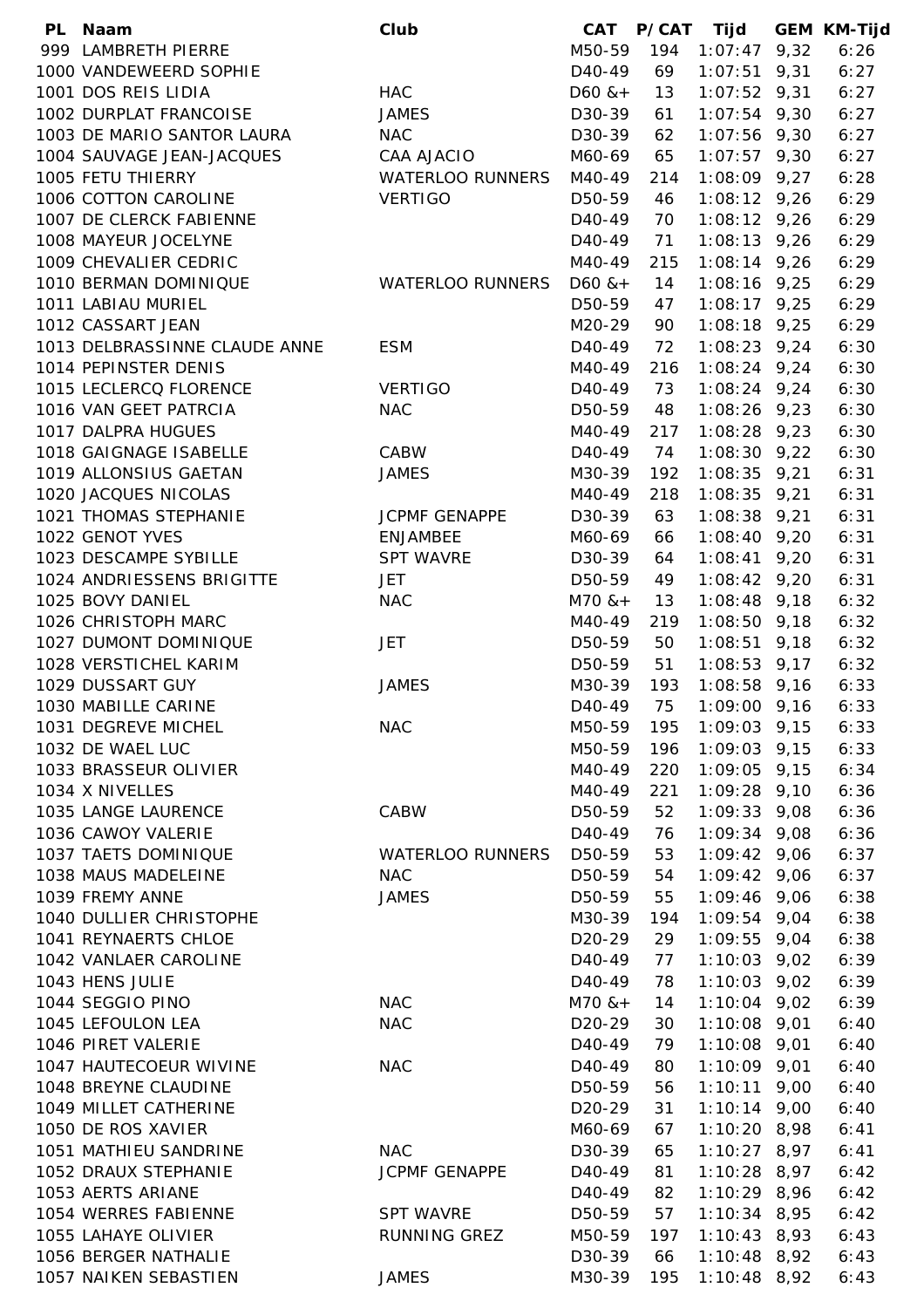| PL Naam                      | Club                     | CAT                 | <b>P/CAT</b> | Tijd           | <b>GEM KM-Tijd</b> |
|------------------------------|--------------------------|---------------------|--------------|----------------|--------------------|
| 1058 BEQUET GINETTE          | <b>JET</b>               | $D60$ & +           | 15           | $1:10:56$ 8,91 | 6:44               |
| 1059 KERVYN YVES             |                          | M30-39              | 196          | $1:10:56$ 8,91 | 6:44               |
| 1060 DELSART JEAN BAPTISTE   |                          | M40-49              | 222          | $1:10:57$ 8,90 | 6:44               |
| 1061 CARLUCCIO ALPHONSO      |                          | M30-39              | 197          | $1:10:57$ 8,90 | 6:44               |
| 1062 HANNCHARD COLETTE       |                          | D50-59              | 58           | $1:11:01$ 8,90 | 6:45               |
| 1063 QUARE PHILIPPE          | <b>KINEO</b>             | M50-59              | 198          | $1:11:06$ 8,89 | 6:45               |
| 1064 CLAES CHRISTINE         | <b>JCPMFGREZ DOICEAU</b> | D <sub>40</sub> -49 | 83           | $1:11:08$ 8,88 | 6:45               |
| 1065 CROONENBORGHS ANNICK    | <b>JCPMF GENAPPE</b>     | D50-59              | 59           | $1:11:10$ 8,88 | 6:46               |
| 1066 VAN DE VIJVERE ANN      | <b>JAMES</b>             | D <sub>40</sub> -49 | 84           | $1:11:10$ 8,88 | 6:46               |
| 1067 LEFEVRE ISABELLE        | <b>JAMES</b>             | D <sub>40</sub> -49 | 85           | $1:11:11$ 8,88 | 6:46               |
| 1068 BRASSEUR VALERIE        | <b>ESM</b>               | D <sub>40</sub> -49 | 86           | $1:11:12$ 8,87 | 6:46               |
| 1069 DELACOLLETTE MAUD       | <b>JAMES</b>             | D30-39              | 67           | $1:11:13$ 8,87 | 6:46               |
| 1070 LIEFFRIG SELVAM         | <b>JAMES</b>             | M50-59              | 199          | $1:11:14$ 8,87 | 6:46               |
| 1071 LEONARD VALERIE         | <b>JAMES</b>             | D40-49              | 87           | $1:11:16$ 8,87 | 6:46               |
| 1072 LAMY ERIC               | <b>JAMES</b>             | M50-59              | 200          | $1:11:16$ 8,87 | 6:46               |
| 1073 DOBBELAERE JULIA        | <b>ESM</b>               | $D60$ & +           | 16           | $1:11:17$ 8,86 | 6:46               |
| 1074 JOISSAINS BRIGITTE      |                          | D50-59              | 60           | $1:11:18$ 8,86 | 6:46               |
| 1075 DAUPHIN JACQUES         | <b>JAMES</b>             | M50-59              | 201          | $1:11:18$ 8,86 | 6:46               |
| 1076 CORNELIS BRIGITTE       | <b>RIWA</b>              | D50-59              | 61           | $1:11:22$ 8,85 | 6:47               |
| 1077 SECHAUD JEAN EMMANUEL   |                          | M40-49              | 223          | $1:11:27$ 8,84 | 6:47               |
| 1078 LECHAUDE FREDERIC       | <b>ASUB</b>              | M40-49              | 224          | $1:11:33$ 8,83 | 6:48               |
| 1079 PILOTTO SANDRA          | <b>JCPMF EVERE</b>       | D <sub>40</sub> -49 | 88           | $1:11:35$ 8,83 | 6:48               |
| 1080 TISSAOUI NOAH           |                          | M15-19              | 19           | $1:11:48$ 8,80 | 6:49               |
| 1081 DELVAUX VIRGINIE        |                          | D30-39              | 68           | $1:11:56$ 8,78 | 6:50               |
| 1082 INGALA MASSIMO          |                          | M50-59              | 202          | $1:12:04$ 8,77 | 6:51               |
| 1083 JACQUE NICOLE           | <b>JCPMFORME</b>         | D50-59              | 62           | $1:12:14$ 8,75 | 6:52               |
| 1084 DEWIGNE BERNARD         | CS DYL.G                 | M50-59              | 203          | $1:12:14$ 8,75 | 6:52               |
| 1085 VAN EESBEEK CHRISTIAN   | <b>ACLO</b>              | M60-69              | 68           | $1:12:16$ 8,74 | 6:52               |
| 1086 BROCCA LUDIVINE         | <b>JCPMF GENAPPE</b>     | D30-39              | 69           | $1:12:20$ 8,73 | 6:52               |
| 1087 MERCENIER PIERRE        |                          | $M70$ & +           | 15           | $1:12:21$ 8,73 | 6:52               |
| 1088 PAULUS BENOIT           | <b>RC NAMUR</b>          | M30-39              | 198          | $1:12:21$ 8,73 | 6:52               |
| 1089 COLLETTE FREDERIC       | <b>JAMES</b>             | M40-49              | 225          | $1:12:22$ 8,73 | 6:52               |
| 1090 LERAT FLORENCE          | <b>KURISTO</b>           | D30-39              | 70           | $1:12:23$ 8,73 | 6:52               |
| 1091 CUVELLIEZ DROWART LUCIE | IRUN@WATERLOO            | D15-19              | 6            | $1:12:27$ 8,72 | 6:53               |
| 1092 DECOCQ FRANCOISE        | <b>JAMES</b>             | D50-59              | 63           | $1:12:32$ 8,71 | 6:53               |
| 1093 BLANQUAERT KARIM        | <b>JAMES</b>             | D50-59              | 64           | $1:12:33$ 8,71 | 6:53               |
| 1094 ROMERS ERIC             | <b>JAMES</b>             | M50-59              | 204          | $1:12:34$ 8,71 | 6:53               |
| 1095 DELAERE BENEDICTE       | <b>JAMES</b>             | D50-59              | 65           | $1:12:34$ 8,71 | 6:53               |
| 1096 VAN DEN BOSSCHE ASTRID  |                          | D30-39              | 71           | $1:12:36$ 8,70 | 6:54               |
| 1097 BATAILLE MANAON         | RUNNING GREZ             | D <sub>20</sub> -29 | 32           | $1:12:38$ 8,70 | 6:54               |
| 1098 DEPREZ ALAIN            |                          | M50-59              | 205          | $1:12:41$ 8,69 | 6:54               |
| 1099 PEREIRA OLINDA          | <b>WATERLOO RUNNERS</b>  | D <sub>40</sub> -49 | 89           | $1:12:43$ 8,69 | 6:54               |
| 1100 LARCIN CEDRIC           |                          | M30-39              | 199          | $1:12:45$ 8,68 | 6:55               |
| 1101 DE BAETS SEVERINE       |                          | D30-39              | 72           | $1:12:54$ 8,67 | 6:55               |
| 1102 FERREIRA SOLEDAD        |                          | D <sub>40</sub> -49 | 90           | $1:12:57$ 8,66 | 6:56               |
| 1103 ORLANDI PHILIPPE        |                          | M40-49              | 226          | $1:13:06$ 8,64 | 6:57               |
|                              |                          |                     |              |                |                    |
| 1104 SCHMIT XAVIER           |                          | M30-39              | 200          | $1:13:11$ 8,63 | 6:57               |
| 1105 SUYS CARINE             |                          | D30-39              | 73           | $1:13:12$ 8,63 | 6:57               |
| 1106 MUSCH YVES              |                          | M50-59              | 206          | $1:13:23$ 8,61 | 6:58               |
| 1107 DEFRETIN MARIE-HELENE   | <b>JAMES</b>             | D <sub>40</sub> -49 | 91           | $1:13:24$ 8,61 | 6:58               |
| 1108 GAMMAR ESSIA            | <b>JCPMFORME</b>         | D50-59              | 66           | $1:13:28$ 8,60 | 6:59               |
| 1109 HOOGSTEYN FREDERIQUE    |                          | D <sub>40</sub> -49 | 92           | $1:13:28$ 8,60 | 6:59               |
| 1110 EVRARD JOSIANNE         | <b>RIWA</b>              | D50-59              | 67           | $1:13:29$ 8,60 | 6:59               |
| 1111 THIRY BENOIT            | <b>NAC</b>               | M50-59              | 207          | $1:13:30$ 8,60 | 6:59               |
| 1112 VLAMINCK ANDRE          | <b>ESM</b>               | M60-69              | 69           | $1:13:32$ 8,59 | 6:59               |
| 1113 HAUCHART ISABELLE       | <b>JCPMFORME</b>         | D50-59              | 68           | $1:13:52$ 8,55 | 7:01               |
| 1114 DUPONT BARBARA          |                          | D <sub>20</sub> -29 | 33           | $1:14:01$ 8,54 | 7:02               |
| 1115 FLAMENT JULIE           |                          | D30-39              | 74           | $1:14:07$ 8,52 | 7:02               |
| 1116 FONTAINE BERNARD        | <b>KURISTO</b>           | M50-59              | 208          | $1:14:08$ 8,52 | 7:02               |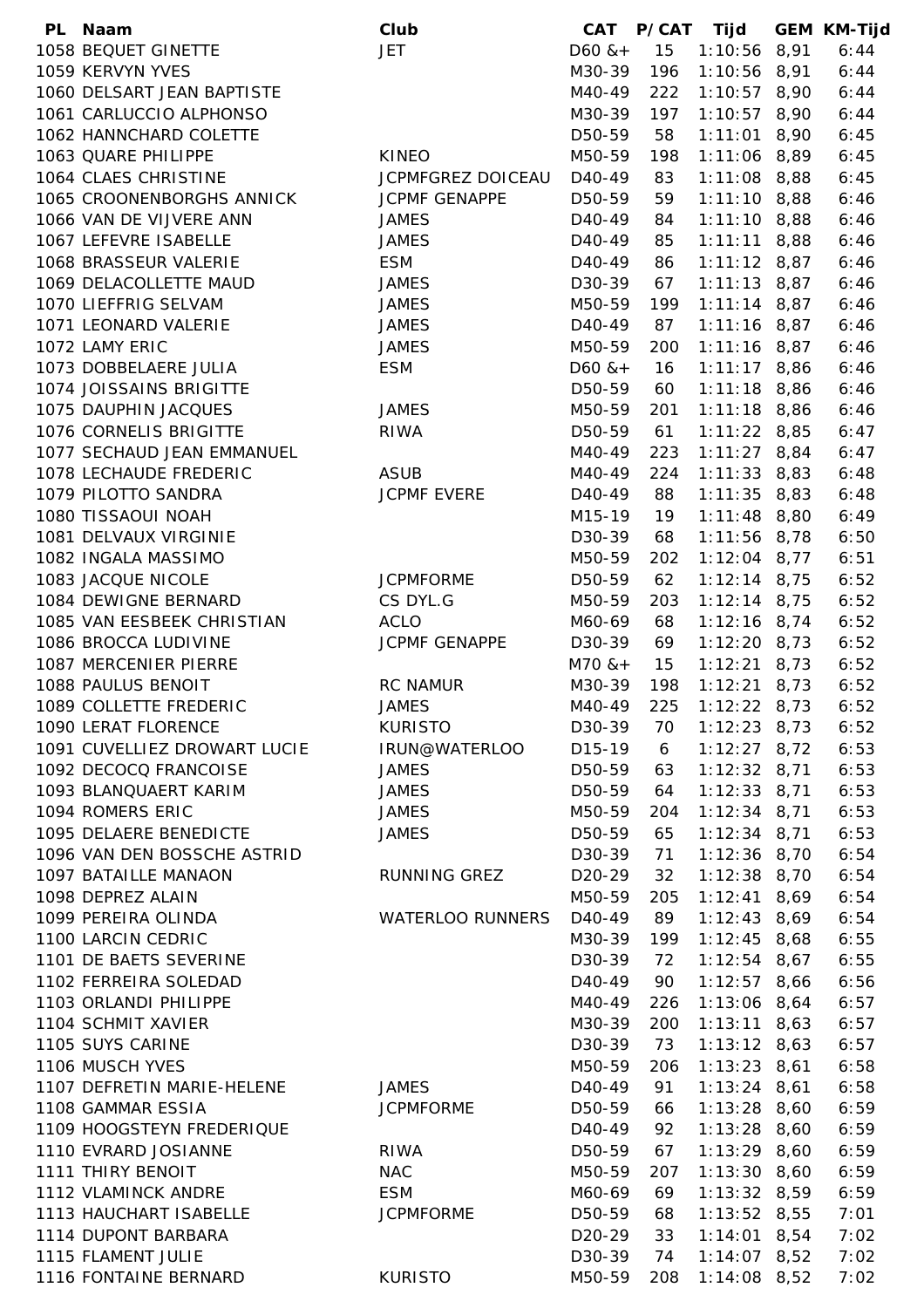| PL Naam                   | Club             | CAT                 | <b>P/CAT</b>   | Tijd           |      | <b>GEM KM-Tijd</b> |
|---------------------------|------------------|---------------------|----------------|----------------|------|--------------------|
| 1117 ANTOINE ALAIN        | <b>RC NAMUR</b>  | M50-59              | 209            | $1:14:09$ 8,52 |      | 7:03               |
| 1118 THIBAUT PATRICIA     | <b>JAMES</b>     | D50-59              | 69             | $1:14:12$ 8,51 |      | 7:03               |
| 1119 VALET CARINE         | <b>JAMES</b>     | D50-59              | 70             | $1:14:14$ 8,51 |      | 7:03               |
| 1120 REMY NOELLE          | <b>SPT WAVRE</b> | D30-39              | 75             | $1:14:14$ 8,51 |      | 7:03               |
| 1121 MUYTJENS RENE        | ANTILOB          | $M70$ & +           | 16             | $1:14:20$ 8,50 |      | 7:04               |
| 1122 DUCHENNE MARTINE     | <b>JAMES</b>     | D50-59              | 71             | $1:14:20$ 8,50 |      | 7:04               |
| 1123 MUSETTE DEBORAH      |                  | D <sub>40</sub> -49 | 93             | $1:14:23$ 8,49 |      | 7:04               |
| 1124 PALUMBO EMMANUELLE   |                  | D <sub>15</sub> -19 | $\overline{7}$ | $1:14:23$ 8,49 |      | 7:04               |
| 1125 PETRY CATHERINE      | CABW             | D <sub>40</sub> -49 | 94             | $1:14:26$ 8,49 |      | 7:04               |
| 1126 JACQUES GENEVIEVE    | <b>SBT</b>       | D <sub>40</sub> -49 | 95             | $1:14:36$ 8,47 |      | 7:05               |
| 1127 LOXHAY MAUD          |                  | D <sub>20</sub> -29 | 34             | $1:14:39$ 8,46 |      | 7:05               |
| 1128 CERINI CARLA         |                  | D40-49              | 96             | $1:14:44$ 8,45 |      | 7:06               |
| 1129 SHAKO SYLVIE         |                  | D30-39              | 76             | $1:14:52$ 8,44 |      | 7:07               |
| 1130 DE LINOTTE STEPH     |                  | D30-39              | 77             | $1:14:56$ 8,43 |      | 7:07               |
| 1131 VAN CAWGH FRANCOISE  |                  | $D60$ & +           | 17             | $1:15:02$ 8,42 |      | 7:08               |
| 1132 DELVAILLE KATIA      | <b>JAMES</b>     | D40-49              | 97             | $1:15:02$ 8,42 |      | 7:08               |
| 1133 GENOT PASCAL         |                  | M40-49              | 227            | $1:15:03$ 8,42 |      | 7:08               |
| 1134 DELSART MARIE NOELLE | <b>UAC</b>       | D30-39              | 78             | $1:15:04$ 8,42 |      | 7:08               |
| 1135 DE COOMAN CECILE     | <b>RIWA</b>      | $D60$ & +           | 18             | $1:15:12$ 8,40 |      | 7:08               |
| 1136 FRANCOIS ALBERT      | <b>JCM</b>       | M60-69              | 70             | $1:15:19$ 8,39 |      | 7:09               |
| 1137 GOOSSENS JENNA       |                  | D30-39              | 79             | $1:15:22$ 8,38 |      | 7:09               |
| 1138 HUART PIERRE         |                  | M50-59              | 210            | $1:15:27$ 8,37 |      | 7:10               |
| 1139 JORDENS RENE         |                  | M50-59              | 211            | $1:15:32$ 8,36 |      | 7:10               |
| 1140 VERRSTICHEL THIERRY  |                  | M50-59              | 212            | $1:15:34$ 8,36 |      | 7:11               |
| 1141 SOETE NANCY          |                  | D30-39              | 80             | $1:15:37$ 8,36 |      | 7:11               |
| 1142 BALOSSIER DOMINIQUE  |                  | D30-39              | 81             | $1:15:45$ 8,34 |      | 7:12               |
| 1143 MIESSE DANY          | <b>NAC</b>       | M60-69              | 71             | $1:15:47$ 8,34 |      | 7:12               |
| 1144 DUMONT LUDIVINE      |                  | D <sub>40</sub> -49 | 98             | $1:15:50$ 8,33 |      | 7:12               |
| 1145 BODSON NATHALIE      | CABW             | D30-39              | 82             | $1:16:07$ 8,30 |      | 7:14               |
| 1146 LOPPE MARIE-JULIE    |                  | D30-39              | 83             | $1:16:14$ 8,29 |      | 7:14               |
| 1147 DELCOURT BENEDICTE   |                  | D40-49              | 99             | $1:16:18$ 8,28 |      | 7:15               |
| 1148 PAUWELS ANTOINE      | <b>FANAJOG</b>   | M50-59              | 213            | $1:16:19$ 8,28 |      | 7:15               |
| 1149 LADRIERE JOHN        |                  | M40-49              |                |                |      | 7:15               |
| 1150 JACQMIN SANDRINE     |                  | D30-39              | 228            | $1:16:20$ 8,28 |      | 7:18               |
|                           |                  |                     | 84             | $1:16:50$ 8,22 |      |                    |
| 1151 PROVOOST CARINE      |                  | D <sub>40</sub> -49 | 100            | $1:16:51$ 8,22 |      | 7:18               |
| 1152 MASSCHELEIN DELPHINE |                  | D30-39              | 85             | $1:16:51$ 8,22 |      | 7:18               |
| 1153 LEQUEUX MICHEL       | <b>KKH</b>       | $M70$ & +           | 17             | $1:16:55$ 8,21 |      | 7:18               |
| 1154 HOURMAN PRISCILLA    |                  | D50-59              | 72             | $1:16:56$ 8,21 |      | 7:18               |
| 1155 BRUTTO JACOB         |                  | M40-49              | 229            | $1:16:59$ 8,21 |      | 7:19               |
| 1156 CARTIAUX SOPHIE      |                  | D30-39              | 86             | $1:16:59$ 8,21 |      | 7:19               |
| 1157 MICHELS STEPHANE     |                  | M30-39              | 201            | $1:17:01$ 8,20 |      | 7:19               |
| 1158 HERAUT JEAN-MARY     | <b>SPT WAVRE</b> | M50-59              | 214            | $1:17:04$ 8,20 |      | 7:19               |
| 1159 DE BUYSER ELKE       | <b>SPVI</b>      | D30-39              | 87             | $1:17:08$ 8,19 |      | 7:20               |
| 1160 VANDEREYD ERIC       |                  | M50-59              | 215            | 1:17:21        | 8,17 | 7:21               |
| 1161 DEVROYE ELISE        |                  | D15-19              | 8              | $1:17:23$ 8,16 |      | 7:21               |
| 1162 BRANTEGHEM STEPHANE  |                  | M40-49              | 230            | $1:17:46$ 8,12 |      | 7:23               |
| 1163 VAN STEENWINKEL RITA | <b>SPVI</b>      | D50-59              | 73             | $1:17:51$ 8,12 |      | 7:24               |
| 1164 DEVROYE BENOIT       |                  | M40-49              | 231            | $1:18:17$ 8,07 |      | 7:26               |
| 1165 DEGEEST CINDY        | <b>RIWA</b>      | D30-39              | 88             | $1:18:17$ 8,07 |      | 7:26               |
| 1166 BECQUET LAURENCE     |                  | D40-49              | 101            | $1:18:18$ 8,07 |      | 7:26               |
| 1167 LEMANS RICHARD       |                  | M40-49              | 232            | $1:18:28$ 8,05 |      | 7:27               |
| 1168 BREZULIER MELANIE    |                  | D <sub>20</sub> -29 | 35             | $1:18:35$ 8,04 |      | 7:28               |
| 1169 HENNEKENS GILLES     |                  | M20-29              | 91             | $1:18:50$ 8,01 |      | 7:29               |
| 1170 THIBAUT VIRGINIE     | JAMES            | D20-29              | 36             | 1:19:24 7,96   |      | 7:32               |
| 1171 VERHEYEN VERONIQUE   | <b>JAMES</b>     | D40-49              | 102            | 1:19:27 7,95   |      | 7:33               |
| 1172 LOCUS DANIELLE       | GAG              | D <sub>40</sub> -49 | 103            | $1:19:39$ 7,93 |      | 7:34               |
| 1173 GROGNET SONIA        | <b>JAMES</b>     | D50-59              | 74             | $1:19:41$ 7,93 |      | 7:34               |
| 1174 BURNY ALAIN          | <b>JAMES</b>     | M60-69              | 72             | $1:19:41$ 7,93 |      | 7:34               |
| 1175 CHEN CORALLINE       |                  | D40-49              | 104            | $1:19:43$ 7,93 |      | 7:34               |